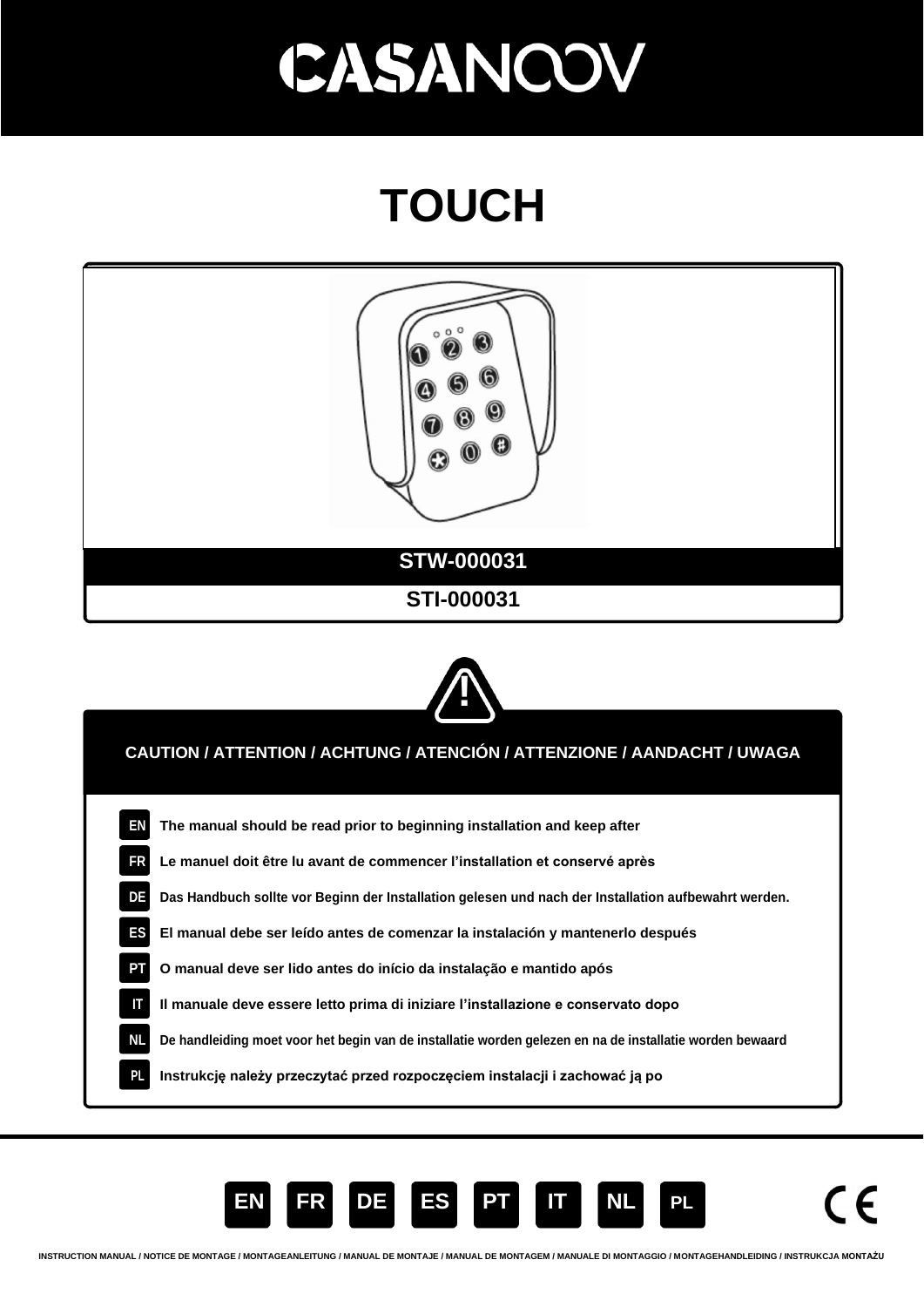

### **CAUTION**

• **This product must be installed by well-trained skilled personnel in compliance with the safety regulations the field of residential and commercial swing gate opener devices. Unqualified personnel may damage the instruments and cause harm to the public.**

• **Electric Power must be disconnected prior to installation, or performing any maintenance.**

• **Please read the manual carefully before installation. Incorrect installation or misuse of product may cause seriously damage to users and property.**

• **If the electric cable is damaged or broken, it must be replaced by a whole and properly insulated wires, to avoid electric shock or any hazardous environments.**

• **Keep the wireless transmitters out of children reach.**

• **Do not install the products in corrosive, inflammable, and/or explosive environments.**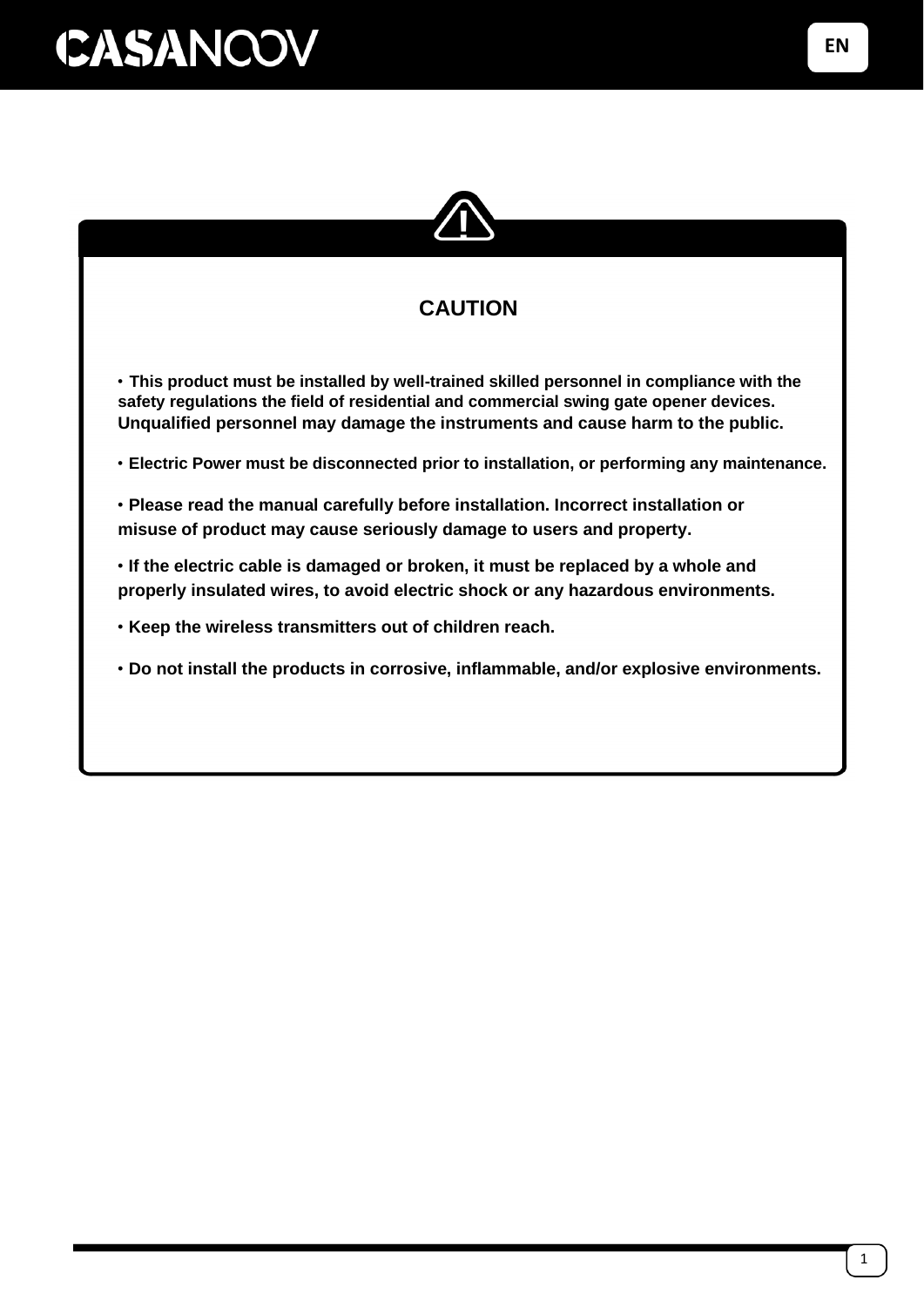#### **Technical specifications**

Power supply : DC 6V - 4pcs AAA 1.5v dry battery

Standby current: 18uA (Sleep mode), 6mA ( working mode).

Working current: 28mA ( working mode).

3 LED Indicator light : Red, Green, Blue.

2 channels RF 433MHZ transmitting

**Weatherproof** 

- Touch keyboard: 1-9, \*, 0, #.
- **Low battery indication: If the battery is low, keypad would have beep indication after every signal transmission is made.**
- Anti-vandal alarm. When the keypad is disassembled illegally, the buzzer will "beep" to alert.
- 4 digits installer's pin code and 4 digits user's pin code setting.
- RF learning code function: can learn commonly used fixed code, HCS301 rolling code.
- Scrambled pin code.
- Keypad buzzer on/off.
- Keypad back light on/0ff.
- Keypad security lock.
- Factory default setting

**EN**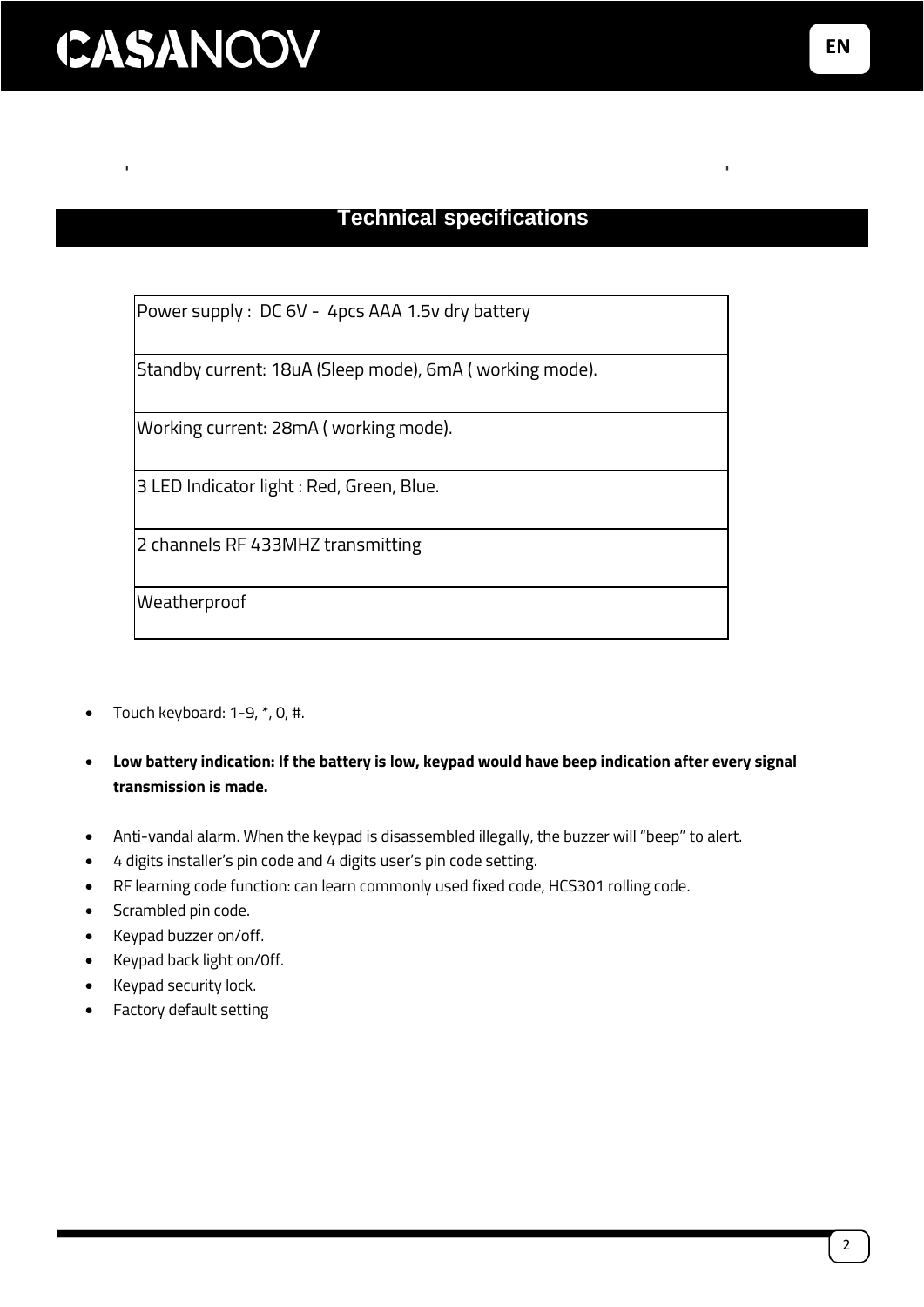#### **Operation Instruction**

-- When keypad enters programming mode, if the keypad does not receive the further command within 6s, keypad would exit programming mode automatically.

-- When misoperating the keypad during programming, you can enter programming mode again after keypad exits programming mode automatically.

-- When received the command "\*"or "#", keypad would receive the command then judge the command is correct or not. If it is incorrect command, keypad would exit programming mode; or it is correct command, keypad would operate further.

-- When programming, if user key in users' pin code more than 4 digits, the keypad would recognize it as incorrect operation, then exit programming mode.

-- When keypad in working mode, if the interval time between inputting each digit is more than 6s, keypad would ignore the previous digit.

--if keypad is not learning any code, the red LED indicator would flash 5 times

**\*\*\*If there is no any operation in 20s, keypad would enter standby mode. If user need to operate keypad when it is in standby mode, then must press any button on keypad to make it back to working mode.**

#### **1. Entering programming mode**

To enter programming mode, key in the 4 digits installer's pin code and end up with "\*" key.

**Note!** The factory default installer's pin code is 0 0 0 0

 $0+0+0+0+^*$  => one long beep will follow to confirm.

Note: Blue LED lights on when entering programming, and it goes off when exit programming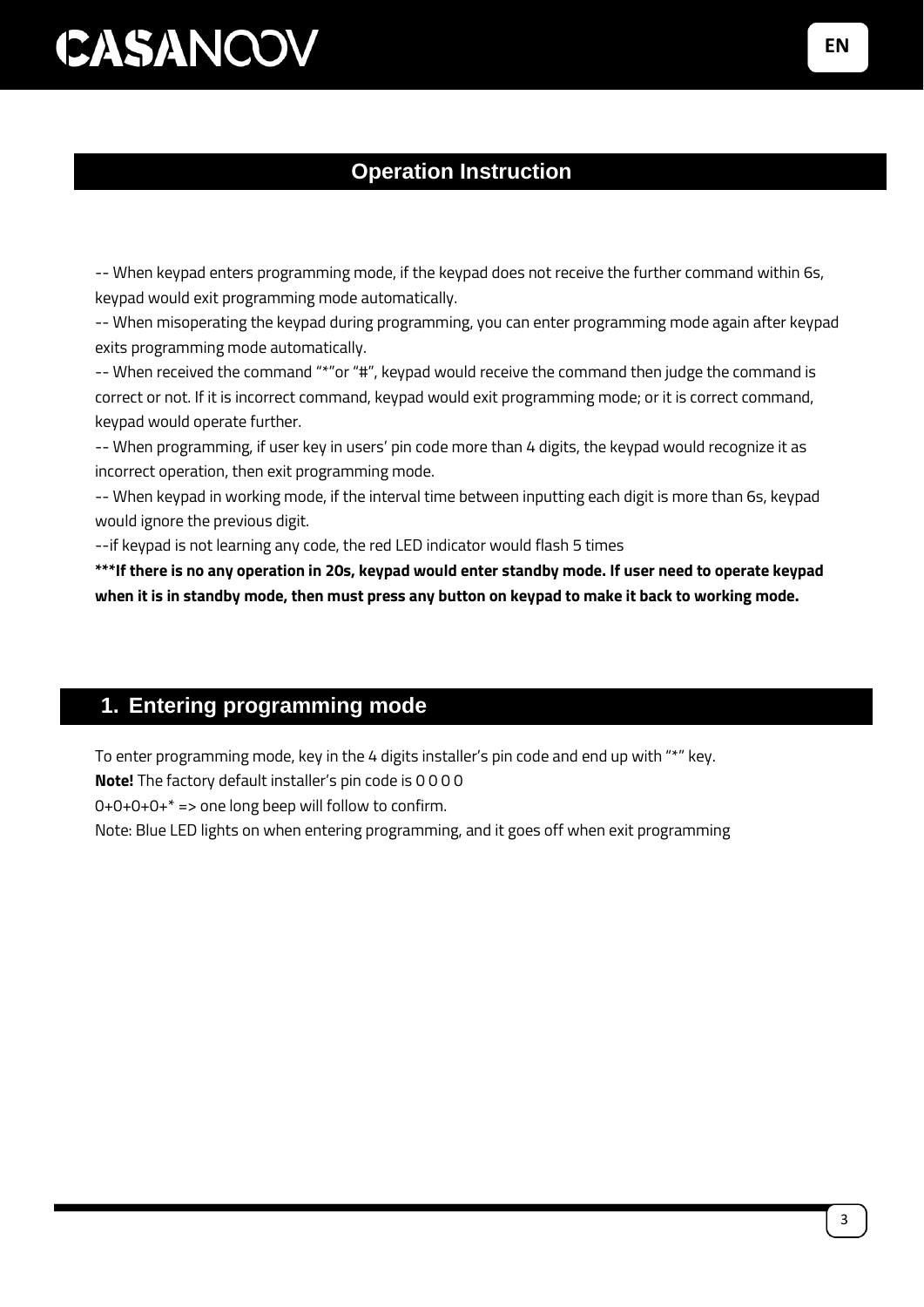### **2. How to change installer's pin code**(**4 digits**)

For security reasons, you can change the installer's pin code to be one of your own, so no one else but you can only change and program the keypad in the future.

To change new installer's pin code as follow:

a. Enter programming => one long beep follow to confirm

b. Press ( 69 ) + ( # ) for changing the new installer's code => one short beep follow to confirm

c. Key in new 4 digits installer's pin code and end up with (#) key => one long beep and one short beep follow to confirm.

d. Keypad exits programming mode

### **3. How to Program each channel's pin code**(**4 digits**)

Keypad has 2 channels, each channel can control different receiver independently

You can choose and program each channel to a different pin code as follow:

- a. Enter programming => one long beep follow to confirm.
- b. Key in 2 digits channels' number you would like to program (01 for 1st channel; 02 for 2nd channel), end up with  $(\#)$  key =>the times of beep to indicate user which channel is programming now.
- c. (1 beep for 1st channel; 2 beeps for 2nd channel)
- d. Key in the new 4 digits pin code you choose for this channel, end up with (#) key. => one long beep and one short beep follow to confirm.
- e. Keypad exits programming mode.

Example for programming 1st channel's pin code to be 2020

- $\rightarrow$  Entering programming: 0+0+0+0+ $*$  => one long beep follow to confirm
- ➔ Choose the channels' number: 0+1+# => one short beep follow to confirm

 $\rightarrow$  Key in new pin code: 2+0+2+0+# => one long beep and one short beep follow to confirm. **Note!** 

 $(1)$  1st channel can be programmed with 8 groups of pin code,  $2n$  channel can be programmed with 3 groups of pin code.

(2) If the pin code you programming now is already existed, the red LED indicator would flash 5 times and then exit programming mode.

 $(3)$  After entering pin code programming, if the pin code is full programmed, the red LED indicator would flash 5 times to indicate you that now the pin code is full programmed, if user still key in the new pin code now within 6s, the previous programmed pin code will be deleted, this new pin code will be 1st pin code of this channel.

Factory default pin code for 1st channel: 1111

Factory default pin code for 2nd channel: 2222

**EN**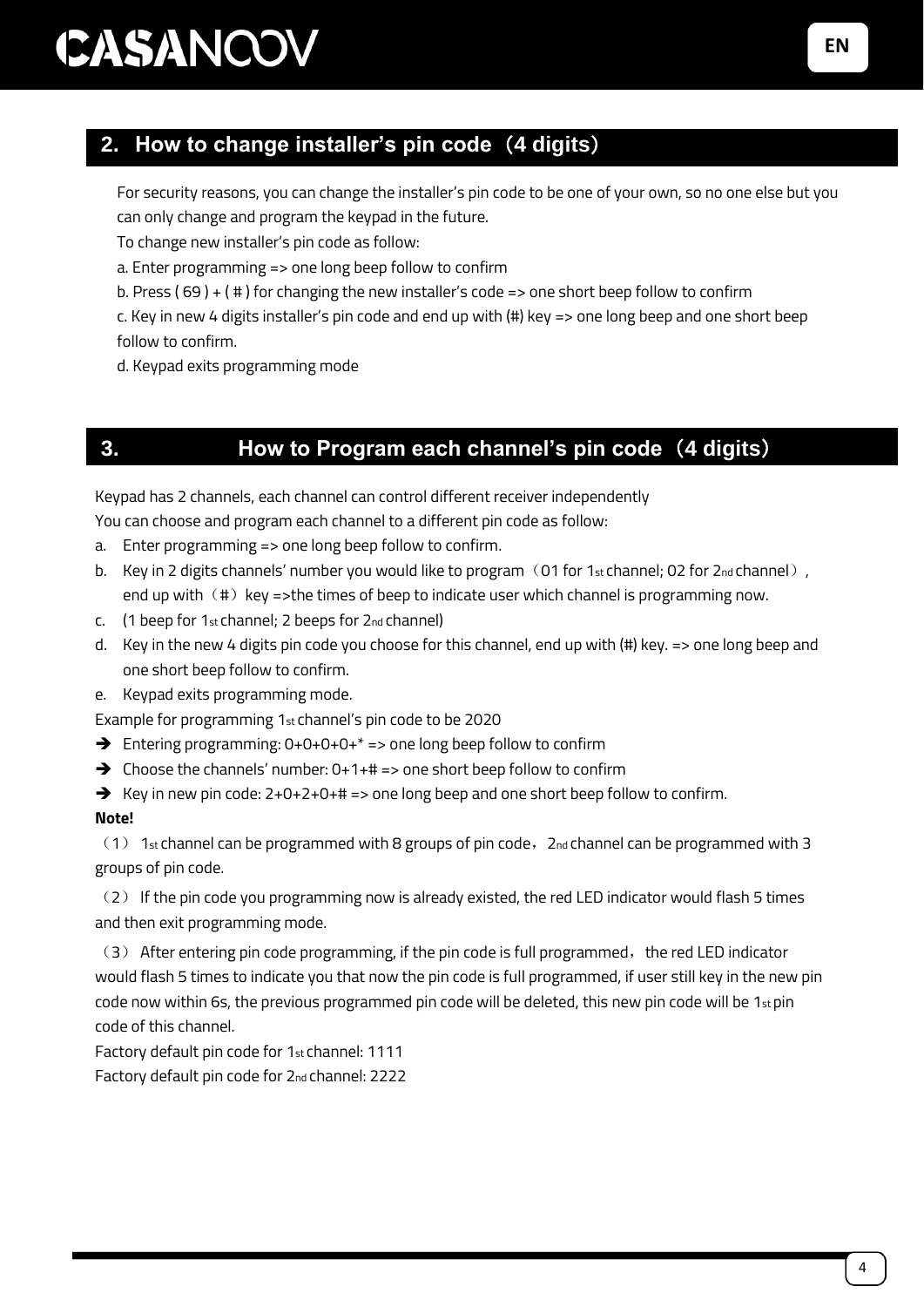### **4. How to turn off/on the keypad buzzer**

Each press on keypad would follow with beep sound. But you can set the keypad to be silent mode as follow:

a. Enter programming mode => one long beep follow to confirm

b. Press ( 36 ) end up with ( # ). => one long beep and one short beep follow to confirm

c. Keypad exits programming mode.

**Note!** Factory default setting the buzzer is on. In silent mode, buzzer will only sound in programming mode, but when press any button on the keypad, the backlight would flash to indicate. Keypad buzzer only has on/off condition. You could repeat the above a and b operation to turn off/on the buzzer cyclically.

### **5. How to turn off/on the keypad backlight**

To prolong the lifetime of battery in the keypad, it is advised to turn off the backlight of keypad.

Turn off/on the backlight as follow:

a. Enter programming => one long beep follow to confirm

b. Press ( 39 ) end up with ( # ). => one long beep and one short beep follow to confirm

**Note!** Factory default setting the backlight is on. Keypad backlight only has on/off condition. You could repeat the above a and b operation to turn off/on the backlight cyclically.

### **6. How to check which channel a pin code belongs to ?**

You can find which channel the pin code belongs to as follow:

a. Enter programming => one long beep follow to confirm

b. Press (86) end up with ( # ) => one long beep and one short beep follow to confirm

c. Enter the pin code of required channel you want check end up with ( # ). =>Keypad would indicate you the channel's

number by the times of long beep sounds.

d. Keypad exits programming mode

**Note!** This programming is without long/short beep sound confirmation. For this operation, The times of the long beep is used for indicating the channel's number.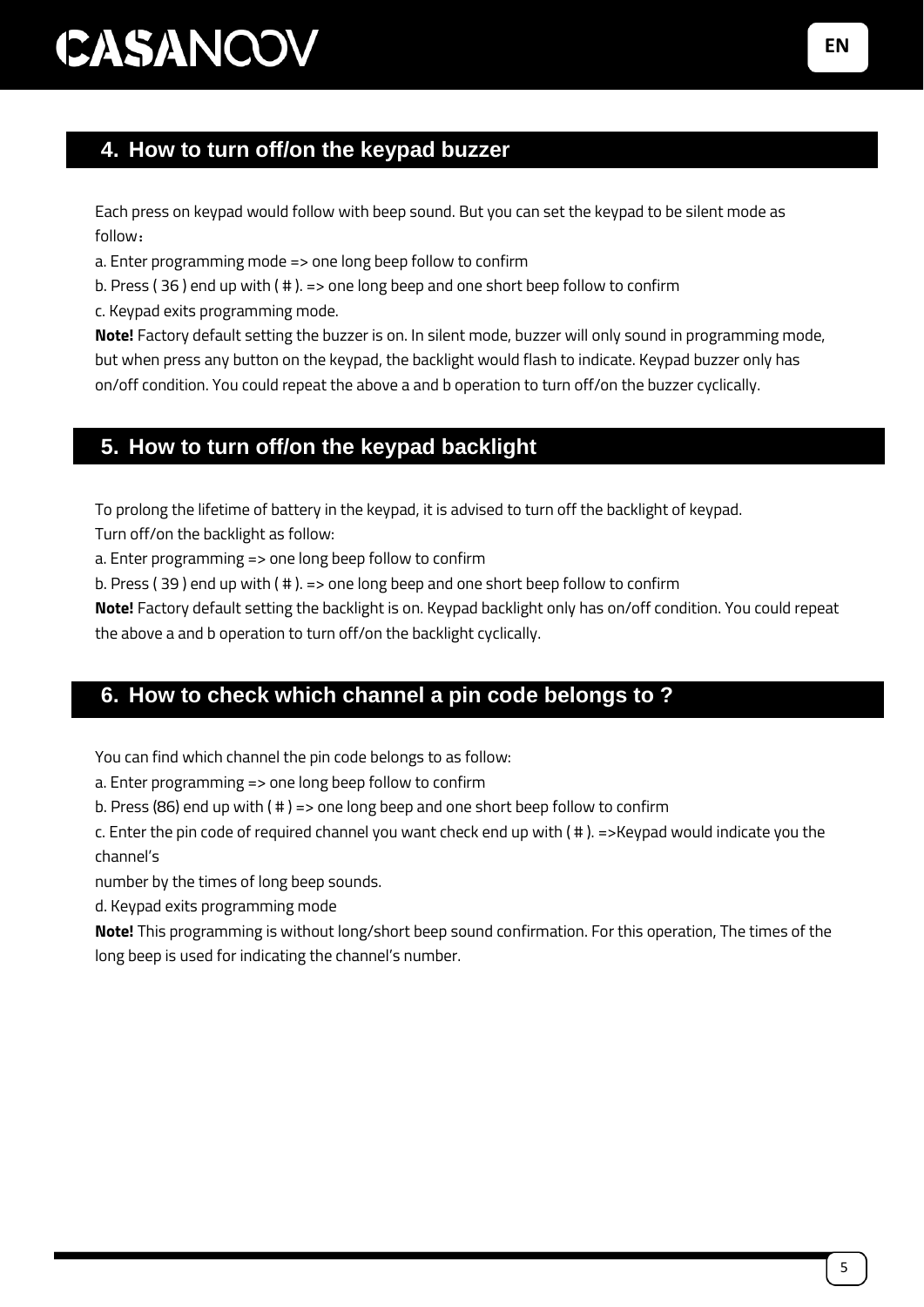### **7. Battery test**

The voltage level of the battery can be tested as follow:

a. Enter programming => one long beep follow to confirm

b. Press(89) end up with (#). => Battery is OK, then would have a long beep to indicate.

=> Battery is low, then would have short beep and the red LED indicator flashes to indicate

c. Keypad exits programming mode

**Note!** This programming is without long/short sound confirmation. For this operation, The long beep is used for indicating the battery is ok and the short beep is used for indicating the battery is low.

#### 8. **8. Delete the users' pin code**

If you forget the multiple pin codes that programmed previously. You can enter into programming mode and delete all users'pin code for the security.

Steps:

a. Enter programming => one long beep follow to confirm

b. Press(00) end up with (# ) => one long beep and one short beep follow to confirm

c. Now the users' pin code for each channel is factory default setting, other programmed pin codes are deleted.

d. Keypad exits programming mode

### **9. Learning signal from transmitter**

User can directly enter learning mode to learn the signal from transmitters as follow:

a. Enter programming => one long beep follow to confirm

b. Press ( 59 ) end up with ( # ), enter learning mode => one short beep follow to confirm

c. Enter 2 digits of the channel's number which you would like to learn the signal from transmitter. (Example as 01

is for 1st channel), end up with  $( # )$ . =>after one long beep, green LED indicator lights on.

d. Now the keypad is ready to learn the signal from transmitter. You have to press the transmitter for programming the signal to keypad within 10 seconds, then the green LED indicator will go off with one long beep to finish the process.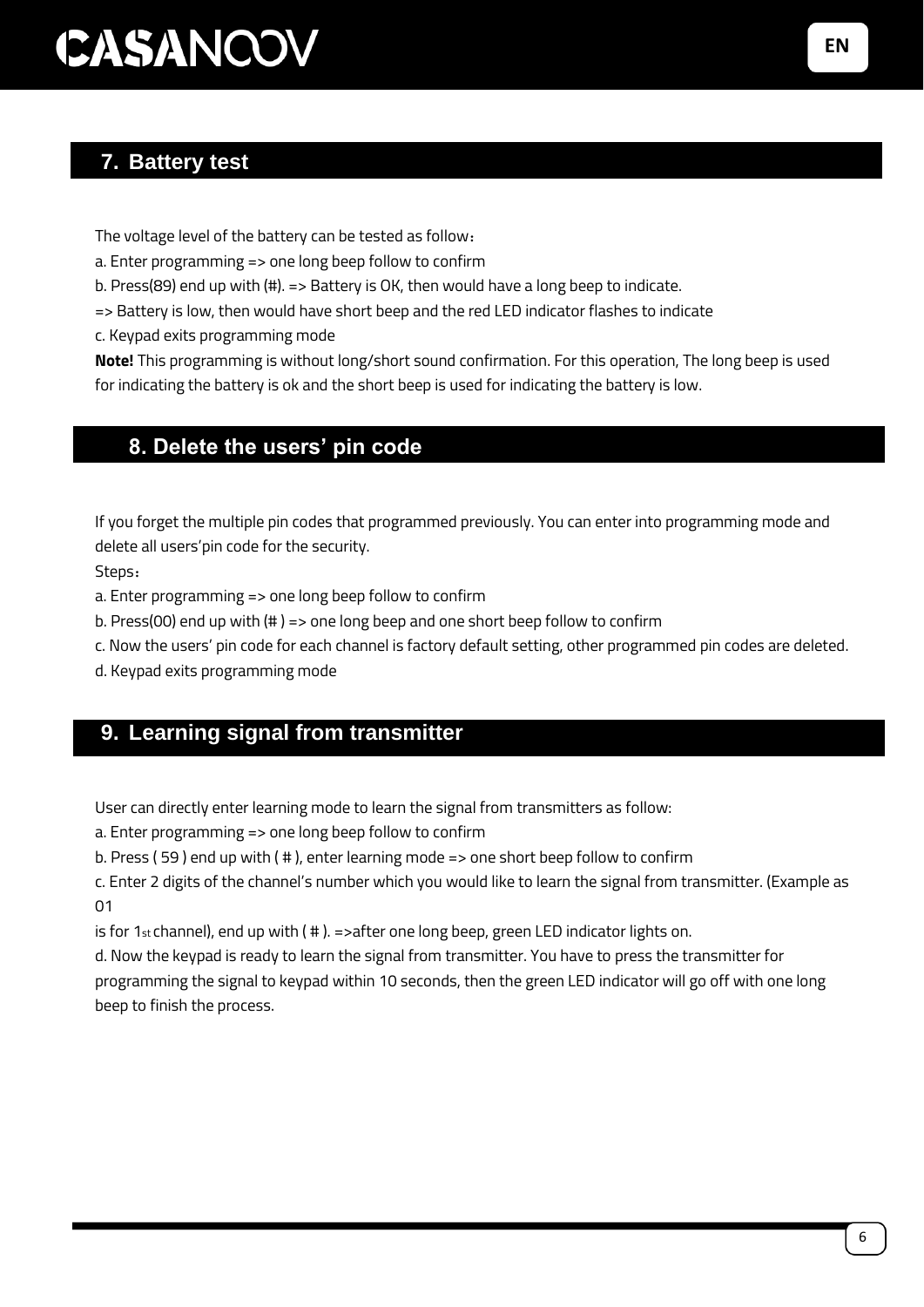### 10. **10. Continuously transmitting 10s**

For easy programming the wireless keypad to the receiver or control board, you can make it to transmit the code continuously for 10s of any of both 2 channels as follow:

a. Enter programming => one long beep follow to confirm

b. Press(55) end up with (# ) => one short beep follow to confirm

c. Key in 2 digits of the channel number which you want it to transmit and end up with (# ). (Example "01#" is for transmitting the code of 1st channel)

d. Keypad exits programming mode.

#### 11. **11. Scrambled pin code**

In case you are accompanied by the person who might see the pin code while you key it in, you can scramble your pin code while you key it in. To prevent the visitors from seeing your pin code.

To key-in a scrambled pin code, you can simply press any digits (0-9) in the keypad.(except the "\*" and "# "

keys) as many times as you wish, after you finish the scrambled digits as you wish, then press the correct 4

digits pin code and end up with ( # ) . Keypad would automatically disregard all invalid scrambled digits you

have keyed-in and transmit the correct channel after the ( # ) key is pressed.

#### **12. Security lock**

Keypad allows three attempts of wrong entire pin codes. After the third wrong entire pin codes key-in, the keypad will be locked for 2 minutes with 3 beeps and red LED light goes on. 2 minutes later, keypad would have one beep sounds and red LED indicator goes off to indicate the user keypad is unlock.

### 12. **13. Keypad resetting**(**Required to disassemble the keypad**)

When users forget the installer's pin code, you can reset the keypad to factory default setting as follow:

- a. Awake the keypad
- b. Disassemble the keypad
- c. Press the reset button on the board for 5 seconds
- d. All led on Keypad turn on to indicate process finished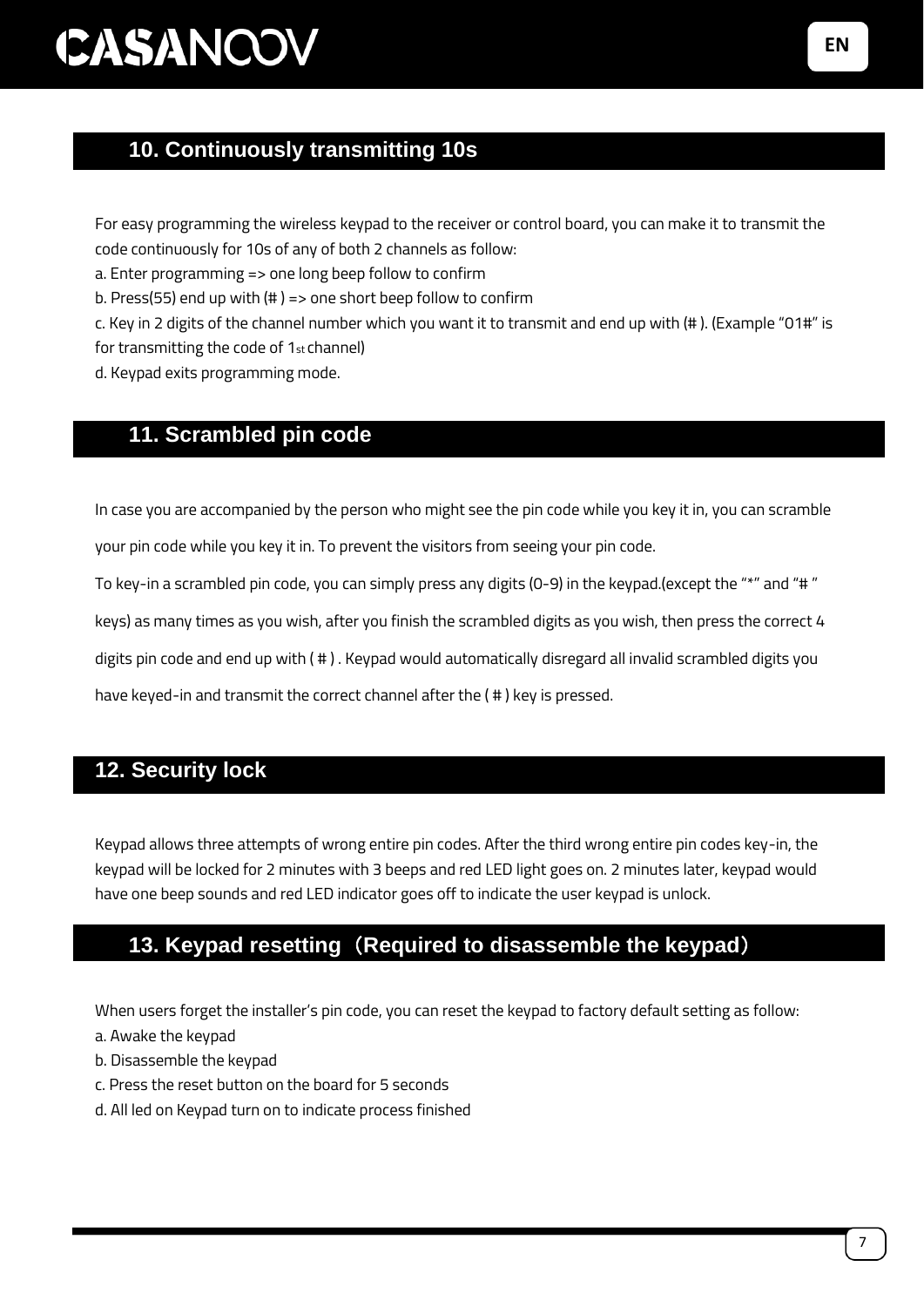

### **ATTENTION**

• **Ce produit doit être installé par un personnel qualifié et bien formé, conformément aux règles de sécurité en vigueur dans le domaine des dispositifs d'ouverture des portails à battants résidentiels et commerciaux.**

• **Un personnel non qualifié peut endommager les instruments et causer des dommages au public.**

• **L'alimentation électrique doit être déconnectée avant l'installation ou l'exécution de toute opération de maintenance.**

• **Veuillez lire attentivement le manuel avant l'installation. Une installation incorrecte ou une mauvaise utilisation du produit peut causer de sérieux dommages aux utilisateurs et aux biens.**

• **Si le câble électrique est endommagé ou cassé, il doit être remplacé par un ensemble de fils correctement isolés, afin d'éviter tout choc électrique ou tout environnement dangereux.**

• **Gardez les émetteurs sans fil hors de portée des enfants.**

• **- N'installez pas les produits dans des environnements corrosifs, inflammables et/ou explosifs.**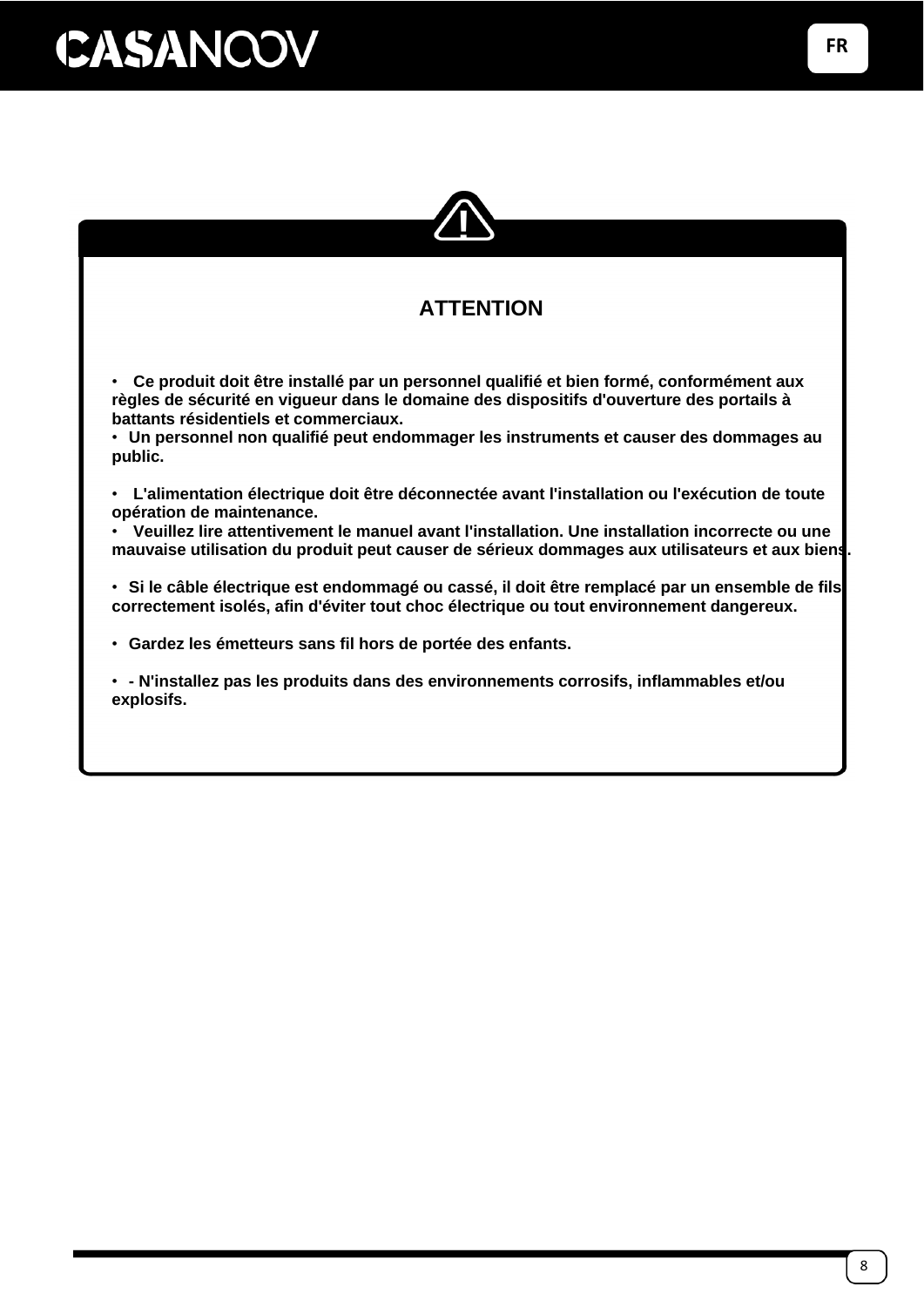### **Spécifications techniques**

Alimentation électrique : DC 6V - 4pcs AAA 1,5v pile sèche

Courant de veille : 18uA (mode veille), 6mA ( mode travail).

Courant de travail : 28mA ( mode de travail).

Voyant lumineux à 3 LED : Rouge, Vert, Bleu.

2 canaux RF 433MHZ en transmission

Résistant aux intempéries

- Clavier tactile : 1-9, \*, 0, #.

#### **- Indication de pile faible : Si la batterie est faible, le clavier émet un bip après chaque transmission de signal.**

- Alarme anti-vandalisme. Lorsque le clavier est démonté illégalement, le buzzer émet un "bip" d'alerte.

- Code PIN de l'installateur à 4 chiffres et code PIN de l'utilisateur à 4 chiffres.

- Fonction d'apprentissage de code RF : peut apprendre le code fixe couramment utilisé, le code roulant HCS301.

- Code pin brouillé.
- Buzzer du clavier activé/désactivé.
- Allumage et extinction du rétro-éclairage du clavier.
- Verrouillage de sécurité du clavier.
- Réglage d'usine par défaut

**FR**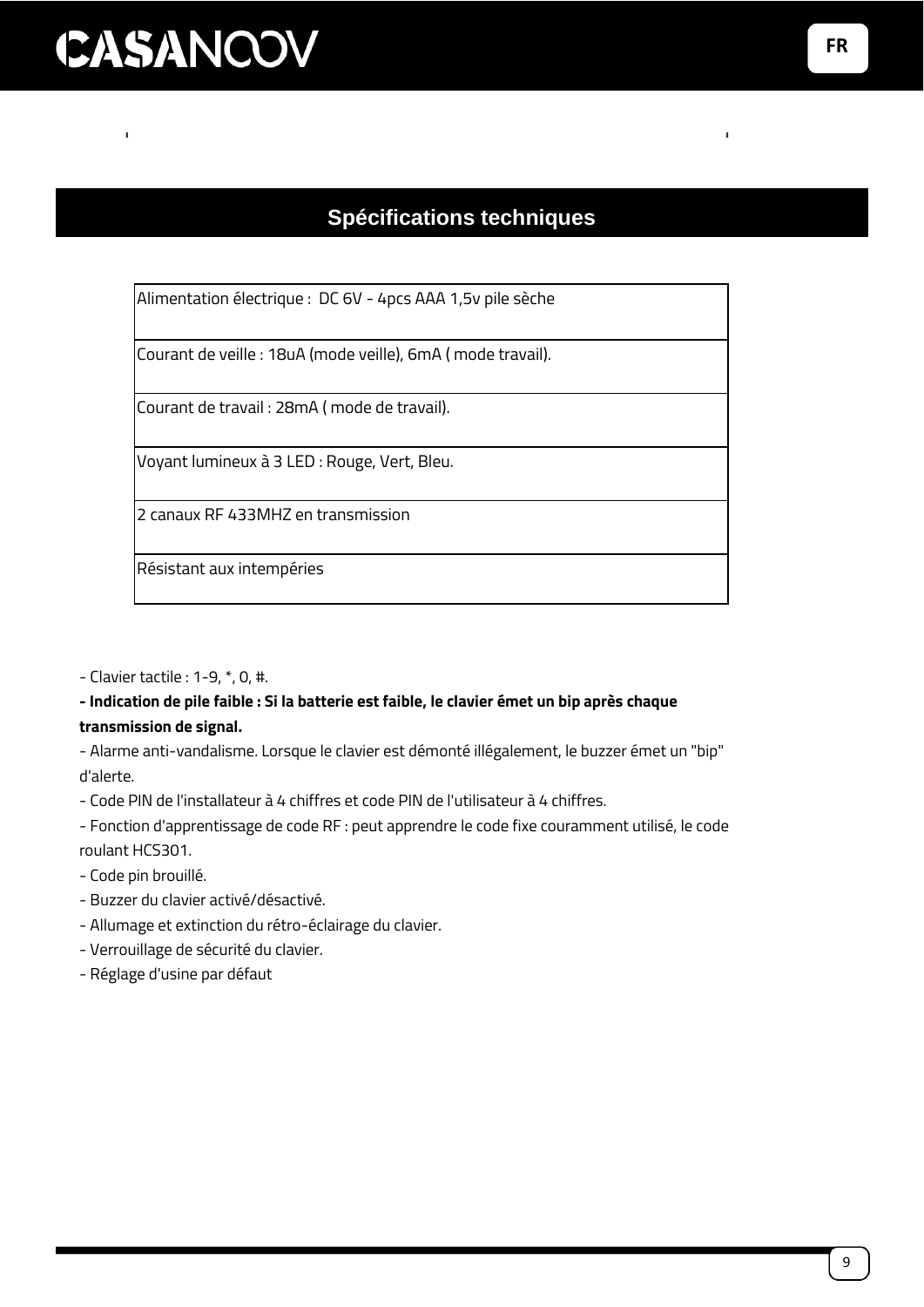### **Operation Instruction**

-- Lorsque le clavier entre en mode de programmation, si le clavier ne reçoit pas la commande supplémentaire dans les 6s, le clavier sortira automatiquement du mode de programmation.

-- En cas de mauvaise utilisation du clavier pendant la programmation, vous pouvez entrer à nouveau en mode de programmation après que le clavier ait quitté le mode de programmation automatiquement.

-- Lorsque vous recevez la commande "\*" ou "#", le clavier reçoit la commande et juge que la commande est correcte ou non. S'il s'agit d'une commande incorrecte, le clavier quitte le mode de programmation ; s'il s'agit d'une commande correcte, le clavier continue à fonctionner.

-- Lors de la programmation, si l'utilisateur saisit un code pin de plus de 4 chiffres, le clavier le reconnaît comme une opération incorrecte, puis quitte le mode de programmation.

-- Lorsque le clavier est en mode de travail, si l'intervalle entre l'entrée de chaque chiffre est supérieur à 6s, le clavier ignore le chiffre précédent.

--Si le clavier n'apprend aucun code, le voyant rouge clignote 5 fois.

\*\*\*S'il n'y a aucune opération dans les 20 ans, le clavier se met en mode veille. Si l'utilisateur doit faire fonctionner le clavier lorsqu'il est en mode veille, il doit alors appuyer sur n'importe quelle touche du clavier pour revenir en mode travail.

#### **1. Entering programming mode**

Pour entrer en mode de programmation, il faut entrer le code pin de l'installateur à 4 chiffres et finir par la touche "\*".

Attention ! Le code PIN de l'installateur par défaut est 0 0 0 0

 $0+0+0+0+* ==$  un long bip suivra pour confirmer.

Note : La LED bleue s'allume lorsque vous entrez dans la programmation et s'éteint lorsque vous quittez la programmation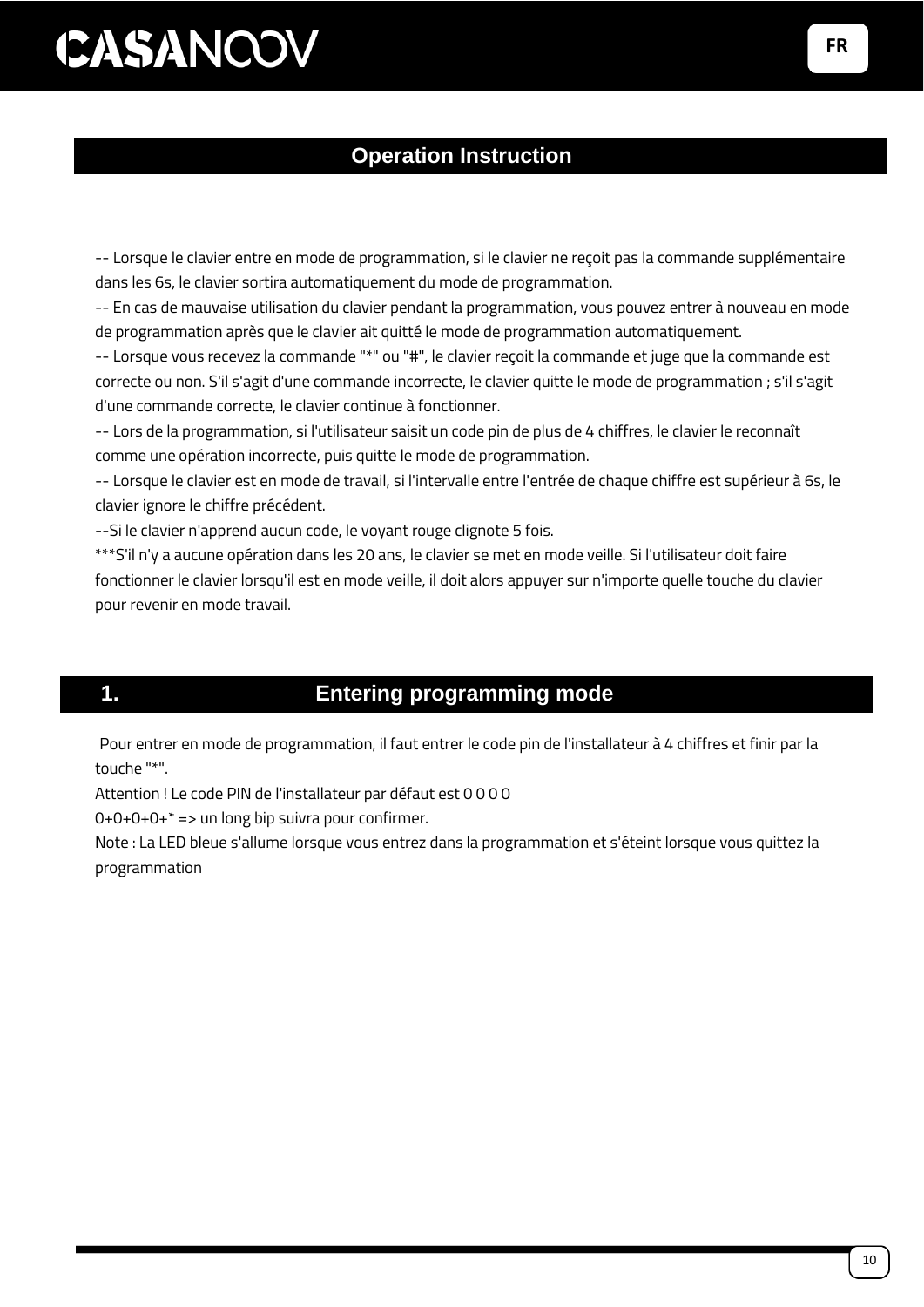### **2. Comment changer le code d'accès de l'installateur code**(**4 digits**)

Pour des raisons de sécurité, vous pouvez changer le code pin de l'installateur pour qu'il soit le vôtre, de sorte que personne d'autre que vous ne puisse modifier et programmer le clavier à l'avenir.

Pour changer le code PIN d'un nouvel installateur, procédez comme suit :

a. Entrer dans la programmation => un long bip suivi de la confirmation

b. Appuyez sur ( 69 ) + ( # ) pour modifier le nouveau code d'installation => un court bip suit pour confirmer

c. Entrez le nouveau code d'installation à 4 chiffres et terminez par (#) => un bip long et un bip court suivent pour confirmer.

d. Le clavier quitte le mode de programmation

### **3. Comment programmer le pin de chaque chaîne code**(**4 digits**)

Le clavier possède 2 canaux, chaque canal peut contrôler indépendamment un récepteur différent

Vous pouvez choisir et programmer chaque chaîne avec un code pin différent comme suit :

f. Entrer la programmation  $\Rightarrow$  un long bip suit pour confirmer.

g. Entrez le numéro à 2 chiffres de la chaîne que vous souhaitez program(01 pour la 1ère chaîne ; 02 pour la 2ème channel),

finissent par with  $(\#)$  key => les heures de bip pour indiquer à l'utilisateur quelle chaîne est programmée en ce moment.

h. (1 bip pour le 1er canal ; 2 bips pour le 2ème canal)

i. Entrez le nouveau code pin à 4 chiffres que vous avez choisi pour ce canal, puis terminez avec la touche

(#) => un bip long et un bip court suivent pour confirmer.

j. Le clavier quitte le mode de programmation.

Exemple pour programmer le code pin du 1er canal à 2020

- ➔ Entrée en programmation : 0+0+0+0+\* => un long bip suit pour confirmer
- ➔ Choisissez le numéro des chaînes : 0+1+# => un court bip suit pour confirmer

➔ Entrez le nouveau code pin : 2+0+2+0+# => un bip long et un bip court suivent pour confirmer. Attention !

(1) 1er canal peut être programmé avec 8 groupes de code pin code,2nd canal peut être programmé avec 3 groupes de code pin.

(2) Si le code pin que vous programmez maintenant existe déjà, l'indicateur LED rouge clignotera 5 fois et sortira ensuite du mode de programmation.

(3) Après être entré dans la programmation du code, si le code est complet programmed, the l'indicateur LED rouge clignotera 5 fois pour vous indiquer que le code est maintenant complètement programmé, si l'utilisateur tape encore le nouveau code dans les 6s, le code précédent sera effacé, ce nouveau code sera le premier code de cette chaîne.

Le code d'usine par défaut pour le premier canal : 1111

Code pin par défaut pour le 2ème canal : 2222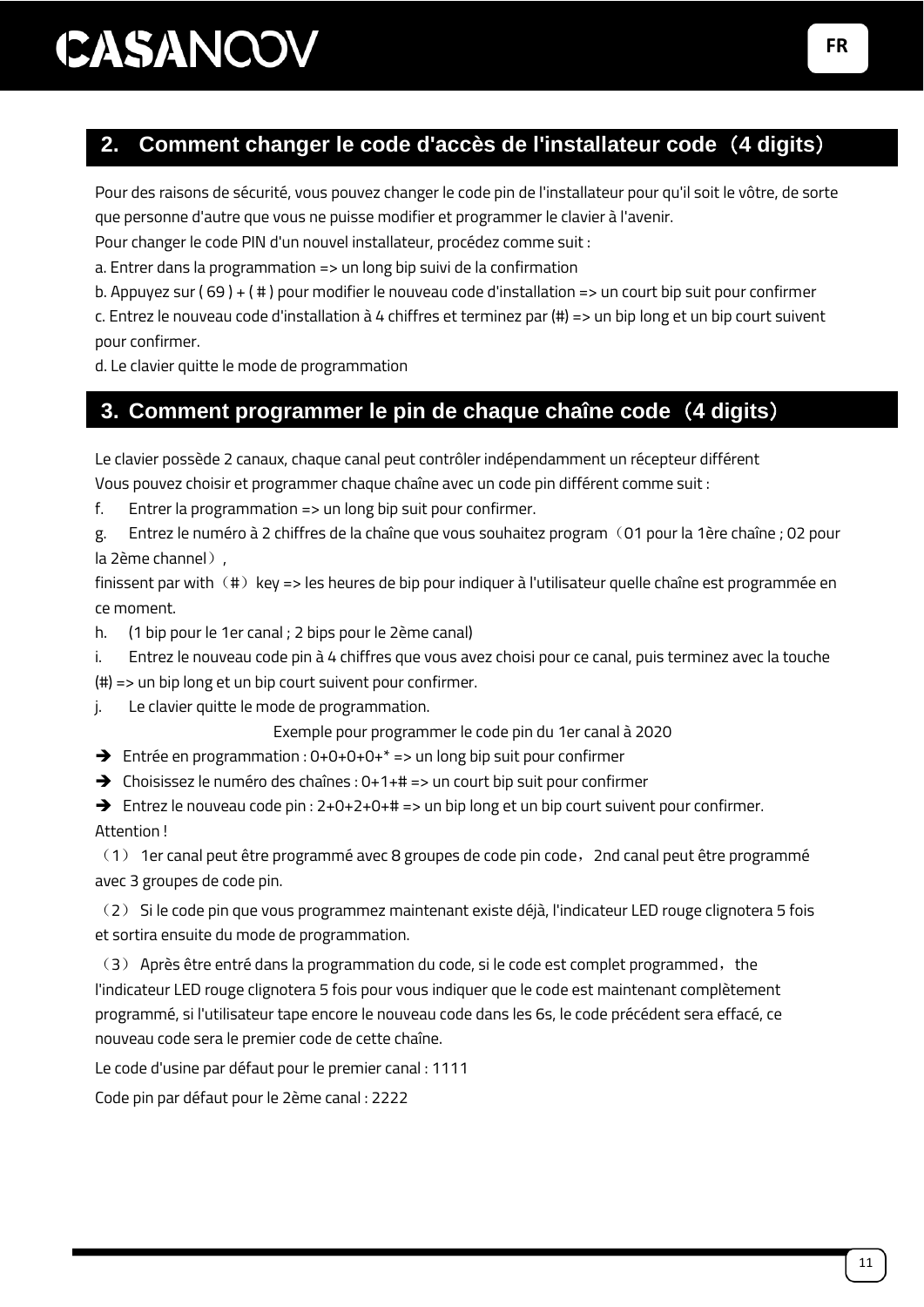#### **4. Comment activer/désactiver le buzzer du clavier**

Chaque pression sur le clavier était suivie d'un bip sonore. Mais vous pouvez régler le clavier pour qu'il soit en mode silencieux comme suit:

a. Entrer en mode de programmation => un long bip suit pour confirmer

b. Appuyez sur ( 36 ) et terminez par ( # ) => un bip long et un bip court suivent pour confirmer

c. Le clavier quitte le mode de programmation.

Note ! Le buzzer est activé par défaut. En mode silencieux, le buzzer ne sonne qu'en mode de programmation, mais lorsqu'on appuie sur une touche du clavier, le rétroéclairage clignote pour indiquer. Le buzzer du clavier n'a qu'une condition de marche/arrêt. Vous pouvez répéter les opérations a et b ci-dessus pour éteindre/allumer le buzzer de façon cyclique.

### **5. Comment éteindre/allumer le rétro-éclairage du clavier**

Pour prolonger la durée de vie de la batterie du clavier, il est conseillé d'éteindre le rétro-éclairage du clavier. Pour éteindre/allumer le rétro-éclairage, procédez comme suit :

a. Entrer dans la programmation => un long bip suit pour confirmer

b. Appuyez sur ( 39 ) et terminez avec ( # ) => un bip long et un bip court suivent pour confirmer

Note ! Le rétro-éclairage est réglé par défaut en usine. Le rétro-éclairage du clavier n'a qu'une condition de marche/arrêt. Vous pouvez répéter les opérations a et b ci-dessus pour éteindre/allumer le rétroéclairage de manière cyclique.

### **6. Comment vérifier à quelle chaîne appartient un code pin ?**

Vous pouvez trouver à quelle chaîne appartient le code pin comme suit :

a. Entrer dans la programmation => un long bip suit pour confirmer

b. Appuyez sur (86) et terminez par ( # ) => un bip long et un bip court suivent pour confirmer

c. Entrez le code pin du canal que vous voulez vérifier et terminez par ( # ) => Le clavier vous indiquera le canal nombre par le temps des longs bips sonores.

d. Le clavier quitte le mode de programmation

Note ! Cette programmation est sans confirmation sonore par un bip long ou court. Pour cette opération, le temps du bip long est utilisé pour indiquer le numéro de la chaîne.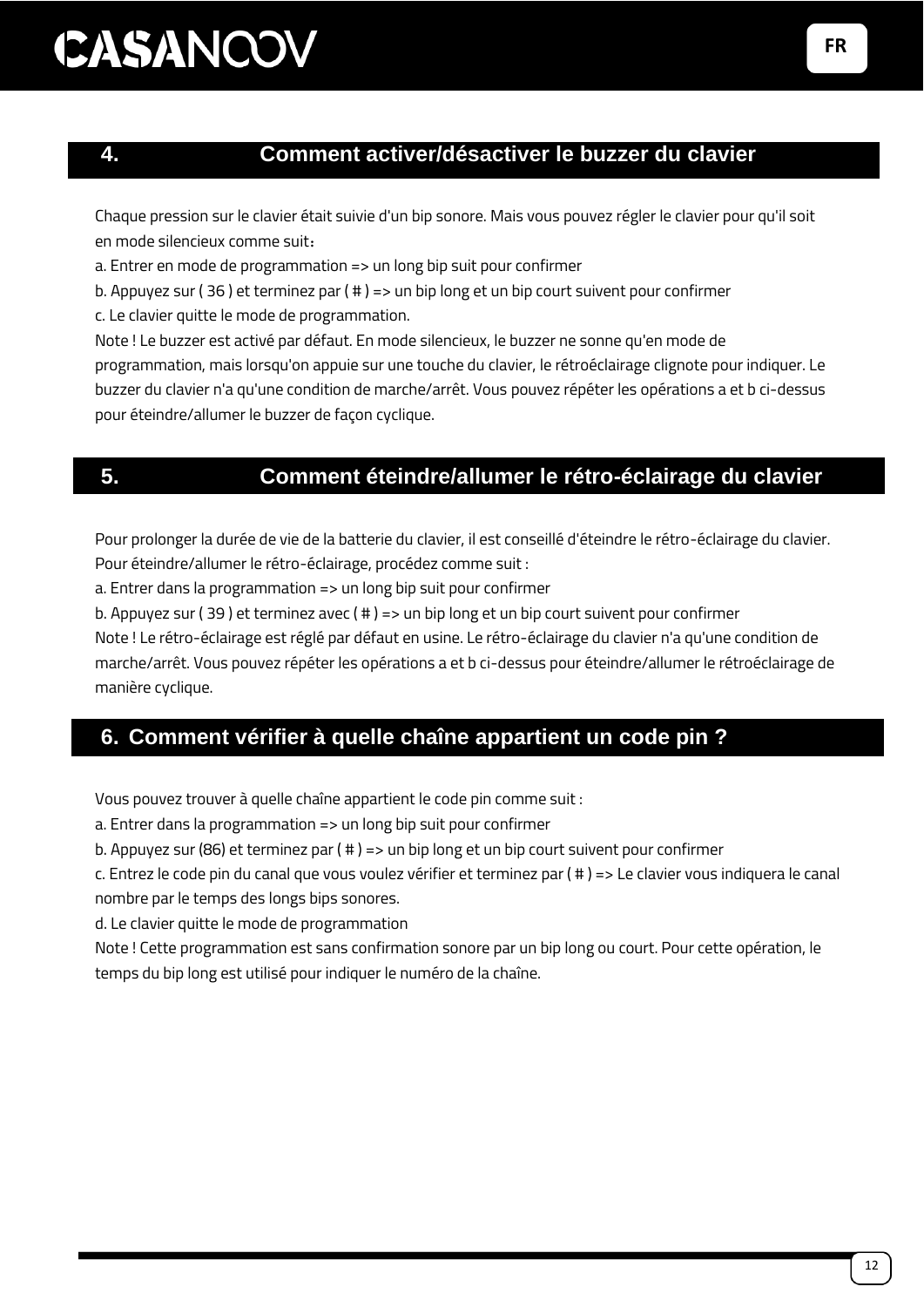### **7.** Test de la batterie

Le niveau de tension de la batterie peut être testé comme suit:

a. Entrer dans la programmation => un long bip suit pour confirmer

b. Appuyez sur(89) pour terminer par (#) => La batterie est OK, puis un long bip est émis.

=> La batterie est faible, puis un bip court est émis et le voyant rouge clignote pour indiquer

c. Le clavier quitte le mode de programmation

Note ! Cette programmation est sans confirmation sonore longue/courte. Pour cette opération, le bip long est utilisé pour indiquer que la batterie est ok et le bip court est utilisé pour indiquer que la batterie est faible.

#### 8. **8. Supprimer le code pin de l'utilisateur**

Si vous oubliez les multiples codes pin qui ont été programmés précédemment. Vous pouvez entrer en mode de programmation et supprimer tous les codes PIN des utilisateurs pour la sécurité.

a. Entrer dans la programmation => un long bip suit pour confirmer

b. Appuyez sur (00) pour terminer par (# ) => un bip long et un bip court suivent pour confirmer.

c. Le code PIN de l'utilisateur pour chaque canal est maintenant réglé par défaut en usine, les autres codes PIN programmés sont supprimés.

d. Le clavier quitte le mode de programmation

### **9. Apprendre le signal de l'émetteur**

L'utilisateur peut entrer directement en mode apprentissage pour apprendre le signal des émetteurs comme suit :

a. Entrer dans la programmation => un long bip suivre pour confirmer

b. Appuyez sur ( 59 ) et terminez par ( # ), entrez en mode d'apprentissage => un court bip suit pour confirmer

c. Entrez les 2 chiffres du numéro de la chaîne dont vous souhaitez apprendre le signal de l'émetteur. (Exemple : 01 est pour le 1er canal), se terminent par ( # ) => après un long bip, le voyant vert s'allume.

d. Maintenant, le clavier est prêt à apprendre le signal de l'émetteur. Vous devez appuyer sur l'émetteur pour programmer le signal au clavier dans les 10 secondes, puis le voyant vert s'éteint avec un long bip pour terminer le processus.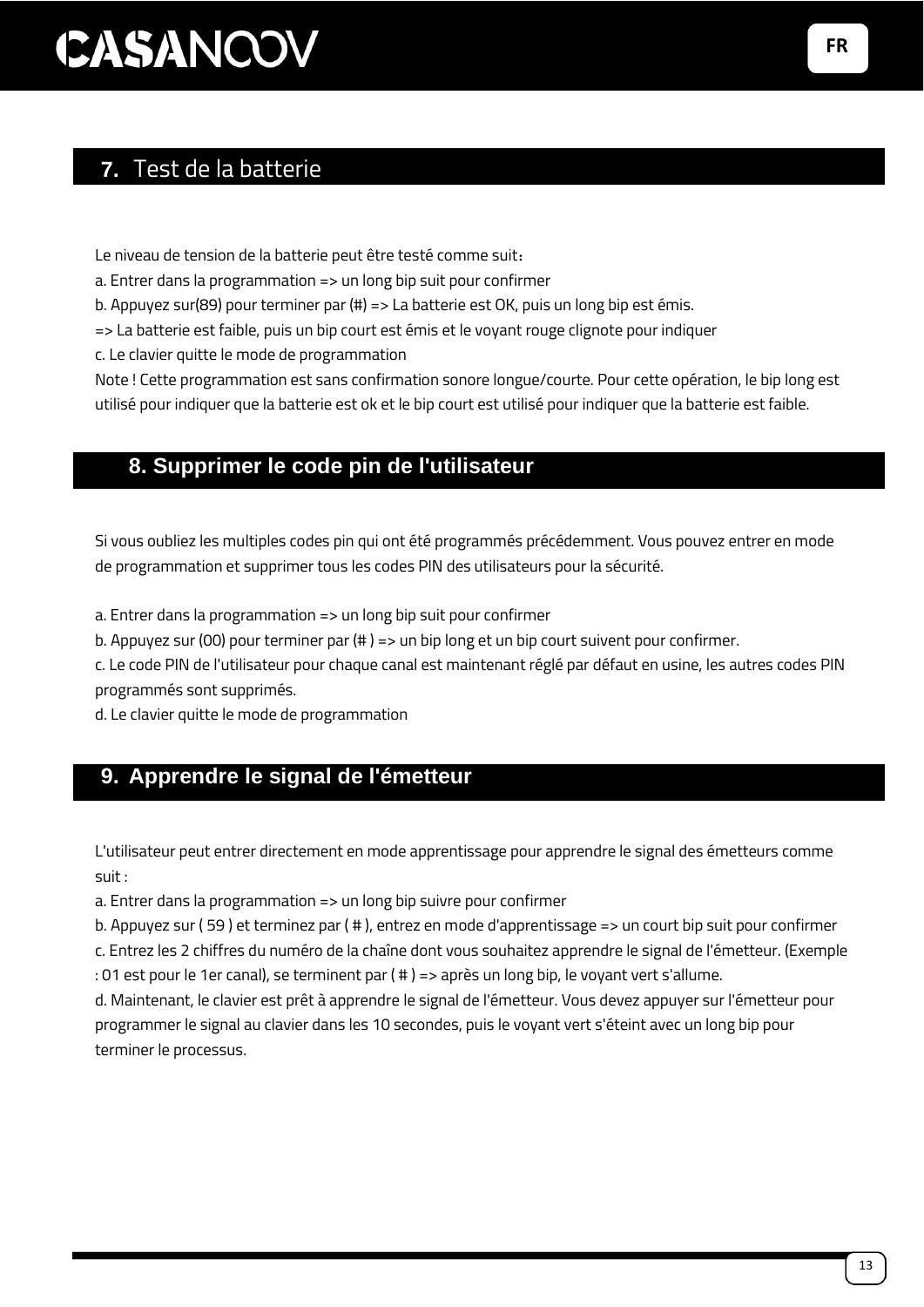### 10. **10. Transmission continue de 10s**

Pour faciliter la programmation du clavier sans fil du récepteur ou de la carte de contrôle, vous pouvez faire en sorte que le code soit transmis en continu pendant 10s sur l'un des deux canaux comme suit :

a. Entrer dans la programmation => un long bip suit pour confirmer

b. Appuyez sur(55) et terminez par (# ) => un court bip suivi d'une confirmation

c. Saisissez les 2 chiffres du numéro du canal que vous voulez transmettre et terminez par (#). (Exemple "01#" pour transmettre le code du 1er canal)

d. Le clavier quitte le mode de programmation.

### 11. **11. Code pin crypté**

Si vous êtes accompagné de la personne qui pourrait voir le code PIN pendant que vous l'entrez, vous pouvez le brouiller pendant que vous l'entrez. Pour éviter que les visiteurs ne voient votre code PIN. Pour saisir un code secret brouillé, il vous suffit d'appuyer sur n'importe quel chiffre (0-9) du clavier (à l'exception des touches "\*" et "#") autant de fois que vous le souhaitez, après avoir saisi les chiffres brouillés, puis d'appuyer sur le code secret à 4 chiffres correct et de terminer par ( # ). Le clavier ignorera automatiquement tous les chiffres brouillés non valides que vous avez entrés et transmettra le canal correct après avoir appuyé sur la touche ( # ).

### 12. **12. Verrouillage de sécurité**

Le clavier permet trois essais de codes pin entiers erronés. Après la troisième saisie de codes PIN erronés, le clavier est verrouillé pendant 2 minutes par 3 bips et le voyant rouge s'allume. Deux minutes plus tard, le clavier émet un bip et le voyant rouge s'éteint pour indiquer que le clavier de l'utilisateur est déverrouillé.

### 13. **13. Réinitialisation du clavier : Nécessaire pour démonter le clavier**)

Lorsque les utilisateurs oublient le code pin de l'installateur, vous pouvez réinitialiser le clavier aux paramètres par défaut de l'usine comme suit :

a. Réveiller le clavier

.

- b. Démonter le clavier
- c. Appuyez sur le bouton de réinitialisation sur le tableau pendant 5 secondes
- d. Tous les voyants du clavier s'allument pour indiquer que le processus est terminé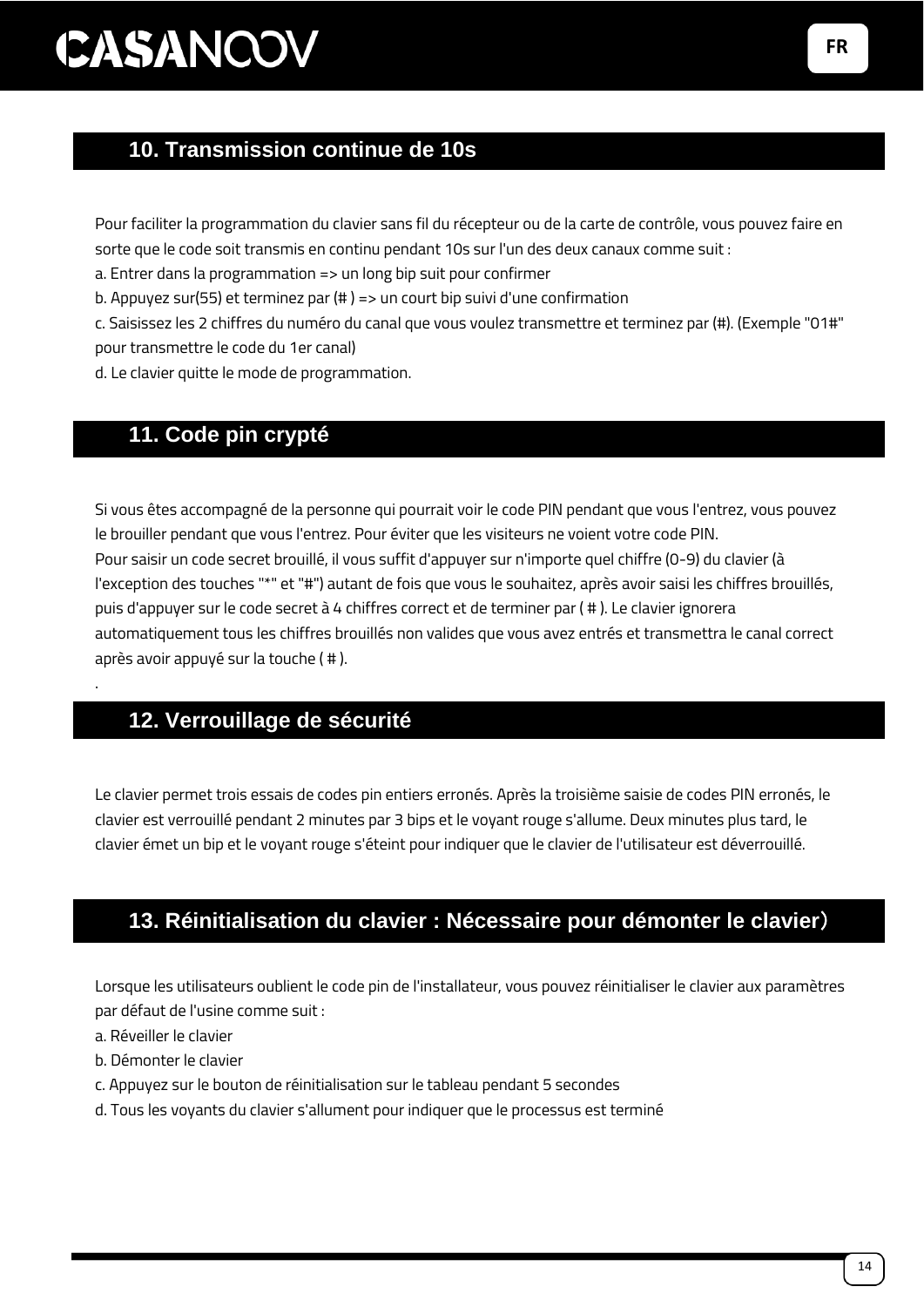

### **ACHTUNG**

• **- Dieses Produkt muss von gut ausgebildetem Fachpersonal unter Einhaltung der Sicherheitsvorschriften im Bereich der Drehtorantriebe für den privaten und gewerblichen Bereich installiert werden**

**.** • **Unqualifiziertes Personal kann die Geräte beschädigen und der Öffentlichkeit Schaden zufügen.**

• **- Vor der Installation oder der Durchführung von Wartungsarbeiten muss die Stromversorgung unterbrochen werden.**

• **- Bitte lesen Sie das Handbuch vor der Installation sorgfältig durch. Falsche Installation oder missbräuchliche Verwendung des Produkts kann zu ernsthaften Schäden an Benutzern und Eigentum führen.**

• **- Wenn das elektrische Kabel beschädigt oder gebrochen ist, muss es durch ein ganzes und ordnungsgemäß isoliertes Kabel ersetzt werden, um einen elektrischen Schlag oder gefährliche Umgebungen zu vermeiden.**

• **- Bewahren Sie die Funksender außerhalb der Reichweite von Kindern auf.**

• **- Installieren Sie die Produkte nicht in korrosiven, entflammbaren und/oder explosiven Umgebungen.**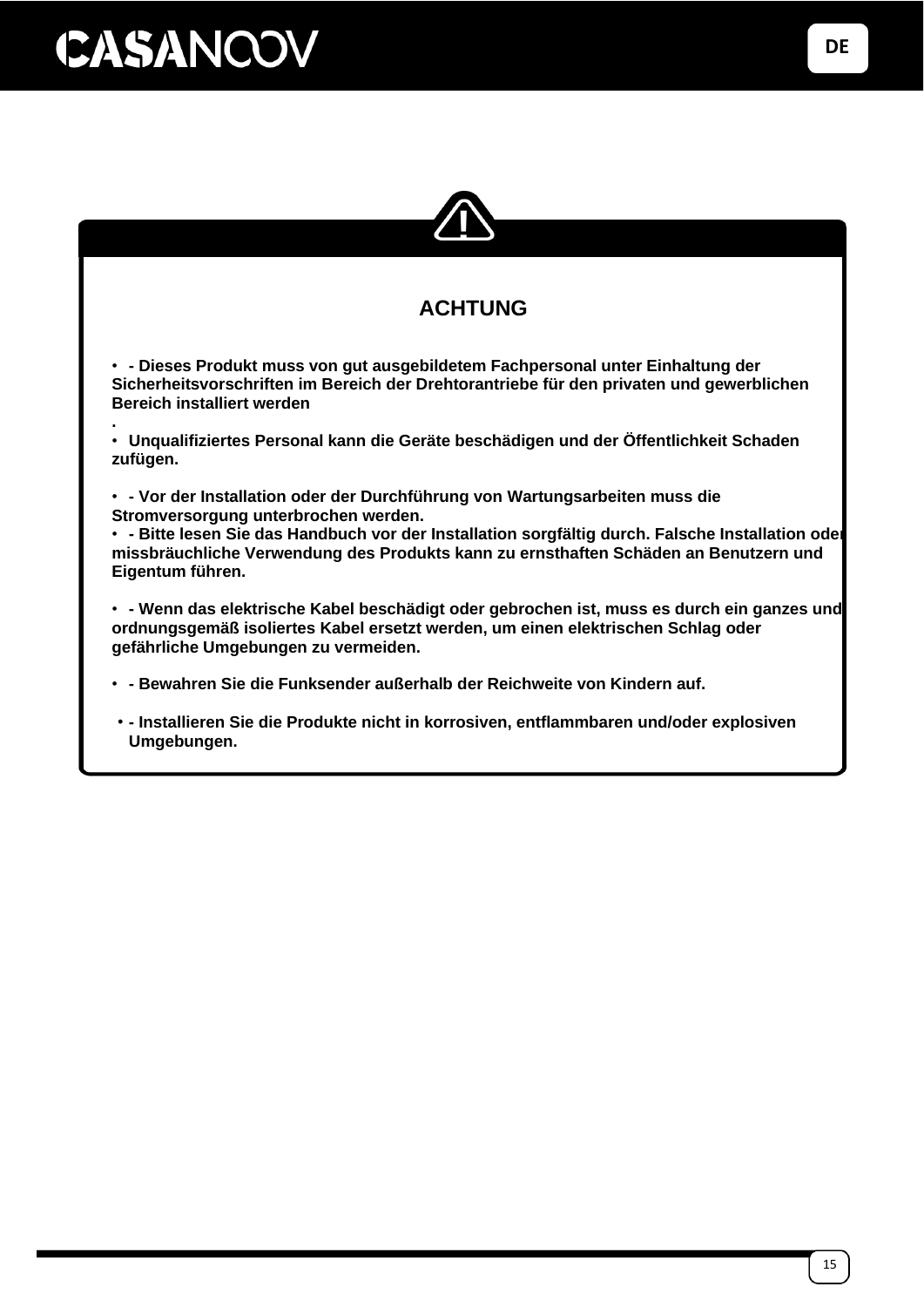### **Technische Spezifikationen**

Stromversorgung : DC 6V - 4 Stück AAA 1,5V Trockenbatterie

Standby-Strom: 18uA (Sleep-Modus), 6mA (Arbeitsmodus).

Arbeitsstrom: 28mA (Arbeitsmodus).

3 LED-Anzeigeleuchte: Rot, Grün, Blau.

2 Kanäle RF 433MHZ sendend

Wetterfest

- Tastatur berühren: 1-9, \*, 0, #.
- **Anzeige für schwache Batterie: Wenn die Batterie schwach ist, hätte die Tastatur nach jeder Signalübertragung eine Piep-Anzeige.**
- Anti-Vandalismus-Alarm. Wenn das Tastenfeld unrechtmäßig demontiert wird, "piept" der Summer zur Warnung.
- 4-stellige Pin-Code-Einstellung des Installateurs und 4-stellige Pin-Code-Einstellung des Benutzers.
- RF-Lerncode-Funktion: kann den häufig verwendeten festen Code, den HCS301 Rolling Code, lernen.
- Verschlüsselter Pin-Code.
- Tastatur-Summer ein/aus.
- Tastenfeld-Hintergrundbeleuchtung ein/0 aus.
- Tastenfeld-Sicherheitssperre.
- Werkseitige Standardeinstellung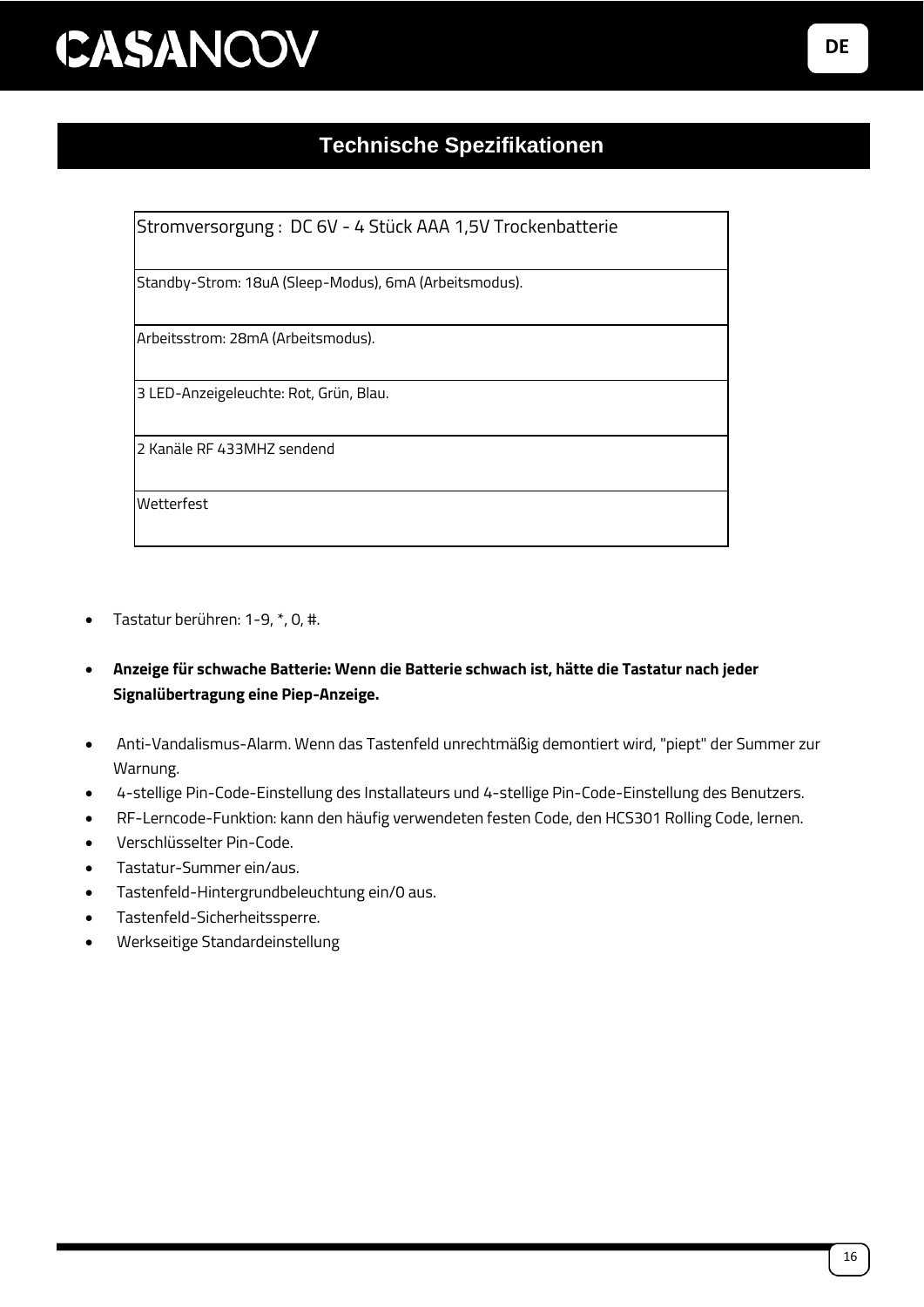### **Betriebsanweisung**

-- Wenn das Tastenfeld in den Programmiermodus wechselt, wenn das Tastenfeld den weiteren Befehl nicht innerhalb von 6s empfängt, würde das Tastenfeld den Programmiermodus automatisch verlassen.

-- Wenn die Tastatur während der Programmierung falsch bedient wird, können Sie wieder in den Programmiermodus eintreten, nachdem die Tastatur den Programmiermodus automatisch verlässt.

-- Wenn das Tastenfeld den Befehl "\*" oder "#" empfängt, würde das Tastenfeld den Befehl empfangen und beurteilen, ob der Befehl korrekt ist oder nicht. Wenn es ein falscher Befehl ist, würde die Tastatur den Programmiermodus verlassen; oder wenn es ein richtiger Befehl ist, würde die Tastatur weiterarbeiten.

-- Wenn der Benutzer beim Programmieren den Pin-Code des Benutzers mit mehr als 4 Ziffern eingibt, würde das Tastenfeld den Befehl als fehlerhaften Betrieb erkennen und den Programmiermodus verlassen.

-- Wenn das Tastenfeld im Arbeitsmodus ist und die Intervallzeit zwischen der Eingabe jeder Ziffer mehr als 6 s beträgt, würde das Tastenfeld die vorherige Ziffer ignorieren.

-- Wenn die Tastatur keinen Code lernt, würde die rote LED-Anzeige 5 Mal blinken.

**\*\*\*Wenn innerhalb von 20s keine Bedienung erfolgt, würde die Tastatur in den Standby-Modus gehen. Wenn der Benutzer die Tastatur im Standby-Modus bedienen muss, muss er eine beliebige Taste auf der Tastatur drücken, um sie wieder in den Arbeitsmodus zu versetzen.**

### **1. Eintritt in den Programmiermodus**

Um in den Programmiermodus zu gelangen, geben Sie den 4-stelligen Pincode des Installateurs ein und schließen Sie mit der Taste "\*" ab.

**Achtung!** Der werkseitig voreingestellte Pincode des Installateurs ist 0 0 0 0 0

0+0+0+0+0+\* => zur Bestätigung folgt ein langer Piepton.

Hinweis: Die blaue LED leuchtet beim Eintritt in die Programmierung auf und erlischt beim Verlassen der Programmierung.

### **2. Wie man die Pin des Installateurs ändert code**(**4 Ziffern**)

Aus Sicherheitsgründen können Sie den Pin-Code des Installateurs so ändern, dass er einer Ihrer eigenen Pin-Codes ist, so dass niemand außer Ihnen in Zukunft nur noch die Tastatur ändern und programmieren kann.

So ändern Sie den Pincode des neuen Installateurs wie folgt:

a. Programmierung eingeben => ein langer Piepton zur Bestätigung

b. Drücken Sie ( 69 ) + ( # ), um den Code des neuen Installationsprogramms zu ändern => ein kurzer Piepton folgt zur Bestätigung

c. Geben Sie den neuen 4-stelligen Pincode des Installateurs ein und drücken Sie die Taste (#) => ein langer und ein kurzer Piepton folgen zur Bestätigung.

d. Tastatur verlässt den Programmiermodus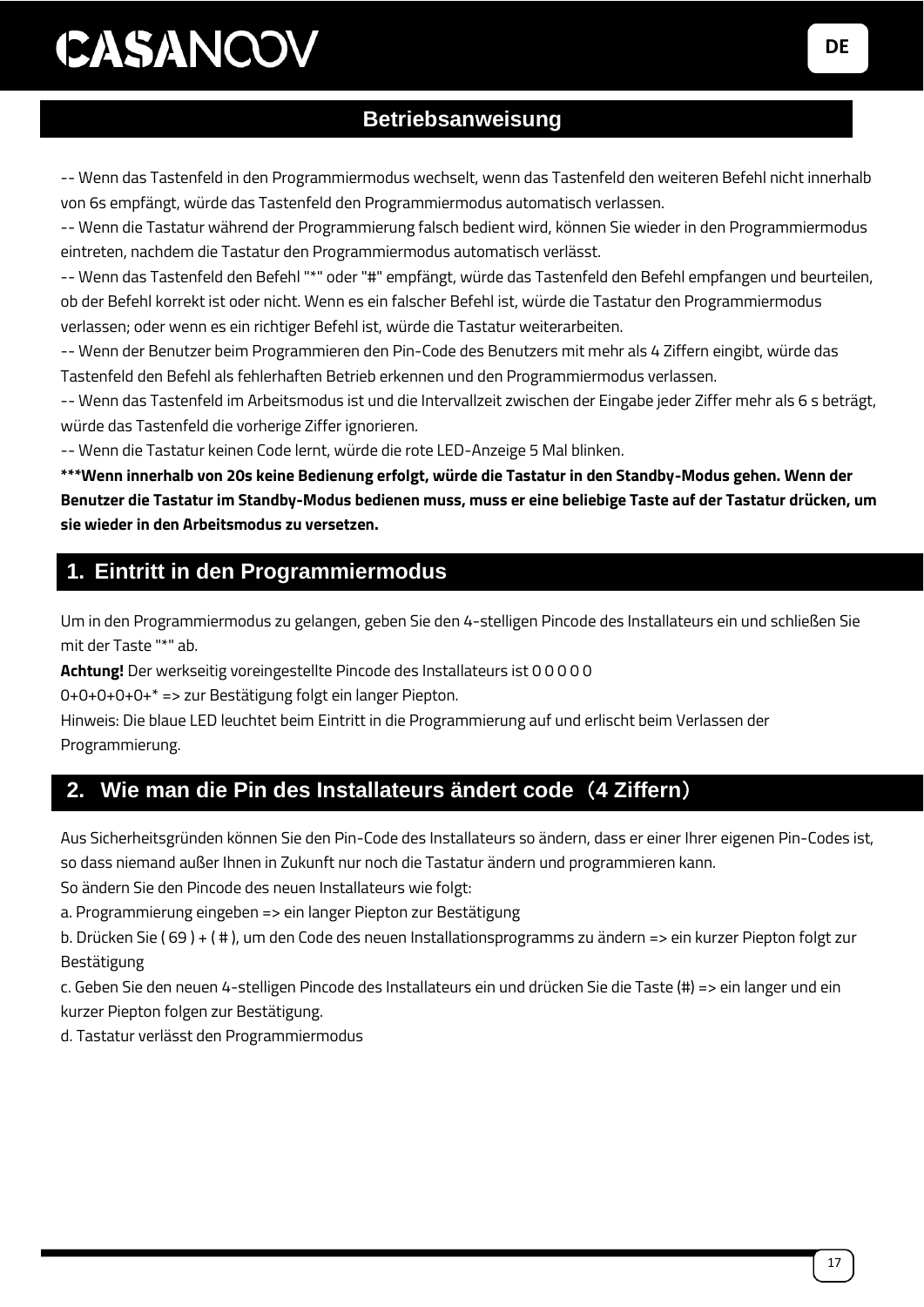### **3. So programmieren Sie die Pin jedes Kanals code**(**4 digits**)

Das Tastenfeld hat 2 Kanäle, jeder Kanal kann verschiedene Empfänger unabhängig voneinander steuern Sie können jeden Kanal wie folgt auswählen und auf einen anderen Pin-Code programmieren:

f. Programmierung eingeben => ein langer Piepton folgt zur Bestätigung.

g. Geben Sie die 2-stellige Nummer des gewünschten Kanals ein: program(01 für den 1. Kanal; 02 für den 2. channel).

end up with (#) key =>die Zeiten des Pieptons, um dem Benutzer anzuzeigen, welcher Kanal gerade programmiert wird.

h. (1 Piepton für den ersten Kanal; 2 Pieptöne für den zweiten Kanal)

i. Geben Sie den neuen 4-stelligen Pincode ein, den Sie für diesen Kanal wählen, und bestätigen Sie mit der Taste (#) => es folgen ein langer und ein kurzer Piepton zur Bestätigung.

j. Das Tastenfeld verlässt den Programmiermodus.

Beispiel für die Programmierung des PIN-Codes des 1. Kanals auf 2020

Eingabe der Programmierung: 0+0+0+0+0+\* => ein langer Piepton folgt zur Bestätigung

Wählen Sie die Nummer des Kanals: 0+1+# => ein kurzer Piepton folgt zur Bestätigung

Geben Sie den neuen Pin-Code ein: 2+0+2+0+# => es folgen ein langer und ein kurzer Piepton zur Bestätigung. **Note!**  (1) 1. Kanal kann mit 8 Pin-Gruppen programmiert werden code,2nd. Kanal kann mit 3 Pin-Code-Gruppen programmiert werden.

(2) Wenn der Pin-Code, den Sie jetzt programmieren, bereits vorhanden ist, würde die rote LED-Anzeige 5 Mal blinken und dann den Programmiermodus verlassen.

(3) Nach dem Eintritt in die Pincode-Programmierung, wenn der Pincode voll ist programmed, the, würde die rote LED-Anzeige 5 Mal blinken, um Ihnen anzuzeigen, dass der Pincode jetzt voll programmiert ist. Wenn der Benutzer den neuen Pincode jetzt innerhalb von 6s immer noch eingibt, wird der vorher programmierte Pincode gelöscht, dieser neue Pincode wird der erste Pincode dieses Kanals.

Werksseitig voreingestellter Pincode für den ersten Kanal: 1111

Werkseitiger Standard-Pin-Code für den 2. Kanal: 2222

### **4. So schalten Sie den Tastatur-Summer aus/an**

Jeder Druck auf die Tastatur würde mit einem Piepton erfolgen. Aber Sie können die Tastatur als follow: auf den stillen Modus einstellen.

a. Eintritt in den Programmiermodus => ein langer Piepton folgt zur Bestätigung

- b. Drücken Sie ( 36 ), um mit ( # ) zu enden => ein langer und ein kurzer Piepton folgen zur Bestätigung
- c. Das Tastenfeld verlässt den Programmiermodus.

Hinweis! In der Werkseinstellung ist der Summer eingeschaltet. Im stillen Modus ertönt der Summer nur im Programmiermodus, aber beim Drücken einer beliebigen Taste auf dem Tastenfeld blinkt die Hintergrundbeleuchtung zur Anzeige. Der Tastatur-Summer ist nur ein/ausgeschaltet. Sie können den obigen a- und b-Vorgang wiederholen, um den Summer zyklisch ein- und auszuschalten.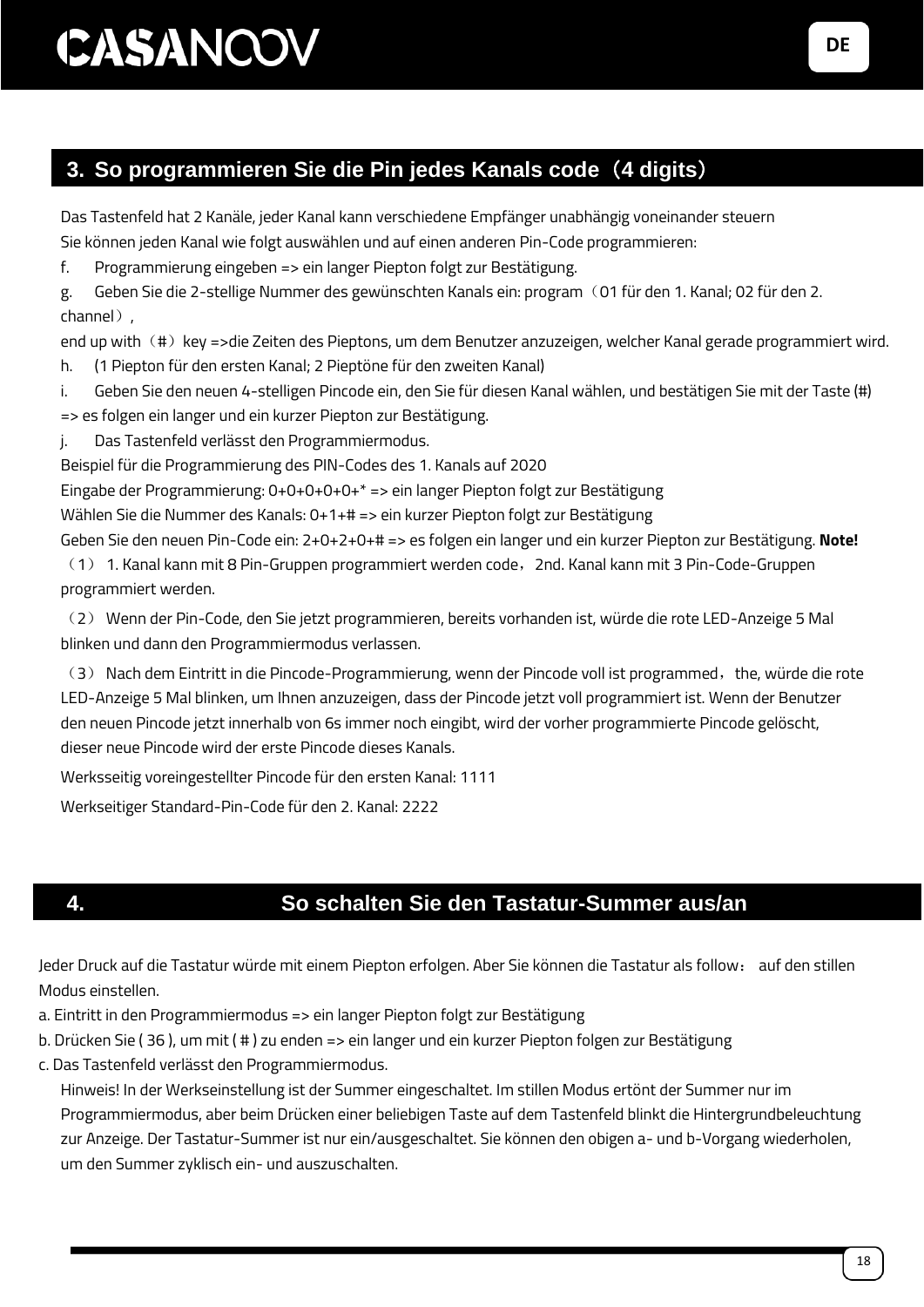### **5. So schalten Sie die Hintergrundbeleuchtung der Tastatur aus/an**

Um die Lebensdauer der Batterie im Tastenfeld zu verlängern, wird empfohlen, die Hintergrundbeleuchtung des Tastenfelds auszuschalten.

Schalten Sie die Hintergrundbeleuchtung wie folgt aus/an:

a. Programmierung eingeben => ein langer Piepton folgt zur Bestätigung

b. Drücken Sie ( 39 ), um mit ( # ) zu enden => ein langer Piepton und ein kurzer Piepton folgen zur Bestätigung Achtung! In der Werkseinstellung ist die Hintergrundbeleuchtung eingeschaltet. Die Hintergrundbeleuchtung der Tastatur ist nur ein/ausgeschaltet. Sie können die obigen Operationen a und b wiederholen, um die Hintergrundbeleuchtung zyklisch aus-/einzuschalten.

#### 6.**Wie prüft man, zu welchem Kanal ein Pincode gehört ?**

Zu welchem Kanal der Pincode gehört, können Sie wie folgt herausfinden:

- a. Programmierung eingeben => ein langer Piepton folgt zur Bestätigung
- b. Drücken Sie (86) und bestätigen Sie mit ( # ) => ein langer Piepton und ein kurzer Piepton folgt zur Bestätigung
- c. Geben Sie den Pin-Code des gewünschten Kanals ein, den Sie überprüfen möchten, und drücken Sie am Ende ( # )

=>Tastatur würde Ihnen anzeigen, dass der Kanal

Anzahl durch die Zeiten der langen Pieptöne.

d. Tastatur verlässt den Programmiermodus

Achtung! Diese Programmierung erfolgt ohne Bestätigung durch einen langen/kurzen Piepton. Bei diesem Vorgang werden die Zeiten des langen Pieptons zur Anzeige der Kanalnummer verwendet.

#### **7. Batterietest**

Das Spannungsniveau der Batterie kann als follow: getestet werden.

a. Programmierung eingeben => ein langer Piepton folgt zur Bestätigung

b. Drücken Sie(89), um mit (#) zu enden => Akku ist OK, dann würde ein langer Piepton angezeigt.

=> Akku ist schwach, dann würde ein kurzer Piepton ertönen und die rote LED-Anzeige blinkt, um anzuzeigen

c. Tastatur verlässt den Programmiermodus

Achtung! Diese Programmierung ist ohne Lang-/Kurztonbestätigung. Für diesen Vorgang wird der lange Piepton verwendet, um anzuzeigen, dass die Batterie in Ordnung ist, und der kurze Piepton wird verwendet, um anzuzeigen, dass die Batterie schwach ist.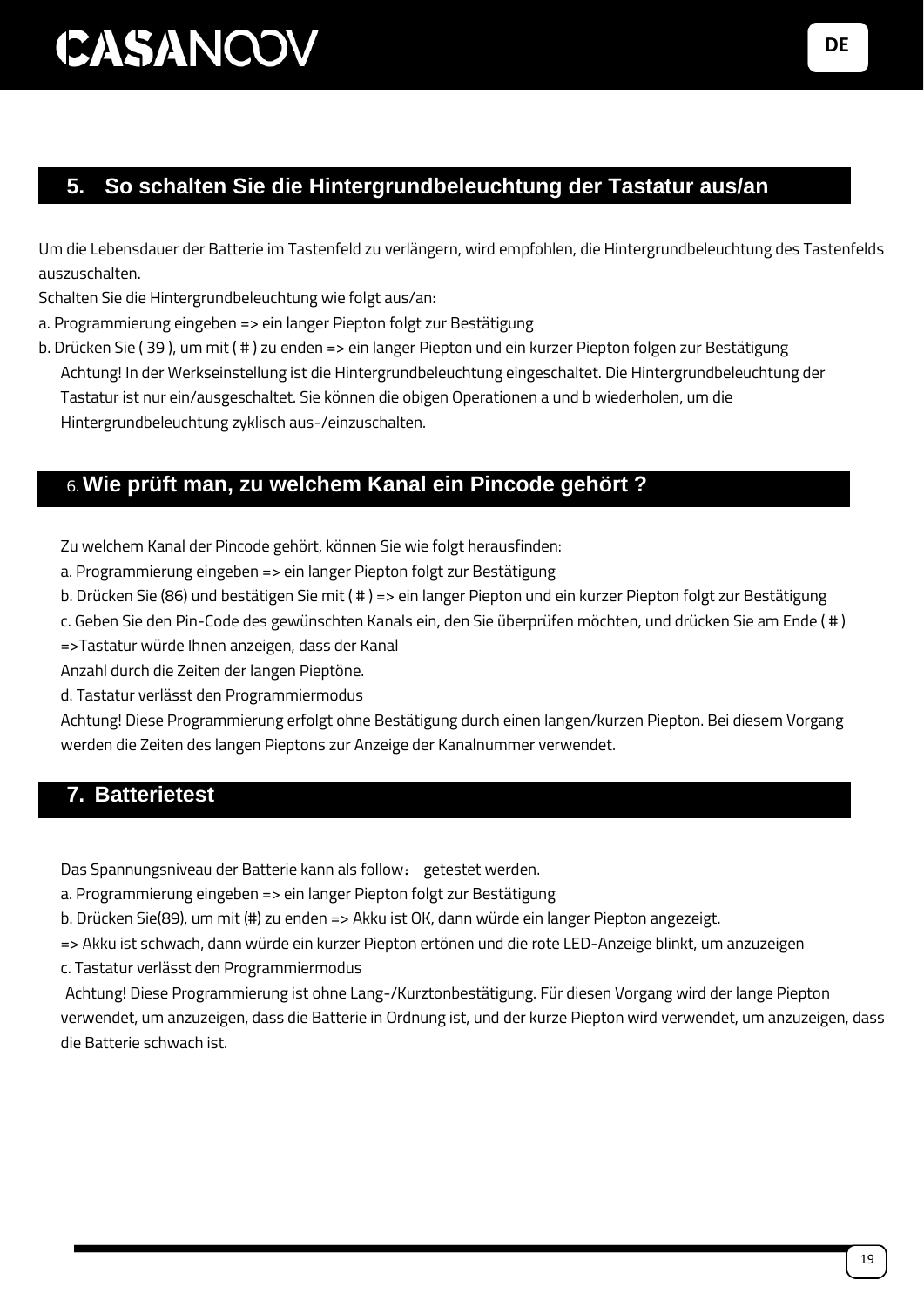### 8. **8. Löschen Sie den Pin-Code des Benutzers**

Wenn Sie die Mehrfach-Pin-Codes vergessen, die zuvor programmiert wurden. Sie können in den Programmiermodus eintreten und den Pincode aller Benutzer für die Sicherheit löschen. Steps:

- a. Programmierung eingeben => ein langer Piepton folgt zur Bestätigung
- b. Drücken Sie(00) und bestätigen Sie mit (# ) => ein langer und ein kurzer Piepton folgen zur Bestätigung
- c. Jetzt ist der Benutzer-Pincode für jeden Kanal werkseitig voreingestellt, andere programmierte Pincodes werden gelöscht.
- d. Tastatur verlässt den

#### **9. Lernsignal vom Sender**

Der Benutzer kann direkt in den Lernmodus wechseln, um das Signal von Sendern wie folgt zu lernen:

a. Eintritt in den Programmiermodus => ein langer Piepton folgt zur Bestätigung

b. Drücken Sie ( 59 ) und beenden Sie mit ( # ), gehen Sie in den Lernmodus => ein kurzer Piepton folgt zur Bestätigung

c. Geben Sie 2 Ziffern der Kanalnummer ein, von der Sie das Signal des Senders lernen möchten. (Beispiel als 01

ist für den 1. Kanal), endet mit ( # ). =>nach einem langen Piepton leuchtet die grüne LED-Anzeige auf.

d. Jetzt ist das Tastenfeld bereit, das Signal vom Sender zu lernen. Sie müssen den Sender innerhalb von 10 Sekunden drücken, um das Signal auf die Tastatur zu programmieren, dann erlischt die grüne LED-Anzeige mit einem langen Piepton, um den Vorgang abzuschließen.

#### 10. **10. Kontinuierlich 10s senden**

Zur einfachen Programmierung der drahtlosen Tastatur an den Empfänger oder die Steuerplatine können Sie den Code kontinuierlich für 10s auf einem der beiden folgenden 2 Kanäle übertragen

a. Programmierung eingeben => ein langer Piepton folgt zur Bestätigung

b. Drücken von(55) endet mit (# ) => ein kurzer Piepton folgt zur Bestätigung

c. Geben Sie 2 Ziffern der Kanalnummer ein, die übertragen werden soll, und erhalten Sie (# ). (Beispiel "01#" ist für die Übertragung des Codes des 1. Kanals)

d. Das Tastenfeld verlässt den Programmiermodus.

#### 11. **11. Verschlüsselter Pin-Code**

Falls Sie von einer Person begleitet werden, die den Pincode während der Eingabe sehen könnte, können Sie Ihren Pincode während der Eingabe verschlüsseln. Damit die Besucher Ihren Pincode nicht sehen können.

Um einen verschlüsselten Pincode einzugeben, können Sie einfach beliebige Ziffern (0-9) auf der Tastatur drücken (mit Ausnahme der Tasten "\*" und "# "), so oft Sie wollen, nachdem Sie die verschlüsselten Ziffern eingegeben haben, dann den richtigen 4-stelligen Pincode drücken und mit ( # ) enden. Die Tastatur würde automatisch alle ungültigen verschlüsselten Ziffern, die Sie eingegeben haben, ignorieren und den richtigen Kanal übertragen, nachdem die Taste ( # ) gedrückt wurde..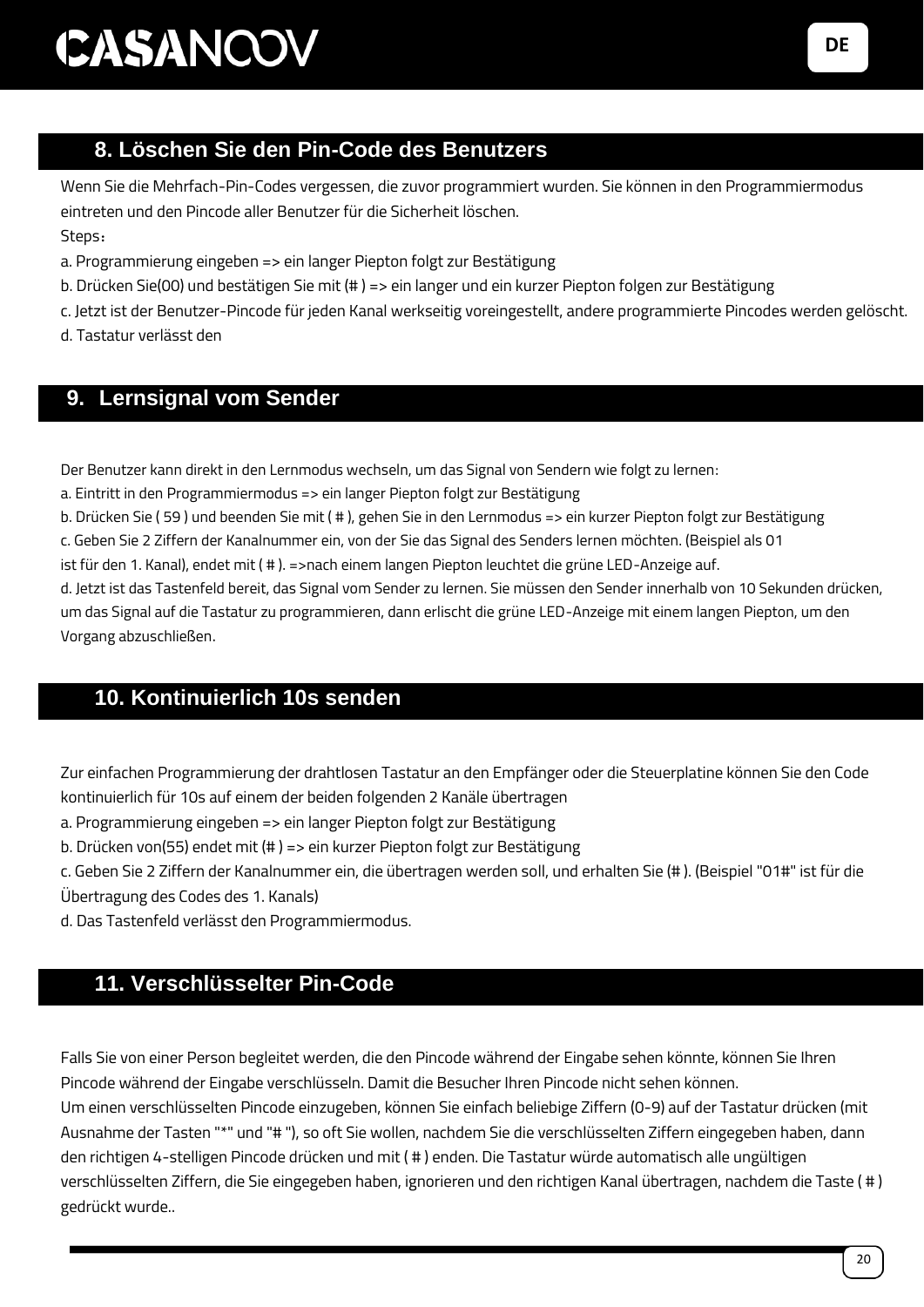### 12. **12. Sicherheitsschloss**

Die Tastatur erlaubt drei Versuche mit falschen ganzen Pincodes. Nach dem dritten Versuch der Eingabe eines falschen vollständigen Pincodes wird die Tastatur für 2 Minuten mit 3 Pieptönen gesperrt und die rote LED-Leuchte leuchtet auf. 2 Minuten später ertönt auf der Tastatur ein Piepton und die rote LED-Anzeige erlischt, um anzuzeigen, dass die Benutzertastatur entsperrt ist.

### 13. **13. Tastatur resetting**(**Required zum Zerlegen der keypad**)

Wenn Benutzer den Pin-Code des Installateurs vergessen haben, können Sie das Tastenfeld wie folgt auf die Werkseinstellung zurücksetzen:

- a. Wecken Sie die Tastatur
- b. Demontieren Sie das Tastenfeld
- c. Drücken Sie 5 Sekunden lang die Reset-Taste auf der Karte
- d. Alle Led auf der Tastatur schalten sich ein, um anzuzeigen, dass der Prozess beendet ist.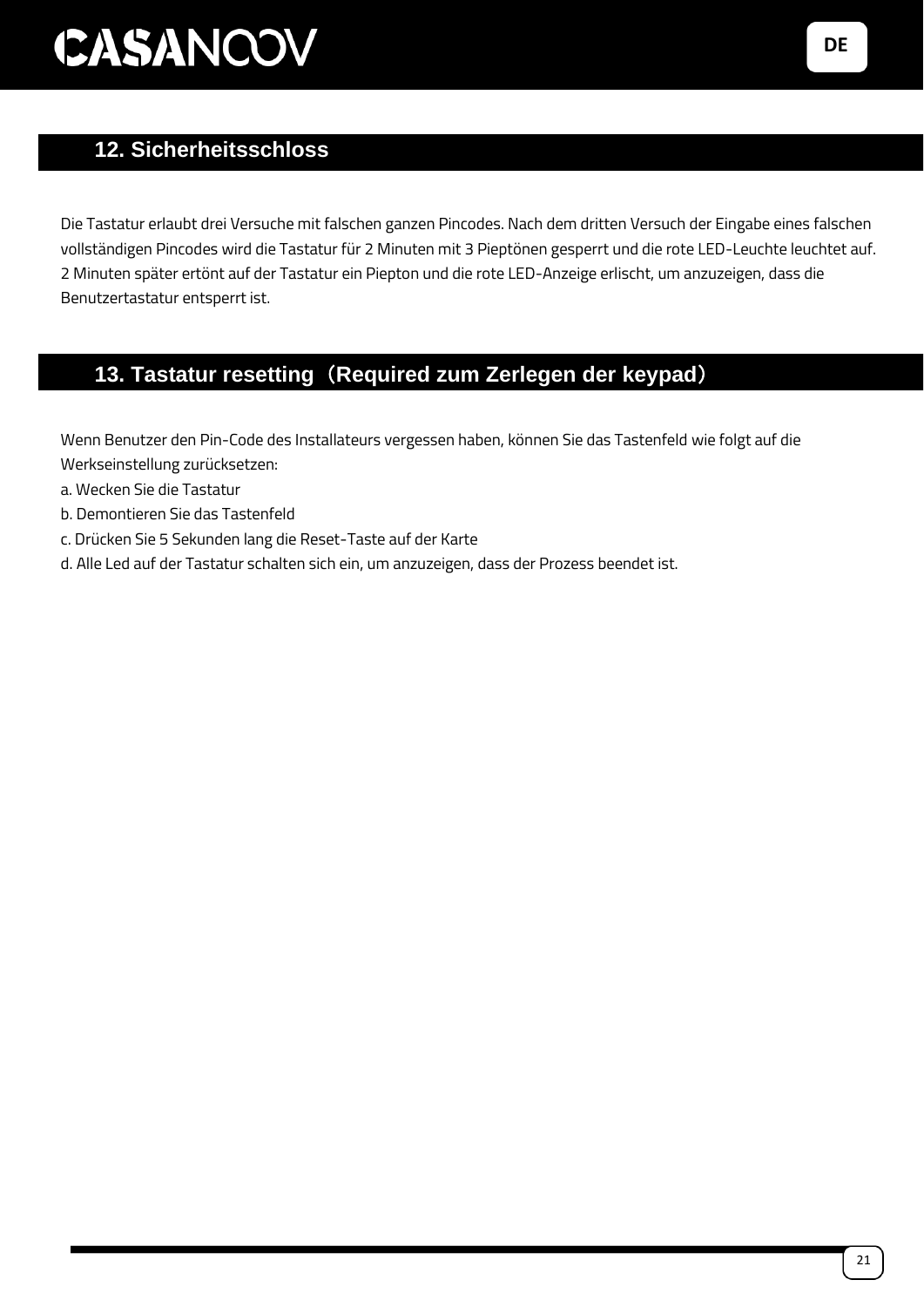

### **ATENCIÓN**

• **- Este producto debe ser instalado por personal capacitado y bien entrenado en cumplimiento de las normas de seguridad en el campo de los dispositivos de apertura de puertas batientes residenciales y comerciales.**

• **El personal no cualificado puede dañar los instrumentos y causar daños al público.**

• **- La energía eléctrica debe ser desconectada antes de la instalación o de realizar cualquier tipo de mantenimiento.**

• **- Por favor lea el manual cuidadosamente antes de la instalación. La instalación incorrecta o el uso indebido del producto puede causar graves daños a los usuarios y a la propiedad.**

• **- Si el cable eléctrico está dañado o roto, debe ser reemplazado por un cable entero y debidamente aislado, para evitar descargas eléctricas o entornos peligrosos.**

• **- Mantenga los transmisores inalámbricos fuera del alcance de los niños.**

• **- No instale los productos en ambientes corrosivos, inflamables y/o explosivos.**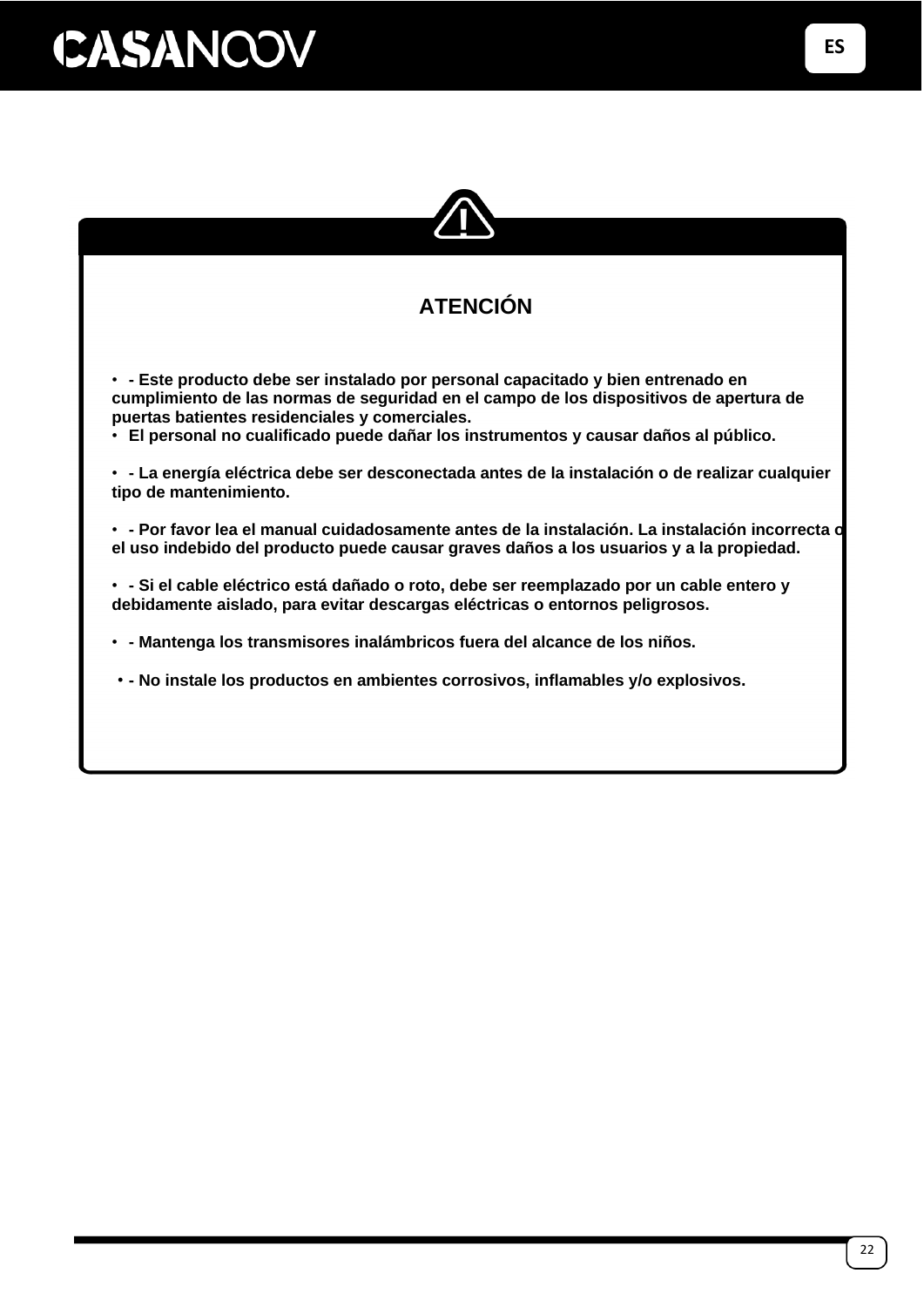### **Especificaciones técnicas**

Fuente de alimentación : DC 6V - 4pcs AAA 1.5v batería seca

Corriente de espera: 18uA (modo de sueño), 6mA (modo de trabajo).

Corriente de trabajo: 28mA ( modo de trabajo).

Indicador luminoso de 3 LED: Rojo, Verde, Azul.

2 canales RF 433MHZ transmitiendo

Resistente a la intemperie

Fuente de alimentación : DC 6V - 4pcs AAA 1.5v batería seca

- Toca el teclado: 1-9, \*, 0, #.

- Indicación de batería baja: Si la batería está baja, el teclado tendrá una indicación de pitido después de cada transmisión de señal.

- Alarma anti-vandálica. Cuando el teclado se desmonta ilegalmente, el zumbador "pita" para alertar.

- 4 dígitos del código PIN del instalador y 4 dígitos del código PIN del usuario.

- Función de aprendizaje de código RF: puede aprender el código fijo comúnmente usado, el código rodante HCS301.

- Código pin codificado.

- Zumbador del teclado encendido/apagado.

- Luz trasera del teclado encendida/apagada.

- Bloqueo de seguridad del teclado.

- Configuración de fábrica por defecto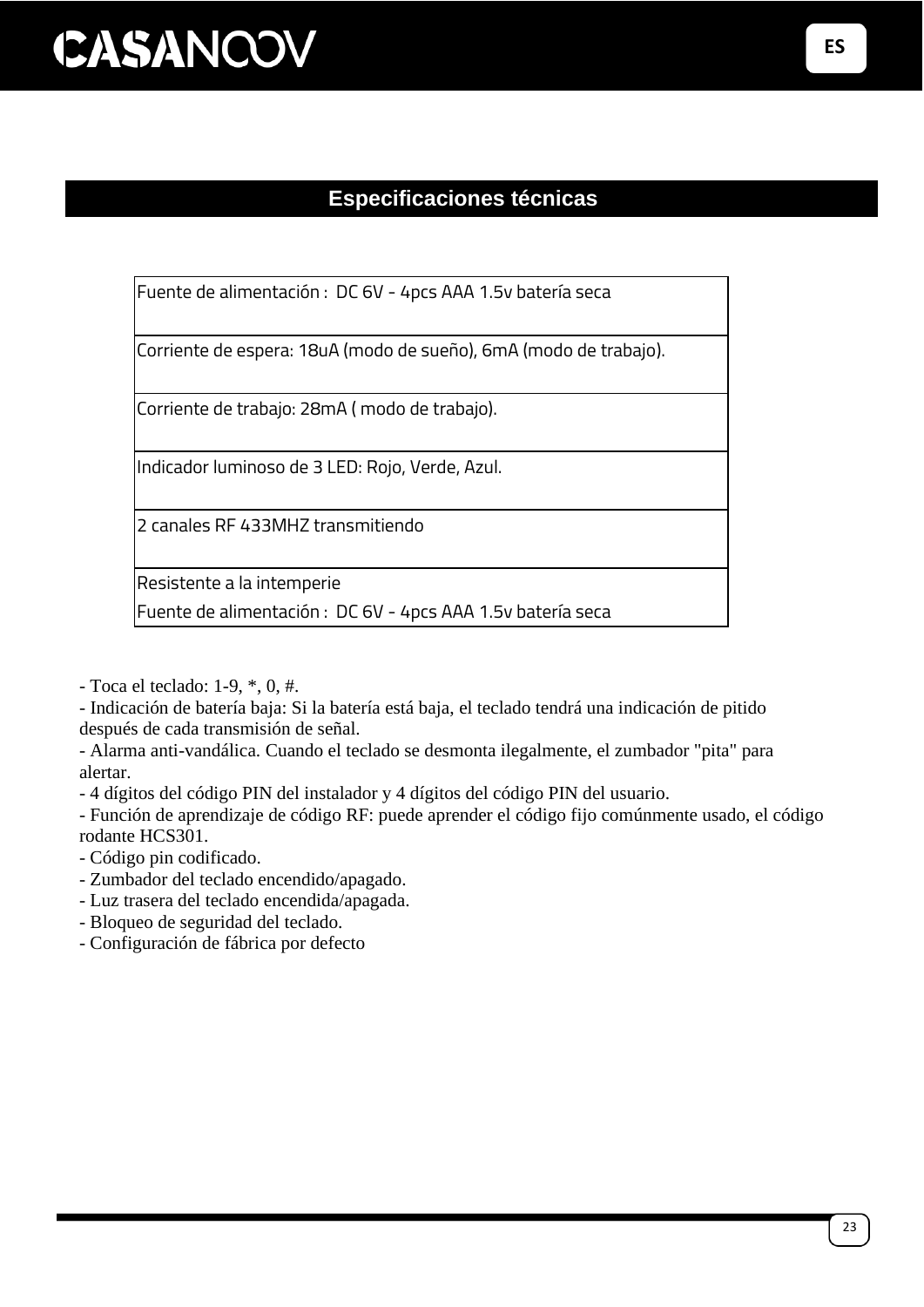### CASANCOV **EN**

#### **Instrucciones de operación**

-- Cuando el teclado entra en el modo de programación, si el teclado no recibe el comando adicional dentro de 6s, el teclado saldrá del modo de programación automáticamente.

-- Si el teclado funciona mal durante la programación, puede volver a entrar en el modo de programación después de que el teclado salga del modo de programación automáticamente. -- Cuando se recibe el comando "\*" o "#", el teclado recibe el comando y juzga si es correcto o no. Si es un comando incorrecto, el teclado saldrá del modo de programación; si es un comando

correcto, el teclado seguirá funcionando. -- Al programar, si el usuario teclea en su código pin más de 4 dígitos, el teclado lo reconocería

como operación incorrecta, y luego saldría del modo de programación. -- Cuando el teclado está en modo de trabajo, si el intervalo entre la introducción de cada dígito

es superior a 6s, el teclado ignorará el dígito anterior.

--Si el teclado no está aprendiendo ningún código, el indicador LED rojo parpadeará 5 veces... \*\*\*Si no hay ninguna operación en los 20, el teclado entraría en modo de espera. Si el usuario necesita operar el teclado cuando está en modo de espera, entonces debe pulsar cualquier botón del teclado para volver al modo de trabajo.

### **1. Entrando en el modo de programación**

Para entrar en el modo de programación, introduzca el código PIN de 4 dígitos del instalador y termine con la tecla "\*".

¡Atención! El código pin del instalador por defecto es 0 0 0 0

0+0+0+0+\* => un largo pitido seguirá para confirmar.

Nota: El LED azul se enciende cuando se entra en la programación, y se apaga cuando se sale de la programación

### **2. Cómo cambiar el pin del instalador code**(**4 digits**)

Por razones de seguridad, puedes cambiar el código pin del instalador para que sea uno de los tuyos, así que nadie más que tú puede cambiar y programar el teclado en el futuro.

Para cambiar el código pin del nuevo instalador como se indica a continuación:

a. Entrar en programación => un largo pitido seguir para confirmar

b. Presione ( 69 ) + ( # ) para cambiar el código del nuevo instalador => un corto pitido siga para confirmar

c. Teclea el nuevo código de 4 dígitos del instalador y termina con la tecla (#) => un pitido largo y un pitido corto para confirmar.

d. El teclado sale del modo de programación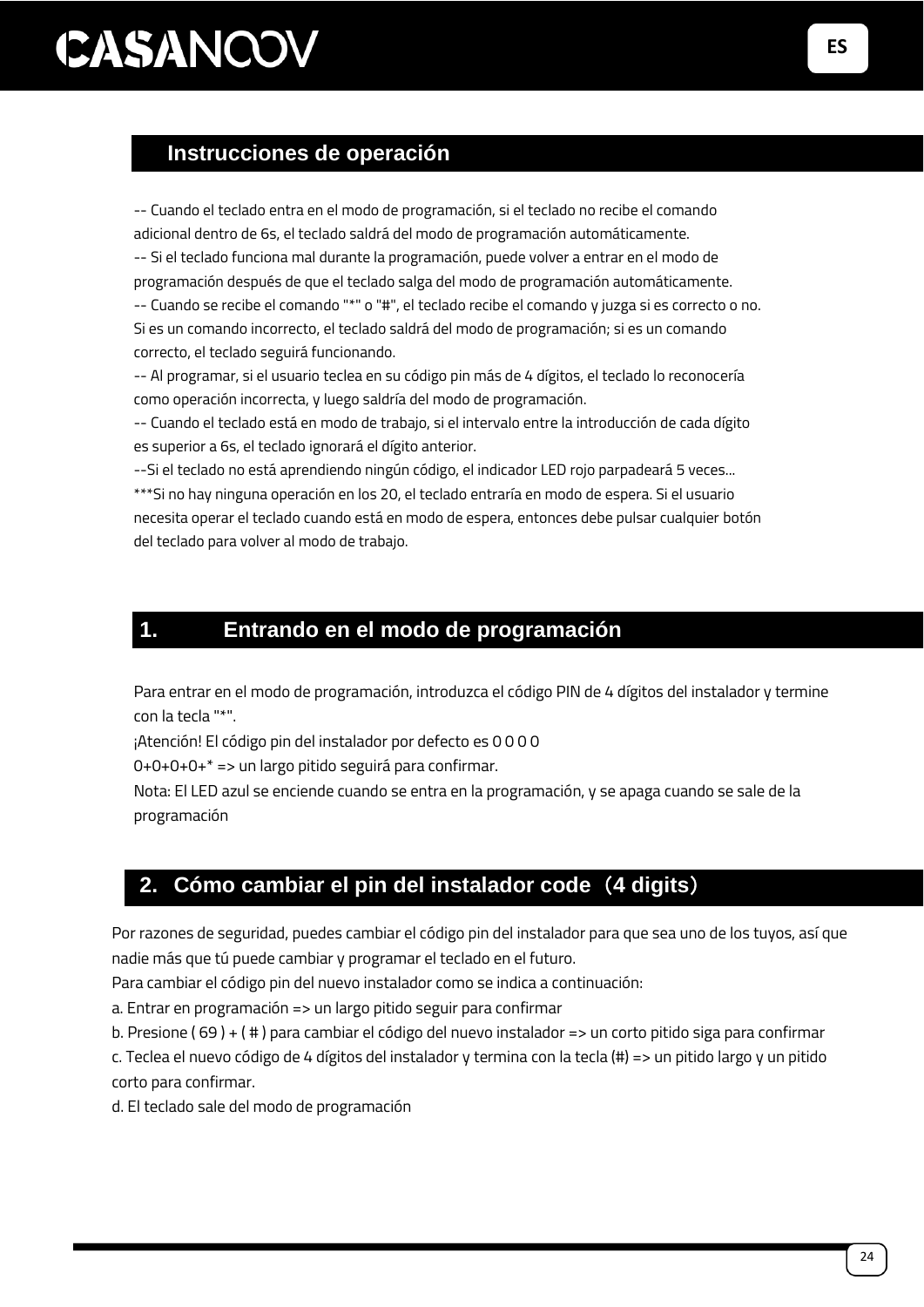#### **3. Cómo programar el pin de cada canal code**(**4 digits**)

El teclado tiene 2 canales, cada canal puede controlar diferentes receptores independientemente Puedes elegir y programar cada canal con un código PIN diferente como sigue:

9 Entrar en la programación => un largo pitido seguido para confirmar.

10 Teclee el número de 2 dígitos del canal que desee en program (01 para el 1er canal; 02 para el 2º channel),

terminan en with  $(\#)$  key => los tiempos de bip para indicar al usuario qué canal está programando ahora.

11 (1 bip para el 1er canal; 2 bips para el 2º canal)

12 Teclea el nuevo código pin de 4 dígitos que elijas para este canal, y termina con la tecla (#). => un pitido largo y un pitido corto siguen para confirmar.

13 El teclado sale del modo de programación.

Ejemplo para programar el código pin del primer canal para el año 2020

Entrando a la programación: 0+0+0+0+\* => un largo pitido para confirmar

Elija el número de los canales: 0+1+# => un corto pitido siga para confirmar

Teclea el nuevo código PIN: 2+0+2+0+# => un pitido largo y un pitido corto para confirmar.

¡Atención!

(1) 1er canal puede ser programado con 8 grupos de pin code,2nd el canal puede ser programado con 3 grupos de código pin.

(2) Si el código pin que estás programando ahora ya existe, el indicador LED rojo parpadearía 5 veces y saldría del modo de programación.

(3) Después de entrar en la programación del código pin, si el código pin está lleno programmed, the el indicador LED rojo parpadearía 5 veces para indicar que ahora el código pin está completamente programado, si el usuario todavía teclea el nuevo código pin ahora dentro de 6s, el código pin anterior programado será borrado, este nuevo código pin será el 1er código pin de este canal.

El código pin de fábrica para el 1er canal: 1111 Código pin de fábrica para el 2º canal: 2222

#### **4. Cómo apagar/encender el timbre del teclado**

Cada vez que se presiona el teclado, suena un pitido. Pero puede configurar el teclado para que esté en modo silencioso como follow:

a. Entrar en el modo de programación => un largo pitido seguido para confirmar

b. Presione ( 36 ) y termine con ( # ). => un pitido largo y un pitido corto para confirmar

c. El teclado sale del modo de programación.

Nota! El zumbador está activado de fábrica. En el modo silencioso, el zumbador sólo sonará en el modo de programación, pero al pulsar cualquier botón del teclado, la luz de fondo parpadeará para indicarlo. El zumbador del teclado sólo tiene la condición de encendido/apagado. Puede repetir las operaciones a y b anteriores para apagar/encender el timbre cíclicamente.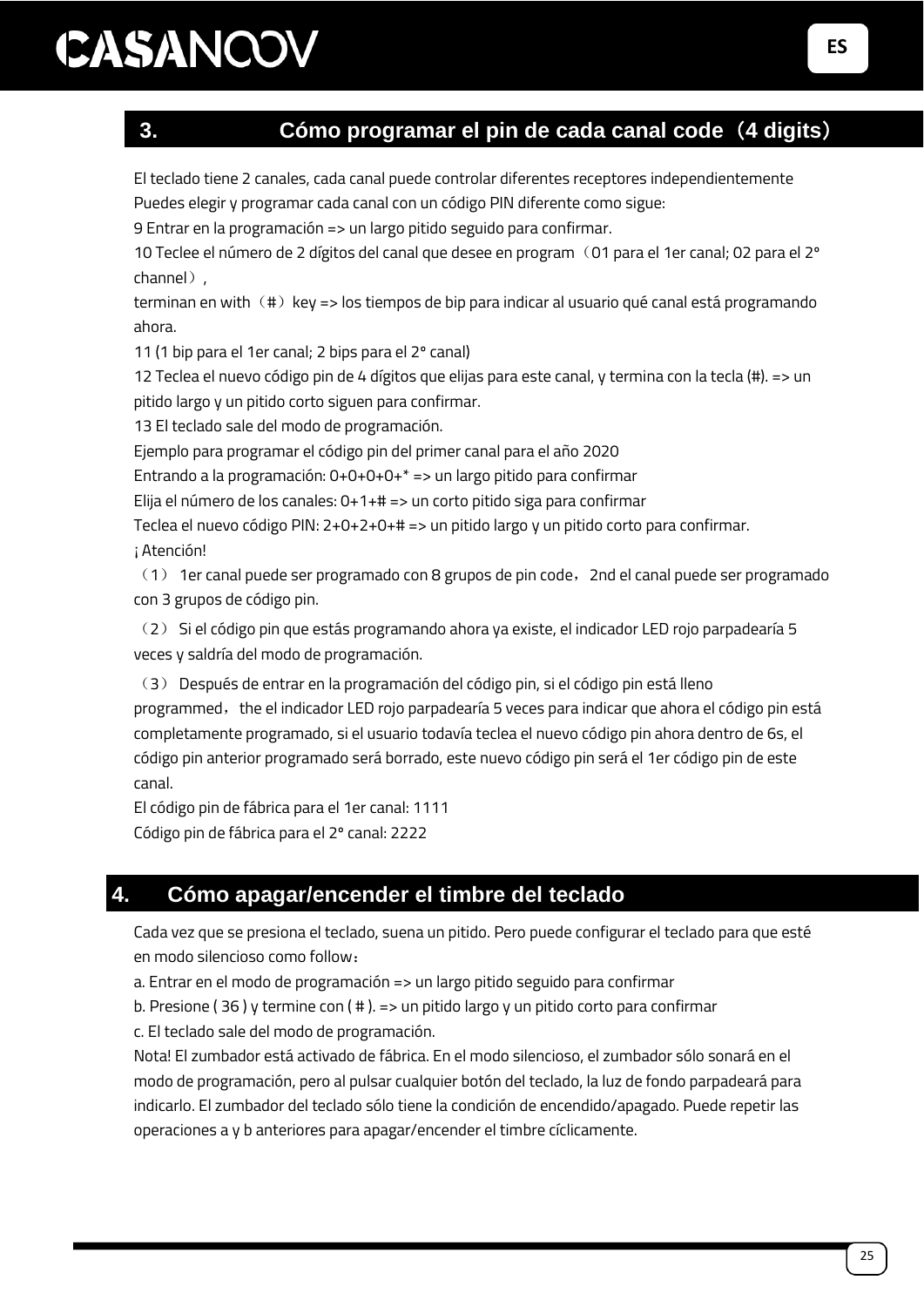### 5. **5. Cómo apagar/encender la luz de fondo del teclado**

Para prolongar la vida útil de la batería del teclado, se aconseja apagar la luz de fondo del teclado.

Apague/encienda la luz de fondo como se indica a continuación:

a. Entrar en programación => un largo pitido seguido para confirmar

b. Presione (39) y termine con (#). => un pitido largo y un pitido corto para confirmar

¡Anótese! El ajuste predeterminado de fábrica de la luz de fondo está encendido. La luz de fondo del teclado sólo tiene condición de encendido/apagado. Puede repetir las operaciones a y b anteriores para apagar/encender la luz de fondo cíclicamente.

#### **6. ¿Cómo se puede comprobar a qué canal pertenece un código PIN?**

Puedes encontrar a qué canal pertenece el código pin como sigue:

a. Entrar en programación => un largo pitido para confirmar

b. Presione (86) y termine con ( # ) => un pitido largo y un pitido corto para confirmar

c. Introduce el código pin del canal requerido que quieres comprobar y termina con ( # ). =>El teclado te indicaría el canal de

por los tiempos de los largos pitidos.

d. El teclado sale del modo de programación

¡Anótese! Esta programación no tiene confirmación de sonido de pitido largo/corto. Para esta operación, los tiempos del pitido largo se utilizan para indicar el número del canal.

### **7. Prueba de la batería**

El nivel de voltaje de la batería puede ser probado como follow:

a. Entrar en programación => un largo pitido seguido para confirmar

b. Presione(89) y termine con (#). => La batería está bien, entonces tendría un largo pitido para indicar.

=> La batería está baja, entonces tendría un pitido corto y el indicador LED rojo parpadea para indicar

c. El teclado sale del modo de programación

¡Anótese! Esta programación no tiene confirmación de sonido largo/corto. Para esta operación, el sonido largo se utiliza para indicar que la batería está bien y el sonido corto se utiliza para indicar que la batería está baja.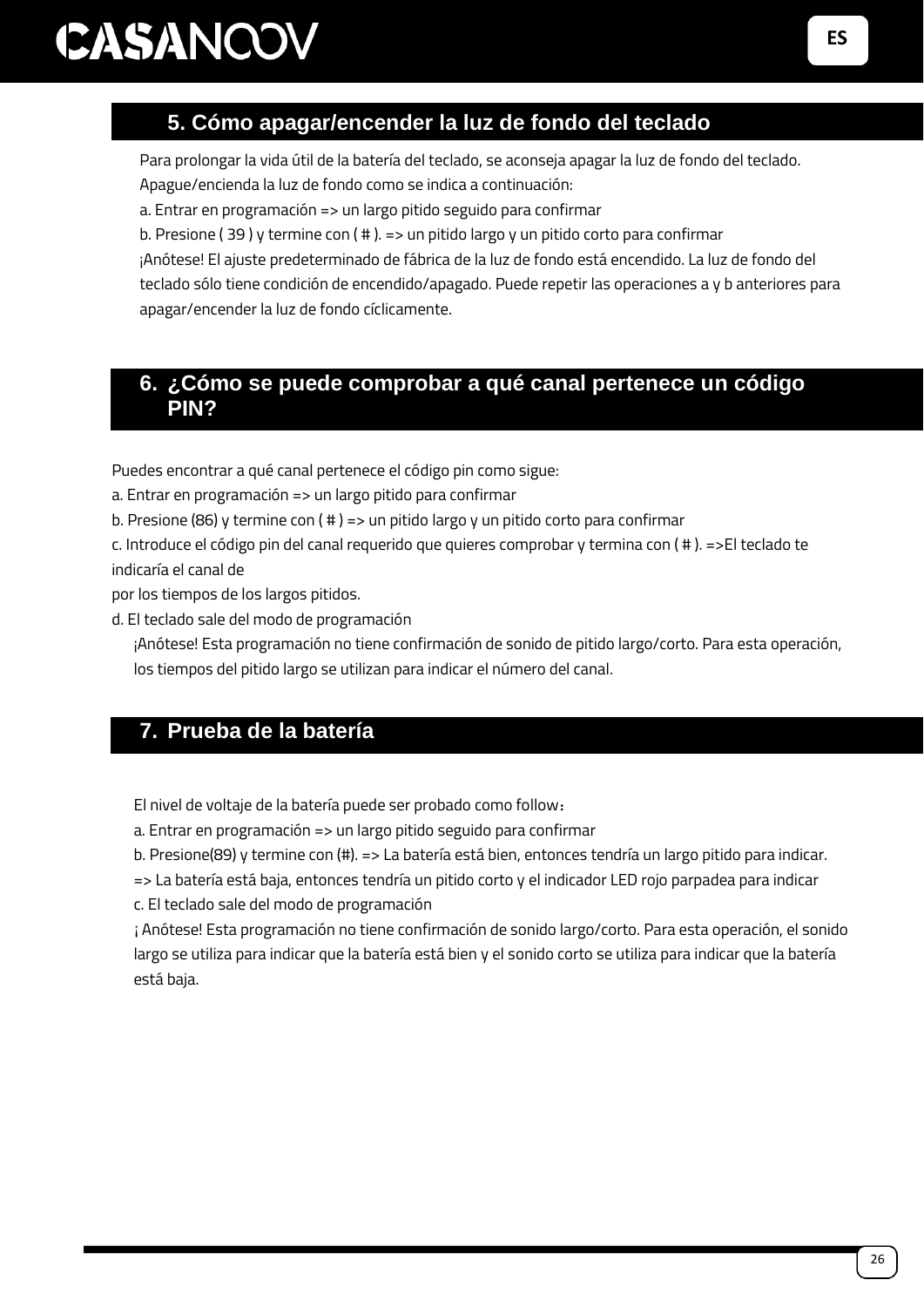### 8. **8. Borrar el código PIN de los usuarios**

Si olvidas los múltiples códigos pin que se programaron anteriormente. Puedes entrar en el modo de programación y borrar todos los códigos pin de los usuarios por seguridad.

Steps:

a. Entrar en programación => un largo pitido seguido para confirmar

b. Presione(00) y termine con (# ) => un pitido largo y un pitido corto para confirmar

c. Ahora el código pin de los usuarios para cada canal es la configuración de fábrica, los otros códigos pin programados se borran.

d. El teclado sale del modo de programación

#### **9. La señal de aprendizaje del transmisor**

El usuario puede entrar directamente en el modo de aprendizaje para aprender la señal de los transmisores como sigue:

a. Entrar en programación => un largo pitido seguido para confirmar

b. Presione ( 59 ) y termine con ( # ), entre al modo de aprendizaje => un corto pitido seguido para confirmar

c. Introduzca 2 dígitos del número del canal del que desea aprender la señal del transmisor. (Ejemplo como 01

es para el 1er canal), terminan con ( # ). =>después de un largo pitido, el indicador LED verde se enciende. d. Ahora el teclado está listo para aprender la señal del transmisor. Tiene que presionar el transmisor para programar la señal al teclado dentro de 10 segundos, entonces el indicador LED verde se apagará con un largo pitido para terminar el proceso.

### 10. **10. Transmitiendo continuamente 10s**

Para una fácil programación del teclado inalámbrico al receptor o al tablero de control, puede hacer que transmita el código de forma continua durante 10s de cualquiera de los 2 canales siguientes:

a. Entrar en programación => un largo pitido seguido para confirmar

b. Presione(55) y termine con (# ) => un corto pitido siga para confirmar

c. Teclea 2 dígitos del número de canal que quieres que transmita y termina con (# ). (El ejemplo "01#" es para transmitir el código del 1er canal)

d. El teclado sale del modo de programación.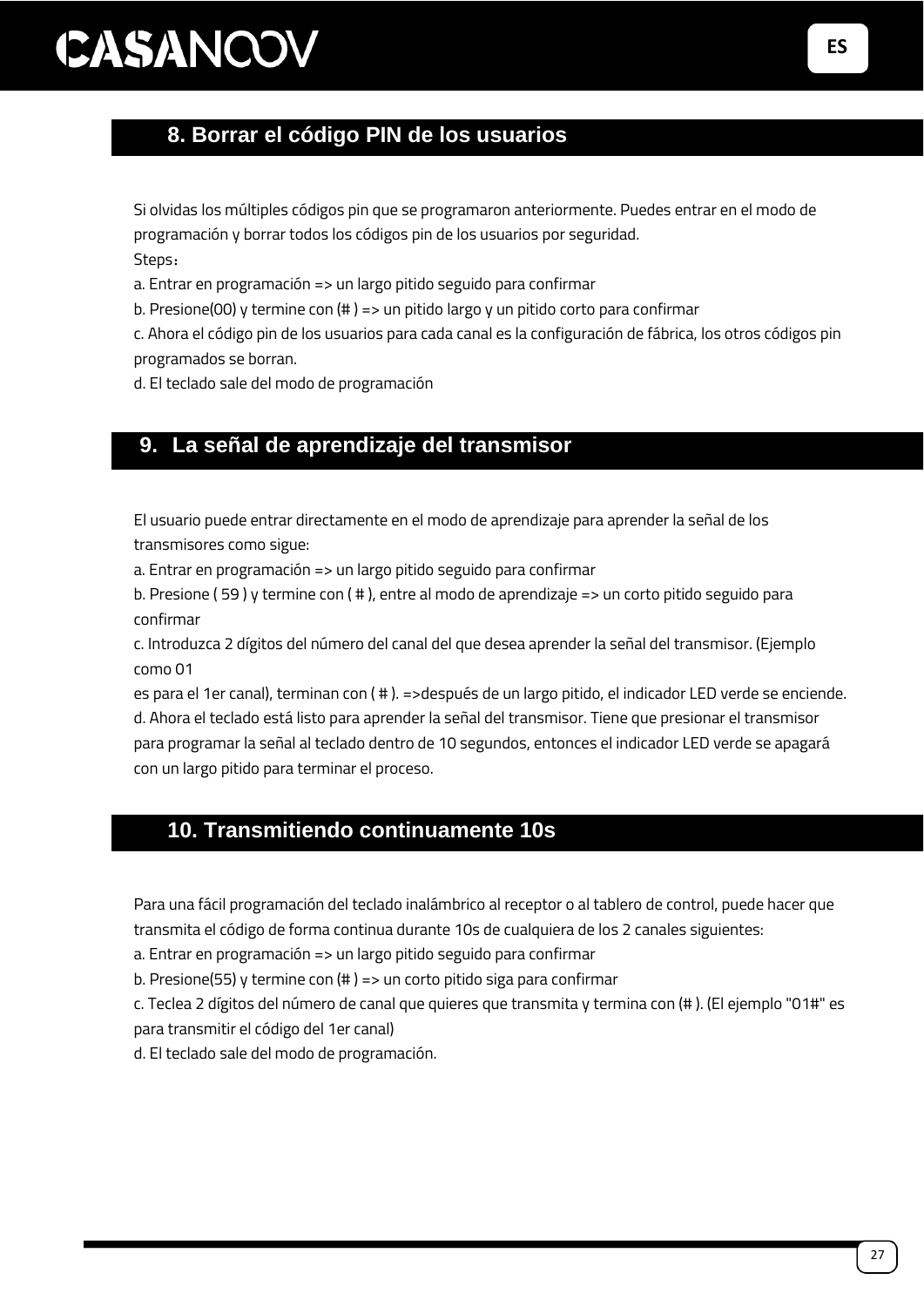### 11. **11. Código PIN codificado**

En caso de que esté acompañado por la persona que pueda ver el código pin mientras lo teclea, puede codificar su código pin mientras lo teclea. Para evitar que los visitantes vean tu código pin. Para teclear un código PIN codificado, puede simplemente presionar cualquier dígito (0-9) en el teclado (excepto las teclas "\*" y "# ") tantas veces como desee, después de terminar los dígitos codificados como desee, entonces presione el código PIN de 4 dígitos correcto y termine con ( # ) . El teclado ignorará automáticamente todos los dígitos codificados no válidos que haya introducido y transmitirá el canal correcto después de pulsar la tecla ( # )..

### 12. **12. Cierre de seguridad**

El teclado permite tres intentos de códigos PIN completos erróneos. Después del tercer intento de introducir un código PIN equivocado, el teclado se bloqueará durante 2 minutos con 3 pitidos y se encenderá una luz LED roja. 2 minutos más tarde, el teclado tendrá un pitido y la luz LED roja se apaga para indicar que el teclado del usuario está desbloqueado.

#### 13. **13. Teclado resetting**(**Required para desmontar el teclado**)

Cuando los usuarios olvidan el código de identificación personal del instalador, puede restablecer el teclado a la configuración predeterminada de fábrica de la siguiente manera:

- a. Despertar el teclado
- b. Desmontar el teclado
- c. Presione el botón de reinicio en el tablero durante 5 segundos
- d. Todas las luces del teclado se encienden para indicar que el proceso ha terminado.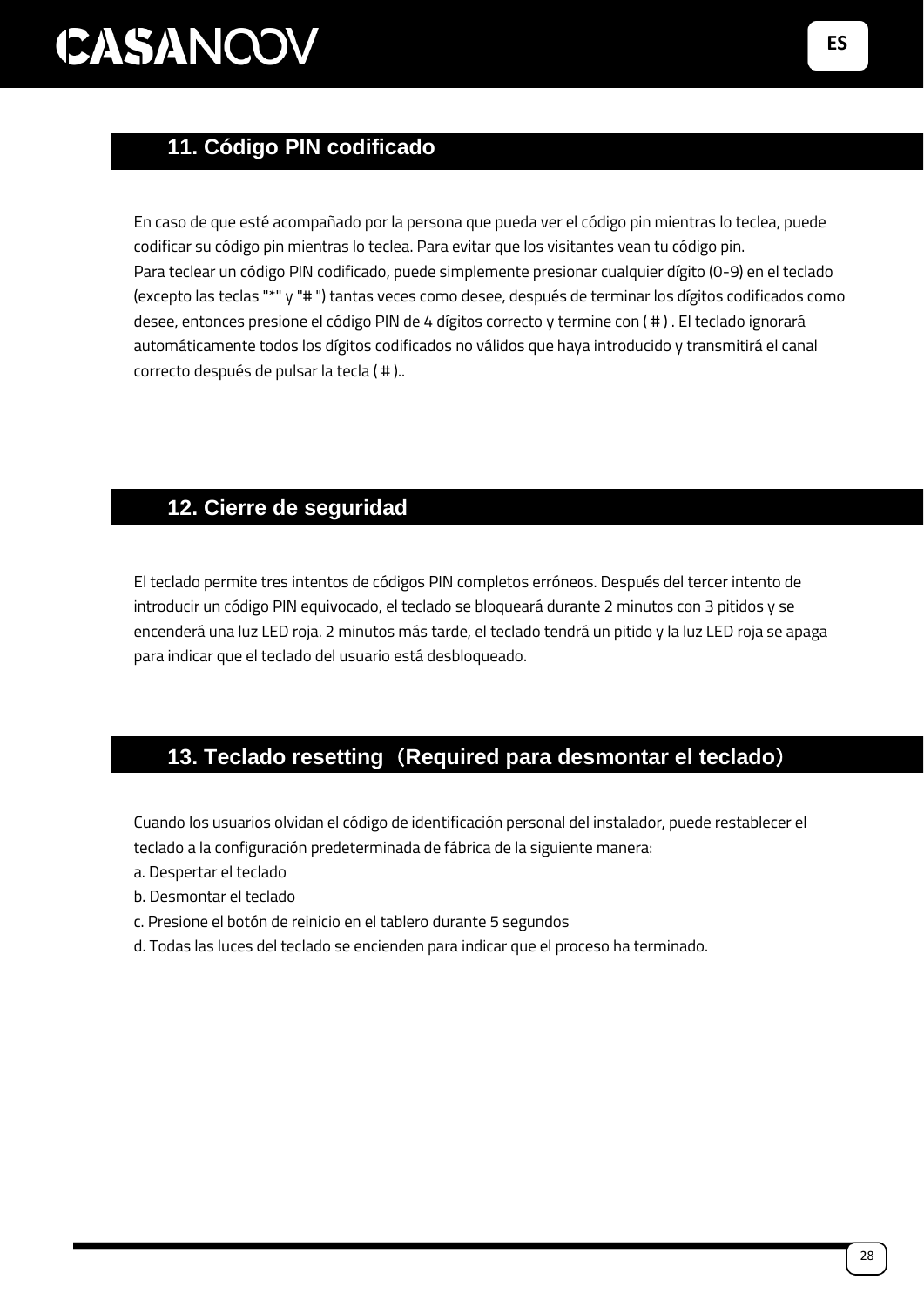

### **CUIDADO**

• **Este produto deve ser instalado por pessoal qualificado e bem treinado, em conformidade com as normas de segurança no domínio dos dispositivos de abertura de portões basculantes residenciais e comerciais.**

**O pessoal não qualificado pode danificar os instrumentos e causar danos ao público.**

• **A energia eléctrica deve ser desligada antes da instalação, ou da realização de qualquer manutenção.**

• **Por favor, leia atentamente o manual antes da instalação. A instalação incorrecta ou a má utilização do produto pode causar danos graves aos utilizadores e à propriedade.**

• **Se o cabo eléctrico estiver danificado ou partido, deve ser substituído por um fio inteiro e devidamente isolado, para evitar choques eléctricos ou ambientes perigosos.**

• **Mantenha os transmissores sem fios fora do alcance das crianças.**

• **Não instalar os produtos em ambientes corrosivos, inflamáveis e/ou explosivos.**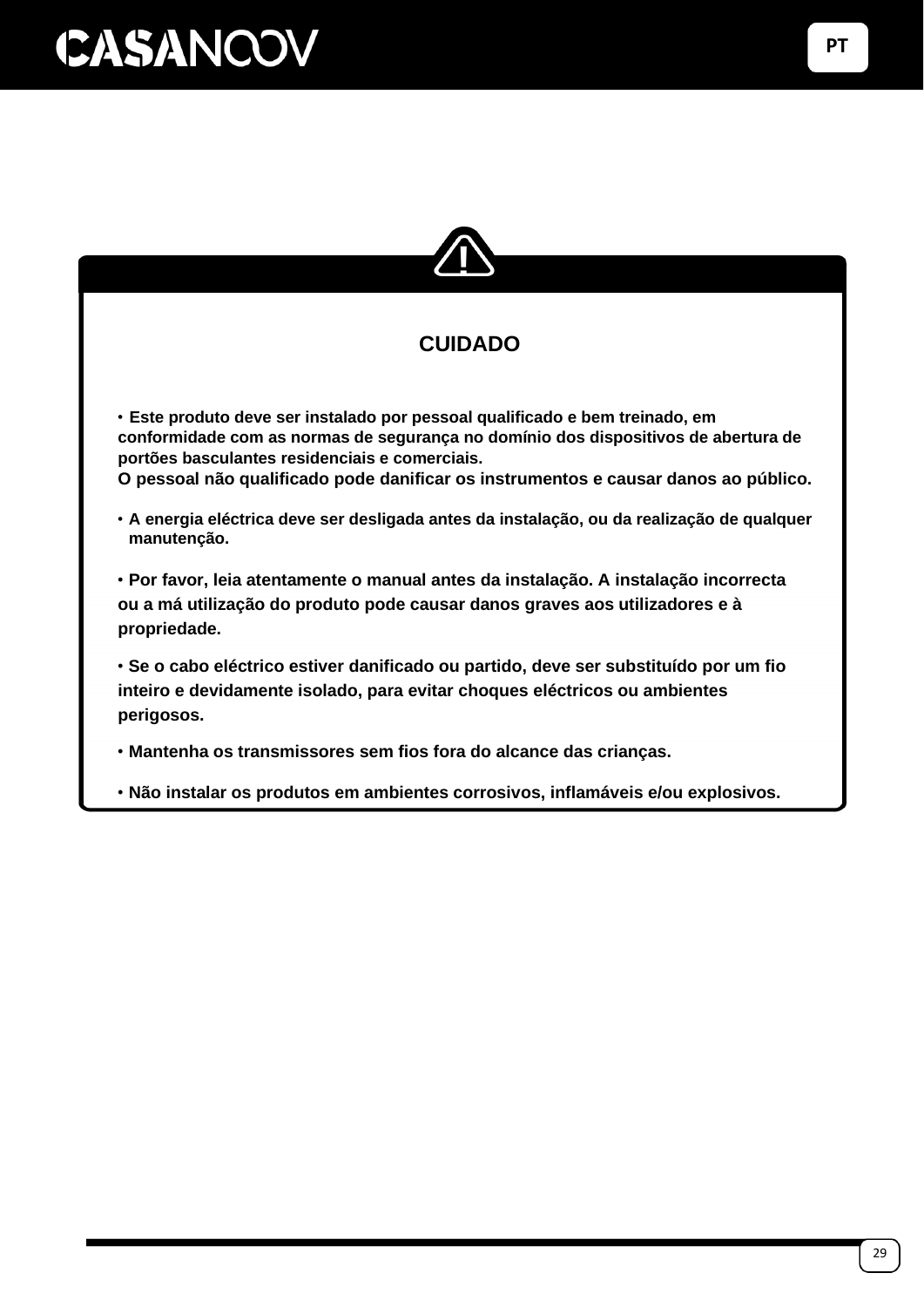### **Especificações técnicas**

Alimentação eléctrica : CC 6V - 4pcs AAA 1.5v bateria seca

Corrente de repouso: 18uA (modo de repouso), 6mA (modo de trabalho).

Corrente de trabalho: 28mA ( modo de trabalho).

3 LEDs indicadores luminosos : Vermelho, Verde, Azul.

2 canais RF 433MHZ em transmissão

À prova de intempéries

- Toque no teclado: 1-9, \*, 0, #.
- **Indicação de bateria fraca: Se a bateria estiver fraca, a indicação do teclado teria um sinal sonoro após cada transmissão de sinal.**
- Alarme anti-vandalismo. Quando o teclado for desmontado ilegalmente, o sinal sonoro "bipará" para alertar.
- Código PIN do instalador com 4 dígitos e código PIN do utilizador com 4 dígitos.
- Função código de aprendizagem RF: pode aprender o código fixo comummente utilizado, código evolutivo HCS301.
- Código PIN mexido.
- Activação/desactivação da campainha do teclado.
- Luz traseira do teclado acesa/0ff.
- Bloqueio de segurança do teclado.
- Configuração padrão de fábrica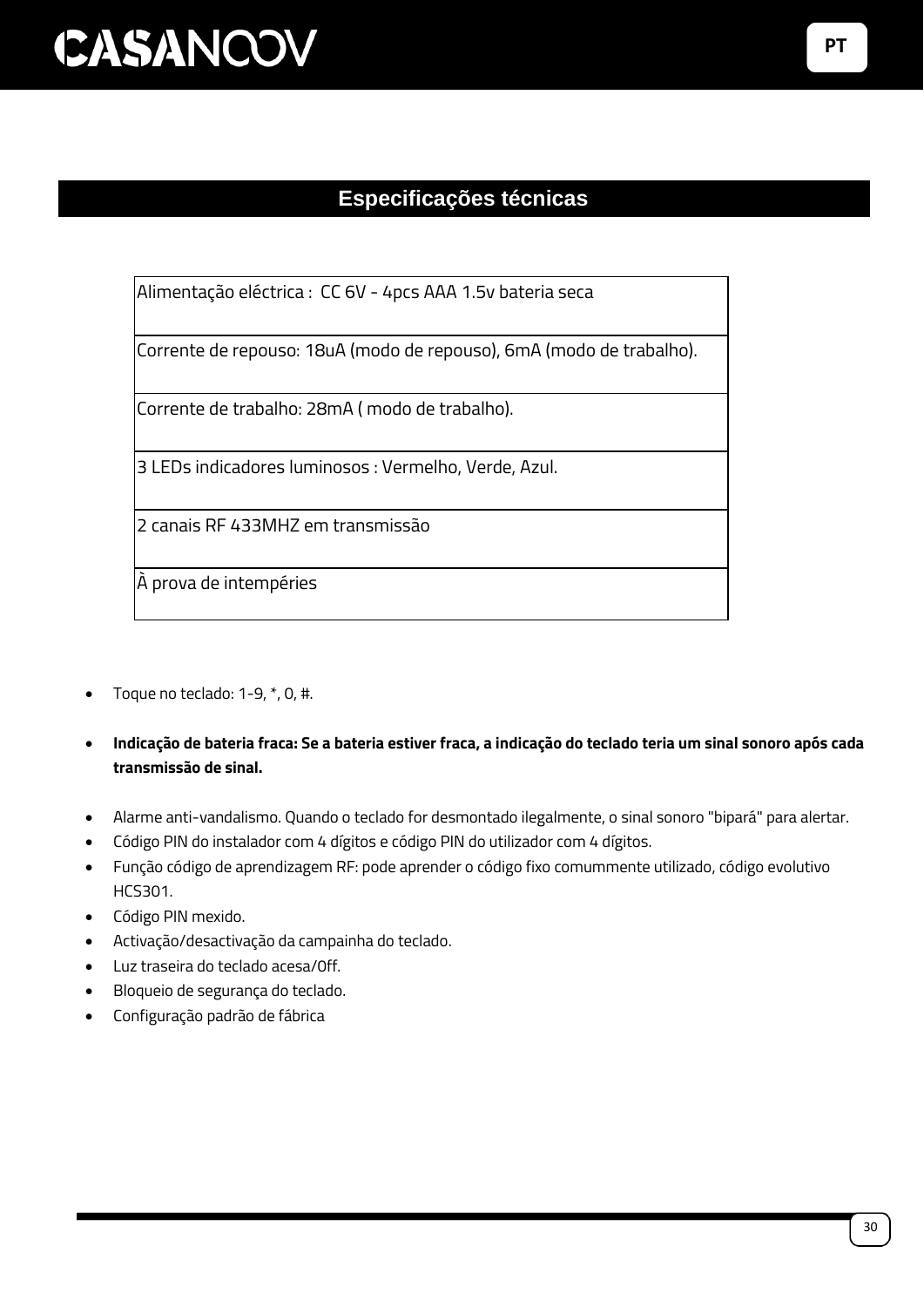#### **Instrução de funcionamento**

-- Quando o teclado entra em modo de programação, se o teclado não receber o comando adicional dentro de 6s, o teclado sai automaticamente do modo de programação.

-- Quando o teclado não funciona correctamente durante a programação, pode voltar a entrar no modo de programação depois de o teclado sair automaticamente do modo de programação.

-- Quando recebido o comando "\*"ou "#", o teclado receberia o comando e então julgaria que o comando está correcto ou não. Se for um comando incorrecto, o teclado sairia do modo de programação; ou se for um comando correcto, o teclado continuaria a funcionar.

-- Ao programar, se o usuário digitar no código PIN do usuário mais de 4 dígitos, o teclado o reconhecerá como operação incorreta, então saia do modo de programação.

-- Quando o teclado está em modo de trabalho, se o intervalo de tempo entre a introdução de cada dígito for superior a 6s, o teclado ignoraria o dígito anterior.

-- se o teclado não estiver a aprender nenhum código, o indicador LED vermelho piscaria 5 vezes

**\*\*\* Se não houver nenhuma operação em 20s, o teclado entrará em modo de espera. Se o utilizador precisar de operar o teclado quando este estiver em modo de espera, deve premir qualquer botão do teclado para voltar ao modo de trabalho.**

### **1. Entrada em modo de programação**

Para entrar no modo de programação, digite o código PIN do instalador de 4 dígitos e termine com a tecla  $"$ 

Nota! O código PIN do instalador padrão de fábrica é 0 0 0 0

 $0+0+0+0+* ==$  um longo sinal sonoro para confirmar.

Nota: O LED azul acende ao entrar na programação, e apaga ao sair da programação.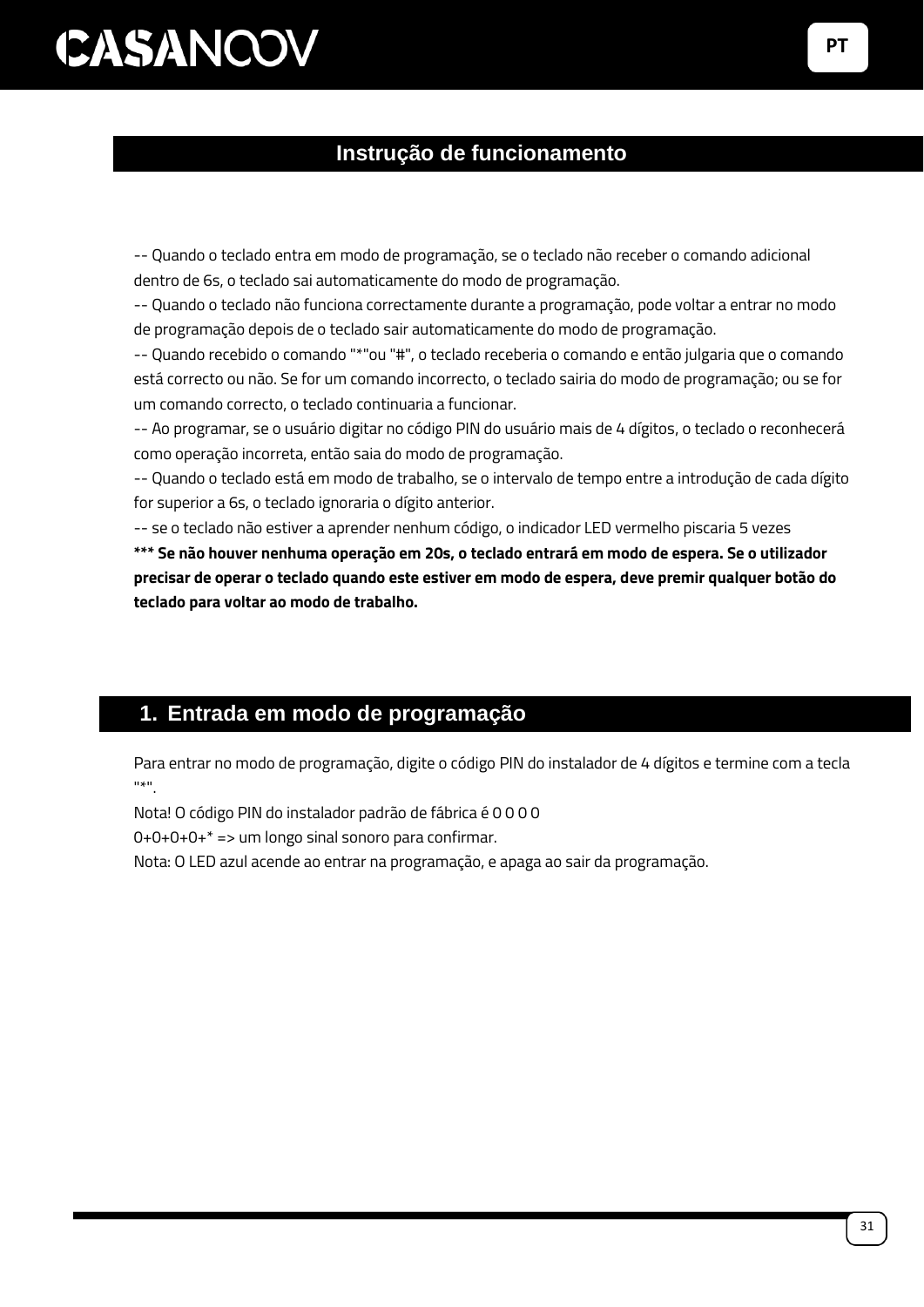### **2. Como mudar o pin do instalador code**(**4 digits**)

Por razões de segurança, pode alterar o código PIN do instalador para ser um dos seus, pelo que ninguém mais, a não ser você, só pode alterar e programar o teclado no futuro.

Para alterar o código PIN do novo instalador como se segue:

a. Digite programação => um bip longo para confirmar

b. Prima ( 69 ) + ( # ) para alterar o código do novo instalador => um breve sinal sonoro para confirmar c. Digite o novo código PIN do instalador de 4 dígitos e termine com a tecla (#) => um bip longo e um bip curto para confirmar.

d. O teclado sai do modo de programação

### **3. Como programar o pin de cada canal code**(**4 digits**)

O teclado tem 2 canais, cada canal pode controlar diferentes receptores de forma independente Você pode escolher e programar cada canal para um código PIN diferente, como se segue:

- f. Digite programação => um bip longo para confirmar.
- g. Digite o número de 2 dígitos do canal que você gostaria de program (01 para 1º canal; 02 para 2º channel).

Acabam por with  $(\#)$  key => os tempos do sinal sonoro para indicar ao utilizador qual o canal que está a programar agora.

- h. (1 sinal sonoro para o  $1$ ° canal; 2 sinais sonoros para o  $2$ ° canal)
- i. Digite o novo código de 4 dígitos do pino que você escolher para este canal, e termine com a tecla (#). => um bip longo e um bip curto para confirmar.
- j. O teclado sai do modo de programação.

Exemplo de programação do código PIN do 1º canal a ser 2020

- ➔ Entrada de programação: 0+0+0+0+\* => um sinal sonoro longo para confirmar
- ➔ Escolha o número de canais: 0+1+# => um breve sinal sonoro para confirmar
- ➔ Chave no novo código PIN: 2+0+2+0+# => um sinal sonoro longo e um sinal sonoro curto para confirmar.

#### **Nota!**

 $(1)$ <sub>1</sub>º canal pode ser programado com 8 grupos de pinos code, 2nd canal pode ser programado com 3 grupos de códigos de pinos.

(2) Se o código pin que está a programar agora já existir, o indicador LED vermelho piscaria 5 vezes e depois sairia do modo de programação.

(3) Após introduzir a programação do código pin, se o código pin estiver completo

programmed, the o indicador LED vermelho piscaria 5 vezes para indicar que agora o código pin está totalmente programado, se o utilizador ainda introduzir o novo código pin agora dentro de 6s, o código pin programado anteriormente será apagado, este novo código pin será o 1º código pin deste canal.

Código PIN padrão de fábrica para o 1º canal: 1111

Código PIN padrão de fábrica para o 2º canal: 2222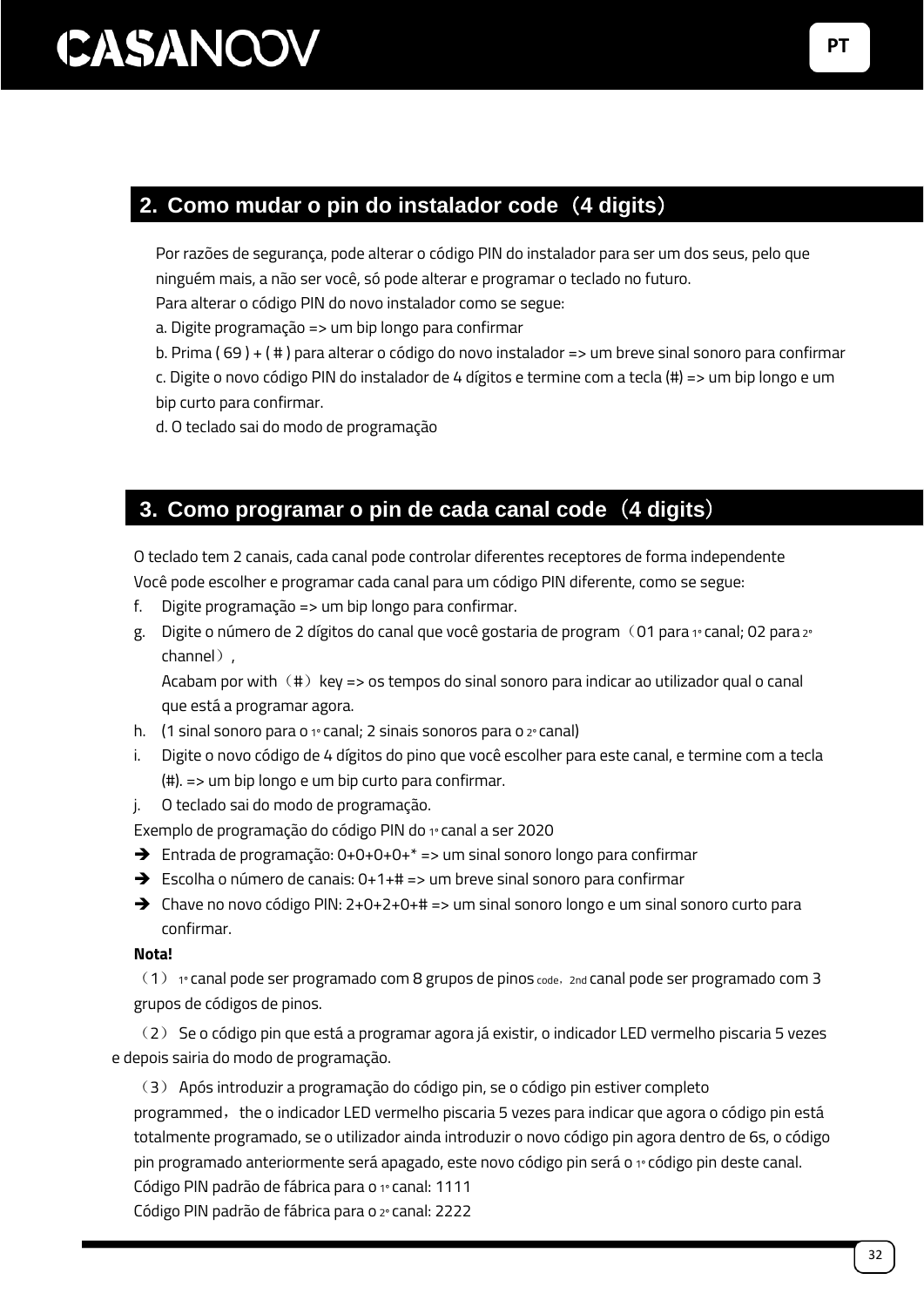### **4. Como desligar/ligar a campainha do teclado**

Cada pressão no teclado seguiria com um sinal sonoro. Mas pode definir o teclado para o modo silencioso como follow:

a. Entre no modo de programação => um sinal sonoro longo para confirmar

b. Prima ( 36 ) para confirmar com ( # ). => um sinal sonoro longo e um sinal sonoro curto para confirmar

c. O teclado sai do modo de programação.

**Nota!** A campainha está ligada por defeito. No modo silencioso, o sinal sonoro soará apenas no modo de programação, mas quando premir qualquer botão do teclado, a luz de fundo piscará para indicar. O sinal sonoro do teclado só tem a condição de ligado/desligado. Pode repetir a operação a e b acima para desligar/ligar o sinal sonoro de forma cíclica.

### **5. Como desligar/ligar a retroiluminação do teclado**

Para prolongar a vida útil da bateria no teclado, é aconselhável desligar a retroiluminação do teclado. Desligar/ligar a luz de fundo como se segue:

a. Digite programação => um bip longo para confirmar

b. Prima ( 39 ) para confirmar com ( # ). => um sinal sonoro longo e um sinal sonoro curto para confirmar **Nota!** A retroiluminação está ligada por defeito de fábrica. A retroiluminação do teclado só tem a condição de ligado/desligado. Pode repetir a operação a e b acima para desligar/ligar a luz de fundo de forma cíclica.

#### **6. Como verificar a que canal pertence um código PIN ?**

Você pode encontrar a que canal pertence o código PIN como segue:

a. Digite programação => um bip longo para confirmar

b. Prima (86) para confirmar com ( # ) => um sinal sonoro longo e um sinal sonoro curto.

c. Digite o código pin do canal que você quer verificar acaba com ( # ). =>Keypad lhe indicaria o canal número por alturas de longos bipes.

d. O teclado sai do modo de programação

**Nota!** Esta programação não tem confirmação sonora de bip longo/bip curto. Para esta operação, os tempos do beep longo são utilizados para indicar o número do canal.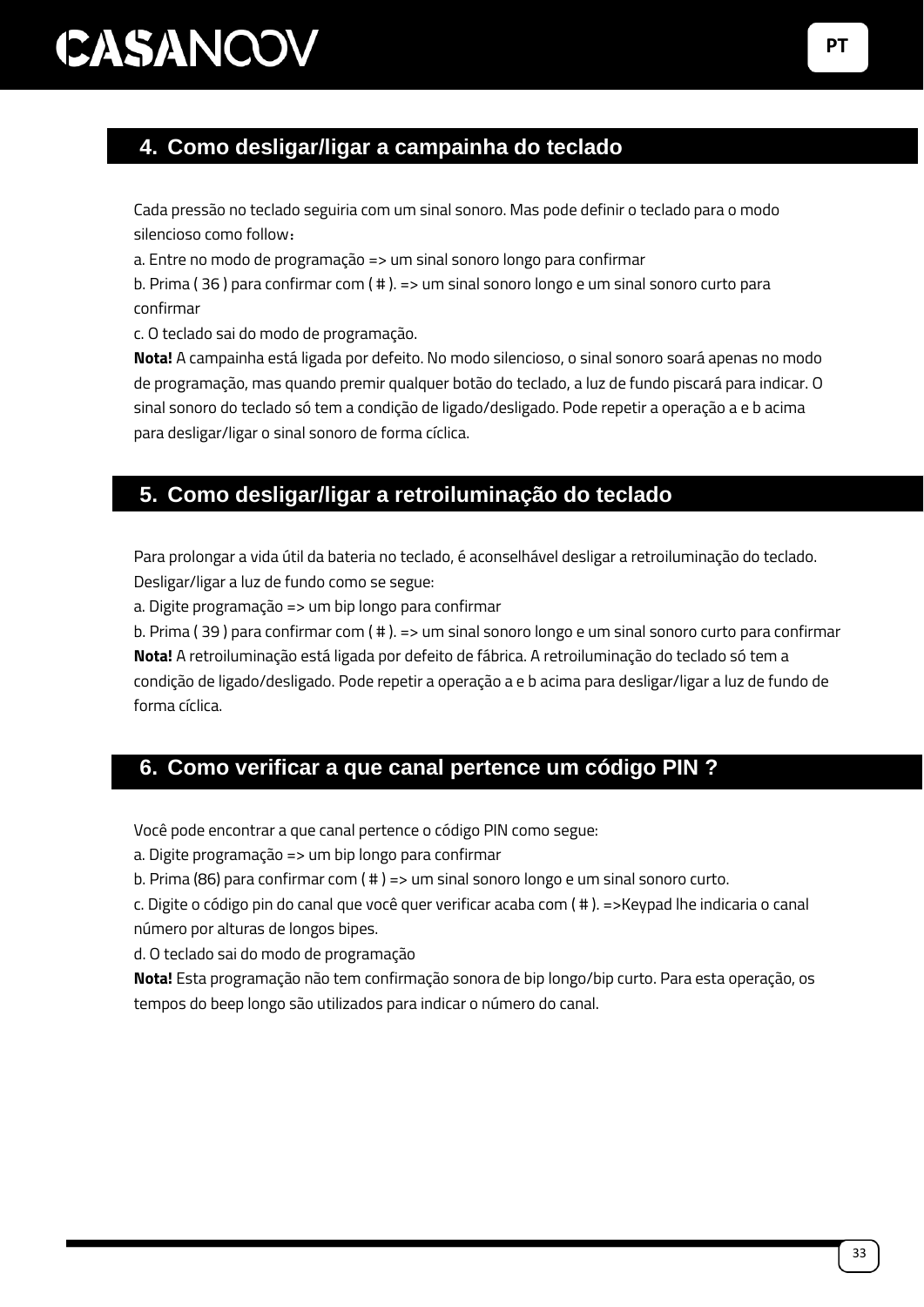### **7. Teste de bateria**

O nível de tensão da bateria pode ser testado como follow:

a. Digite programação => um bip longo para confirmar

b. Pressione(89) para terminar com (#). => A bateria está OK, então teria um beep longo para indicar.

=> A bateria está fraca, então teria um bip curto e o indicador LED vermelho piscaria para indicar

c. O teclado sai do modo de programação

**Nota!** Esta programação é sem confirmação sonora longa/curta. Para esta operação, o bip longo é utilizado para indicar que a bateria está bem e o bip curto é utilizado para indicar que a bateria está fraca.

#### 8. **8. Eliminar o código PIN do utilizador**

Se esquecer os múltiplos códigos de pinos que foram programados anteriormente. Pode entrar no modo de programação e apagar todos os códigos PIN de todos os utilizadores para a segurança. Steps:

a. Digite programação => um bip longo para confirmar

b. Prima(00) com (# ) => um sinal sonoro longo e um sinal sonoro curto para confirmar

c. Agora o código PIN do usuário para cada canal é a configuração padrão de fábrica, outros códigos PIN programados são apagados.

d. O teclado sai do modo de programação

#### **9. Sinal de aprendizagem do transmissor**

O utilizador pode entrar directamente no modo de aprendizagem para aprender o sinal dos transmissores, como se segue:

a. Digite programação => um bip longo para confirmar

b. Prima ( 59 ), entre no modo de aprendizagem => um breve sinal sonoro para confirmar

c. Digite 2 dígitos do número do canal que você gostaria de aprender o sinal do transmissor. (Exemplo como 01

 $\acute{\text{e}}$  para o 1º canal), acaba com (  $\#$  ). = > após um bip longo, o indicador luminoso verde acende.

d. Agora o teclado está pronto para aprender o sinal do transmissor. Tem de pressionar o transmissor para programar o sinal para o teclado no espaço de 10 segundos, depois o indicador LED verde irá disparar com um bip longo para terminar o processo.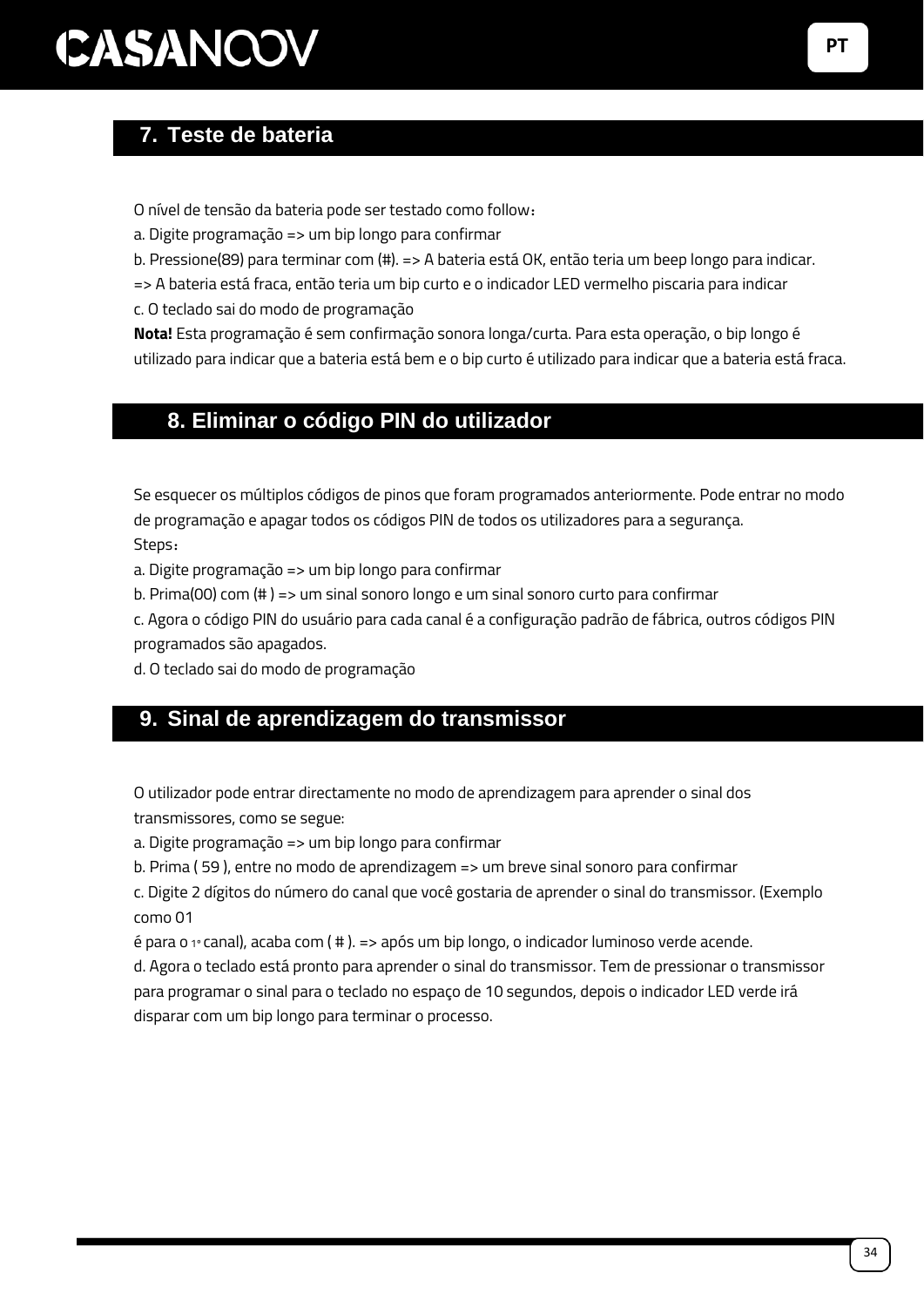### 10. **10. Transmissão contínua 10s**

Para facilitar a programação do teclado sem fios para o receptor ou placa de controlo, pode fazê-lo

transmitir o código continuamente durante 10s de qualquer um dos 2 canais seguintes:

a. Digite programação => um bip longo para confirmar

b. Pressione(55) com (# ) => um breve sinal sonoro para confirmar

c. Digite 2 dígitos do número do canal que você quer que ele transmita e termine com (# ). (Exemplo "01#"

é para transmitir o código do 1º canal)

d. O teclado sai do modo de programação.

### 11. **11. Código PIN mexido**

Caso esteja acompanhado pela pessoa que possa ver o código PIN enquanto o introduz, pode codificar o seu código PIN enquanto o introduz. Para evitar que os visitantes vejam o seu código PIN. Para introduzir um código PIN codificado, basta premir qualquer dígito (0-9) no teclado (excepto as teclas "\*" e "# ") tantas vezes quantas desejar, depois de terminar os dígitos codificados como desejar, depois premir o código PIN de 4 dígitos correcto e terminar com ( # ) . O teclado desconsiderará automaticamente todos os dígitos codificados inválidos e transmitirá o canal correcto depois de premir a tecla ( # ).

#### **12. Fecho de segurança**

O teclado permite três tentativas de códigos PIN inteiros errados. Após a introdução do terceiro código PIN inteiro errado, o teclado fica bloqueado durante 2 minutos com 3 bips e a luz LED vermelha acende. 2 minutos mais tarde, o teclado terá um sinal sonoro e o indicador LED vermelho apaga-se para indicar que o teclado do utilizador está desbloqueado.

### 12. **13. Teclado resetting**(**Required para desmontar o keypad**)

Quando os utilizadores se esquecem do código PIN do instalador, pode reiniciar o teclado para a configuração predefinida de fábrica, como se segue:

- a. Despertar o teclado
- b. Desmontar o teclado
- c. Pressione o botão reset no quadro durante 5 segundos
- d. Todos os LEDs no teclado ligam-se para indicar que o processo terminou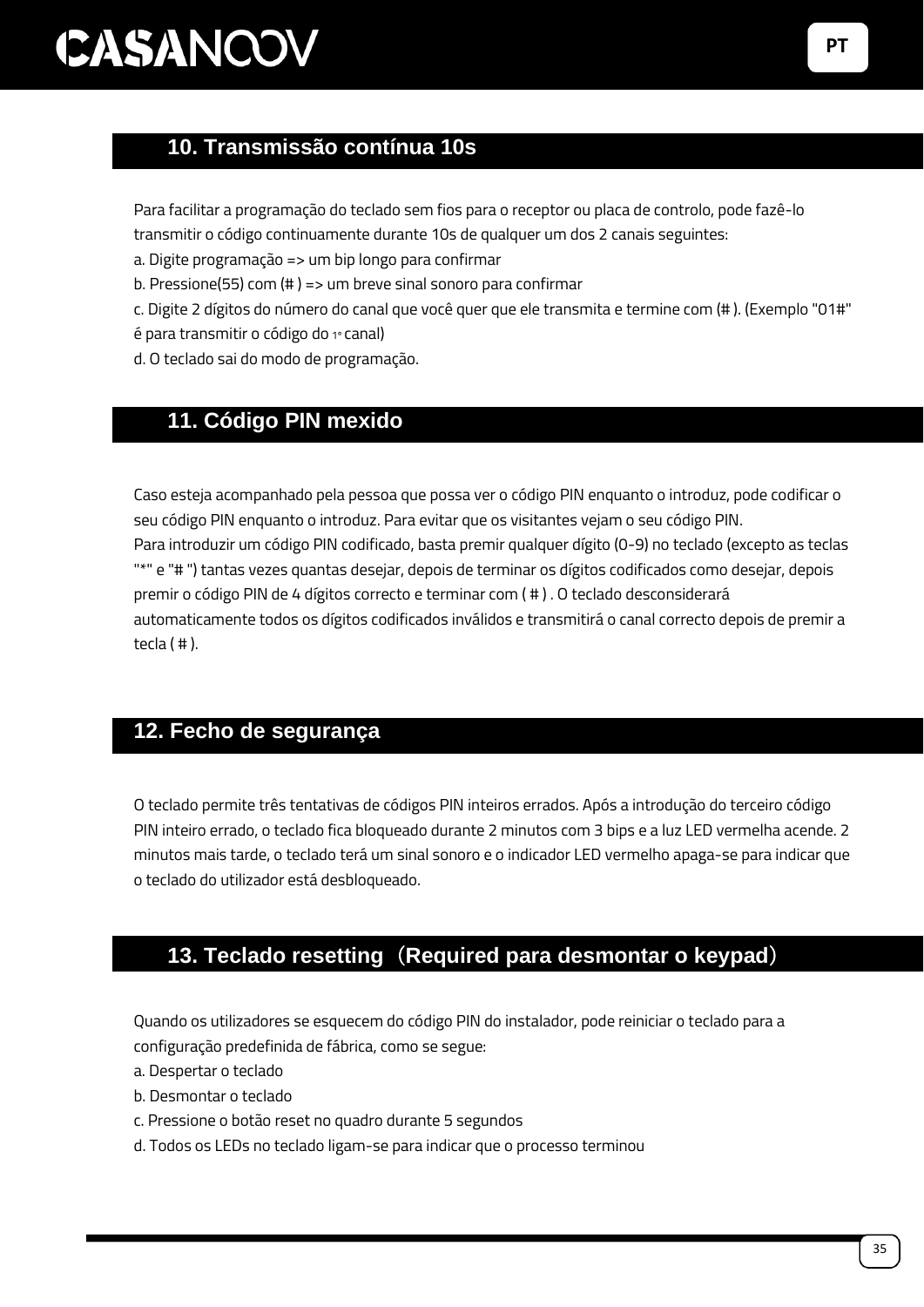

### **ATTENZIONE**

• **Questo prodotto deve essere installato da personale qualificato e ben addestrato in conformità alle norme di sicurezza nel campo dei dispositivi di apertura dei cancelli a battente residenziali e commerciali.**

**Il personale non qualificato può danneggiare gli strumenti e causare danni al pubblico.**

• **L'alimentazione elettrica deve essere scollegata prima dell'installazione o di qualsiasi manutenzione.**

• **Leggere attentamente il manuale prima dell'installazione. L'installazione non corretta o l'uso improprio del prodotto può causare gravi danni agli utenti e alle cose.**

• **Se il cavo elettrico è danneggiato o rotto, deve essere sostituito con un cavo intero e opportunamente isolato, per evitare scosse elettriche o ambienti pericolosi.**

• **Tenere i trasmettitori wireless fuori dalla portata dei bambini.**

• **Non installare i prodotti in ambienti corrosivi, infiammabili e/o esplosivi.**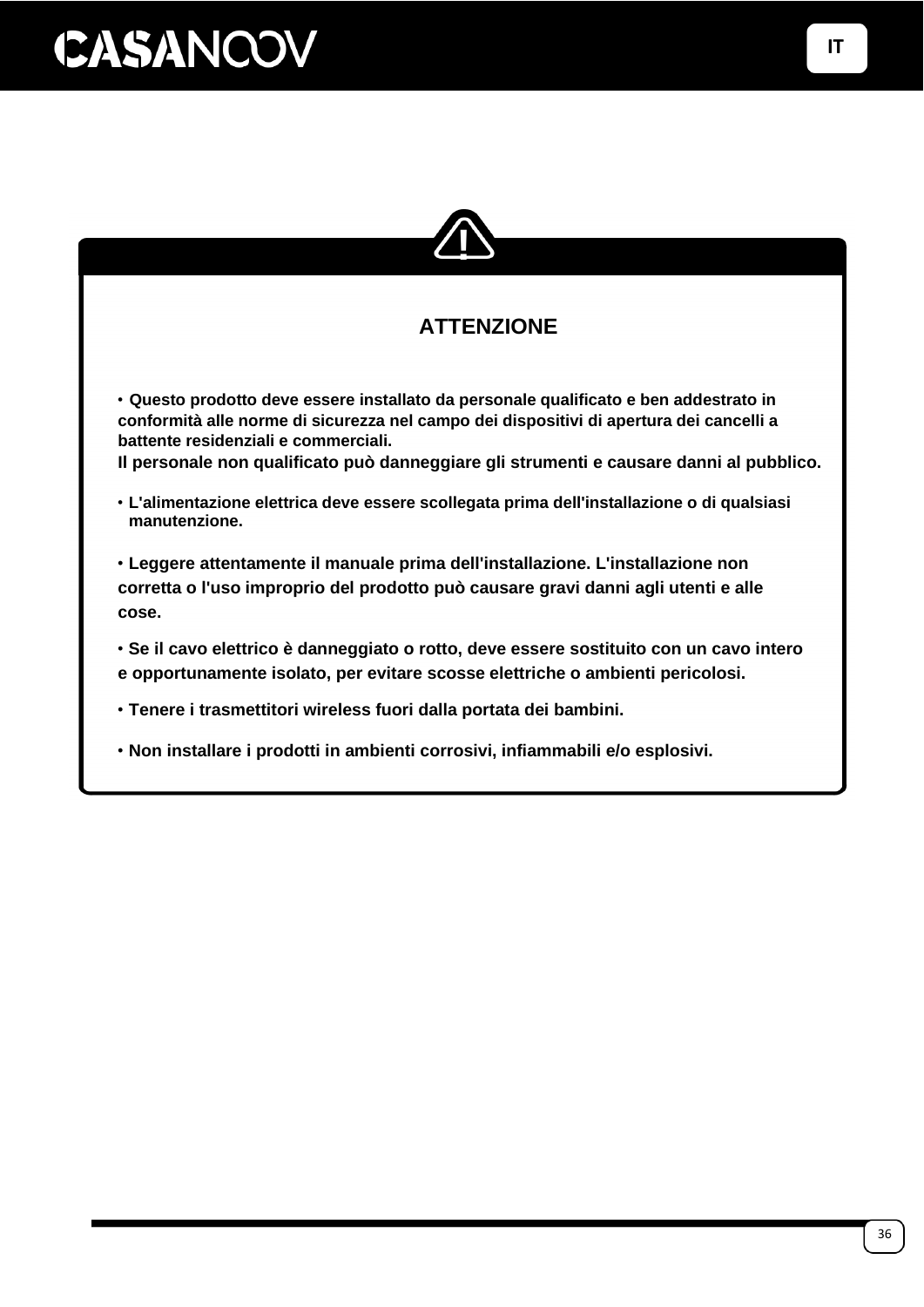#### **Specifiche tecniche**

Alimentazione : DC 6V - 4pz AAA 1.5v batteria a secco da 1.5v

Corrente di standby: 18uA (modalità Sleep), 6mA (modalità di lavoro).

Corrente di lavoro: 28mA (modalità di lavoro).

Indicatore luminoso a 3 LED: rosso, verde, blu.

2 canali RF 433MHZ in trasmissione

Resistente alle intemperie

- Tastiera a sfioramento: 1-9, \*, 0, #.
- **Indicazione di batteria scarica: Se la batteria è scarica, la tastiera avrebbe dovuto emettere un segnale acustico dopo ogni trasmissione del segnale.**
- Allarme antivandalo. Quando la tastiera viene smontata illegalmente, il cicalino emette un "beep" per avvisare.
- Codice pin dell'installatore a 4 cifre e impostazione del codice pin dell'utente a 4 cifre.
- Funzione codice di apprendimento RF: può imparare il codice fisso comunemente usato, HCS301 rolling code.
- Codice pin strapazzato.
- Cicalino della tastiera on/off.
- Tastiera retroilluminata on/0ff.
- Blocco di sicurezza della tastiera.
- Impostazione predefinita di fabbrica

**IT**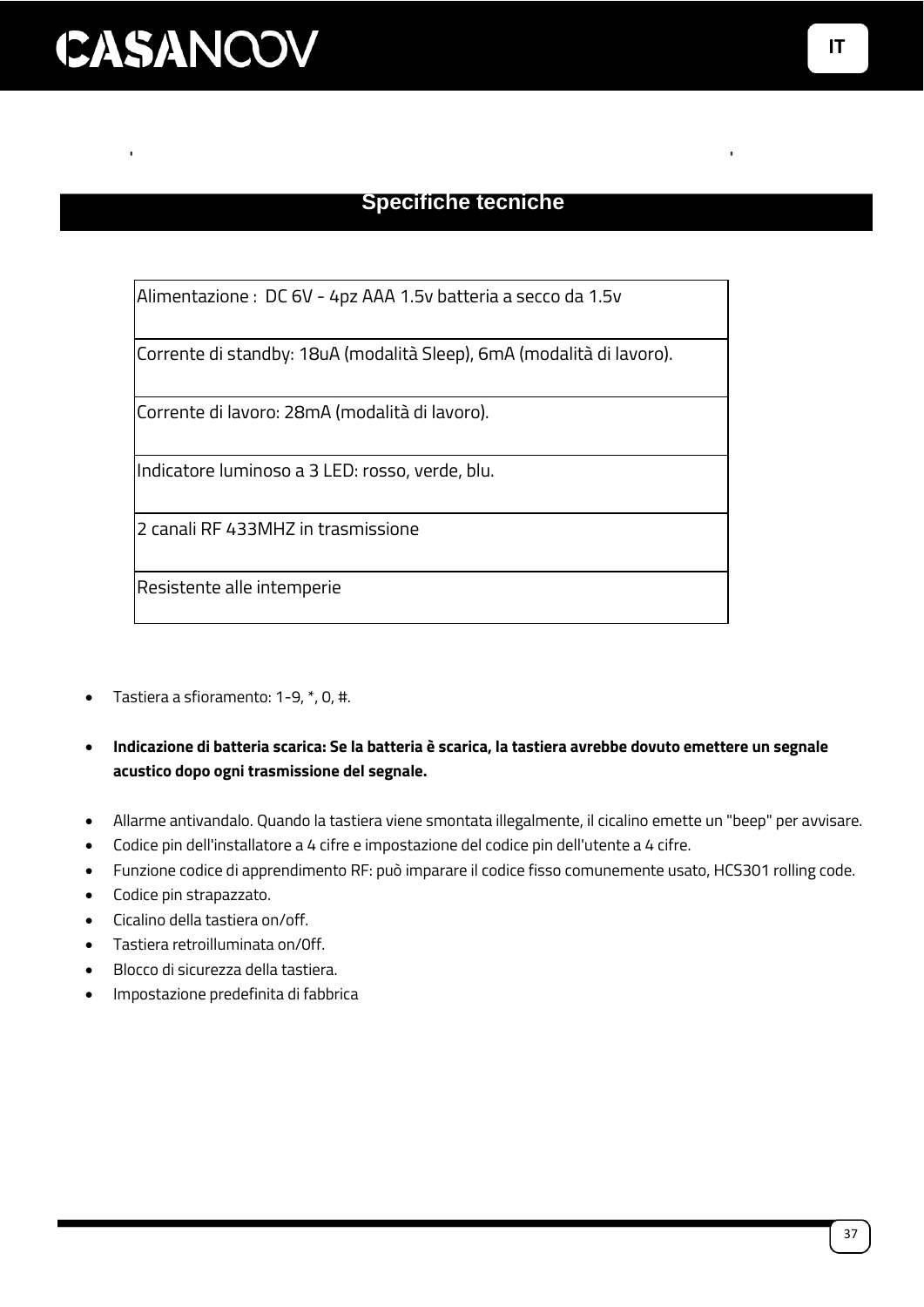#### **Istruzioni per l'operazione**

-- Quando la tastiera entra in modalità di programmazione, se non riceve l'ulteriore comando entro 6s, la tastiera esce automaticamente dalla modalità di programmazione.

-- In caso di funzionamento errato del tastierino durante la programmazione, è possibile rientrare nella modalità di programmazione dopo che il tastierino è uscito automaticamente dalla modalità di programmazione.

-- Una volta ricevuto il comando "\*" o "#", il tastierino riceverà il comando e giudicherà se il comando è corretto o meno. Se il comando è errato, la tastiera uscirà dalla modalità di programmazione; o se il comando è corretto, la tastiera funzionerà ulteriormente.

-- Durante la programmazione, se l'utente digita il codice pin dell'utente più di 4 cifre, la tastiera lo riconoscerà come operazione non corretta, quindi uscirà dalla modalità di programmazione.

-- Quando la tastiera è in modalità operativa, se l'intervallo di tempo tra l'immissione di ogni cifra è superiore a 6s, la tastiera ignorerebbe la cifra precedente.

--se la tastiera non sta imparando alcun codice, l'indicatore LED rosso lampeggia 5 volte

**\*\*\* Se non vi è alcuna operazione in 20 secondi, la tastiera entrerebbe in modalità standby. Se l'utente deve azionare la tastiera quando è in modalità standby, deve premere un tasto qualsiasi della tastiera per tornare alla modalità di funzionamento.**

#### **1. Entrata in modalità di programmazione**

Per entrare nel modo di programmazione, digitare il codice pin dell'installatore a 4 cifre e finire con il tasto "\*".

**Nota!** Il codice pin dell'installatore predefinito in fabbrica è 0 0 0 0 0 0

0+0+0+0+0+\* => segue un segnale acustico lungo per confermare.

Nota: il LED blu si accende quando si entra in programmazione e si spegne quando si esce dalla programmazione

**I**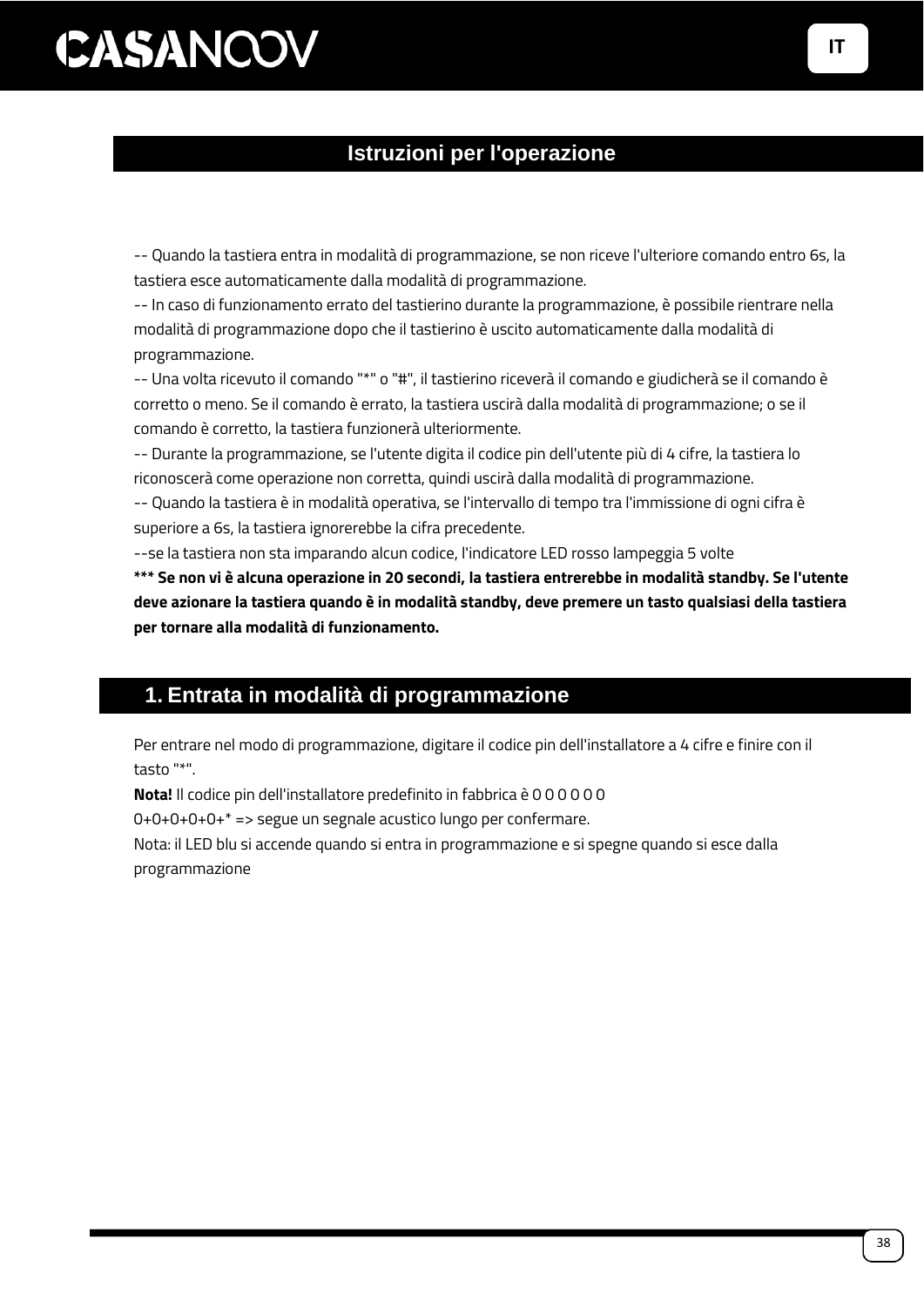**digits**)

### **2. Come cambiare il codice pin dell'installatore (4) digits**)

Per motivi di sicurezza, è possibile modificare il codice pin dell'installatore per essere uno dei propri, in modo che nessun altro, a parte voi, possa cambiare e programmare la tastiera solo in futuro. Per modificare il codice pin del nuovo installatore come segue:

a. Inserire programmazione => seguire un segnale acustico lungo per confermare

b. Premere ( 69 ) + ( # ) per modificare il nuovo codice dell'installatore => un breve segnale acustico per confermare

c. Digitare il nuovo codice pin dell'installatore a 4 cifre e finire con (#) chiave => un segnale acustico lungo e uno breve per confermare.

d. La tastiera esce dalla modalità di programmazione

### **3. Come programmare il codice pin di ogni canale (4)**

La tastiera ha 2 canali, ogni canale può controllare diversi ricevitori in modo indipendente È possibile scegliere e programmare ogni canale su un codice pin diverso come segue:

- k. Inserire programmazione => seguire un segnale acustico lungo per confermare.
- l. Digitare il numero dei canali a 2 cifre che si desidera programmare (01 per il 1<sup>°</sup> canale; 02 per il 2<sup>°</sup> channel).

finiscono con  $(4)$  key => i tempi del segnale acustico per indicare all'utente quale canale sta programmando ora.

- m. (1 bip per il 1° canale; 2 bip per il 2° canale)
- n. Digitate il nuovo codice pin a 4 cifre che scegliete per questo canale, finite con il tasto (#). => seguono un segnale acustico lungo e uno breve per confermare.
- o. La tastiera esce dalla modalità di programmazione.

Esempio per la programmazione del codice pin del 1° canale al 2020

- $\rightarrow$  Inserimento programmazione: 0+0+0+0+0+0+ $^*$  => segue un segnale acustico lungo per confermare
- ➔ Scegliere il numero dei canali: 0+1+# => segue un breve segnale acustico per confermare
- ➔ Digitare il nuovo codice pin: 2+0+2+0+0+# => seguono un segnale acustico lungo e uno breve per confermare.

#### **Nota!**

(1) Il primo canale può essere programmato con 8 gruppi di codici pin, il secondo canale può essere programmato con 3 gruppi di codici pin.

(2) Se il codice pin che state programmando ora esiste già, l'indicatore LED rosso lampeggia 5 volte e poi esce dalla modalità di programmazione.

(3) Dopo aver inserito la programmazione del codice pin, se il codice pin è pieno programmato, l'indicatore LED rosso lampeggia 5 volte per indicare che ora il codice pin è pieno programmato, se l'utente digita ancora il nuovo codice pin entro 6s, il precedente codice pin programmato sarà cancellato, questo nuovo codice pin sarà il primo codice pin di questo canale.

Codice pin predefinito di fabbrica per il 1° canale: 1111

Codice pin predefinito di fabbrica per il 2° canale: 2222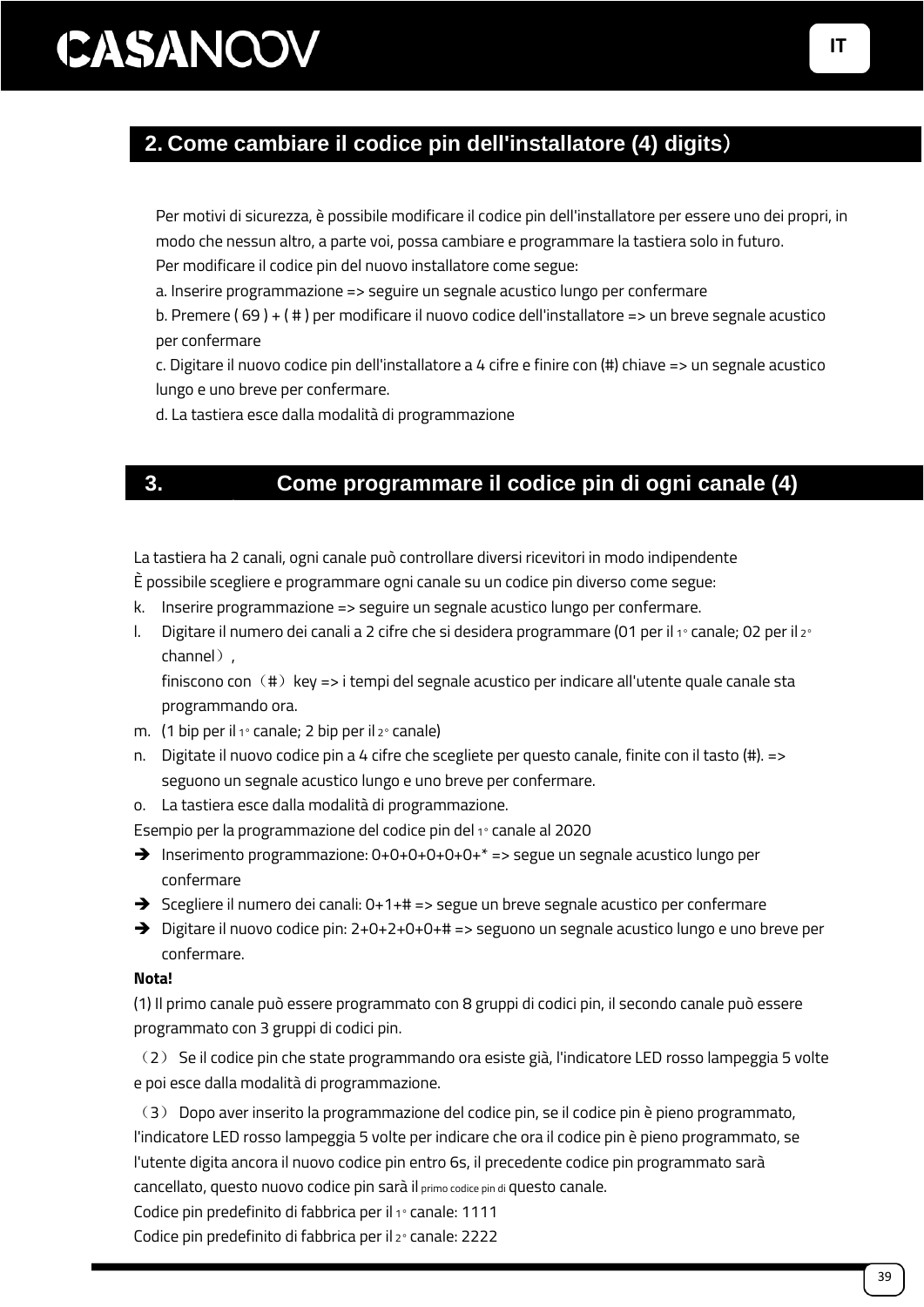### **4. Come spegnere/accendere il cicalino della tastiera**

Ogni pressione sul tastierino seguiva con un segnale acustico. Ma è possibile impostare la tastiera in modalità silenziosa come segue:

a. Entrare nel modo di programmazione => seguire un segnale acustico lungo per confermare

b. Premere ( 36 ) per finire con ( # ). => seguono un bip lungo e un bip corto per confermare

c. La tastiera esce dalla modalità di programmazione.

**Nota!** L'impostazione predefinita di fabbrica del cicalino è attiva. In modalità silenziosa, il cicalino suonerà solo in modalità di programmazione, ma quando si preme un tasto qualsiasi della tastiera, la retroilluminazione lampeggerà per indicare. Il cicalino della tastiera ha solo la condizione on/off. Si può ripetere l'operazione a e b di cui sopra per spegnere/accendere il cicalino ciclicamente.

### **5. Come spegnere/accendere la retroilluminazione della tastiera**

Per prolungare la durata della batteria della tastiera, si consiglia di spegnere la retroilluminazione della tastiera.

Spegnere/accendere la retroilluminazione come segue:

a. Inserire programmazione => seguire un segnale acustico lungo per confermare

b. Premere ( 39 ) per finire con ( # ). => seguono un bip lungo e un bip breve per confermare **Nota!** L'impostazione predefinita di fabbrica della retroilluminazione è attivata. La retroilluminazione della tastiera ha solo la condizione on/off. Si può ripetere l'operazione a e b di cui sopra per

spegnere/accendere la retroilluminazione ciclicamente.

### **6. Come verificare a quale canale appartiene un codice pin?**

Potete trovare il canale a cui appartiene il codice pin come segue:

a. Inserire programmazione => seguire un segnale acustico lungo per confermare

b. Premere (86) per finire con ( # ) => un segnale acustico lungo e uno breve per confermare

c. Inserite il codice pin del canale richiesto che volete controllare e finite con ( # ). =>La tastiera vi indicherà il canale

numero per i tempi dei lunghi segnali acustici.

d. La tastiera esce dalla modalità di programmazione

**Nota!** Questa programmazione non prevede la conferma del segnale acustico lungo/breve. Per questa operazione, i tempi del segnale acustico lungo vengono utilizzati per indicare il numero del canale.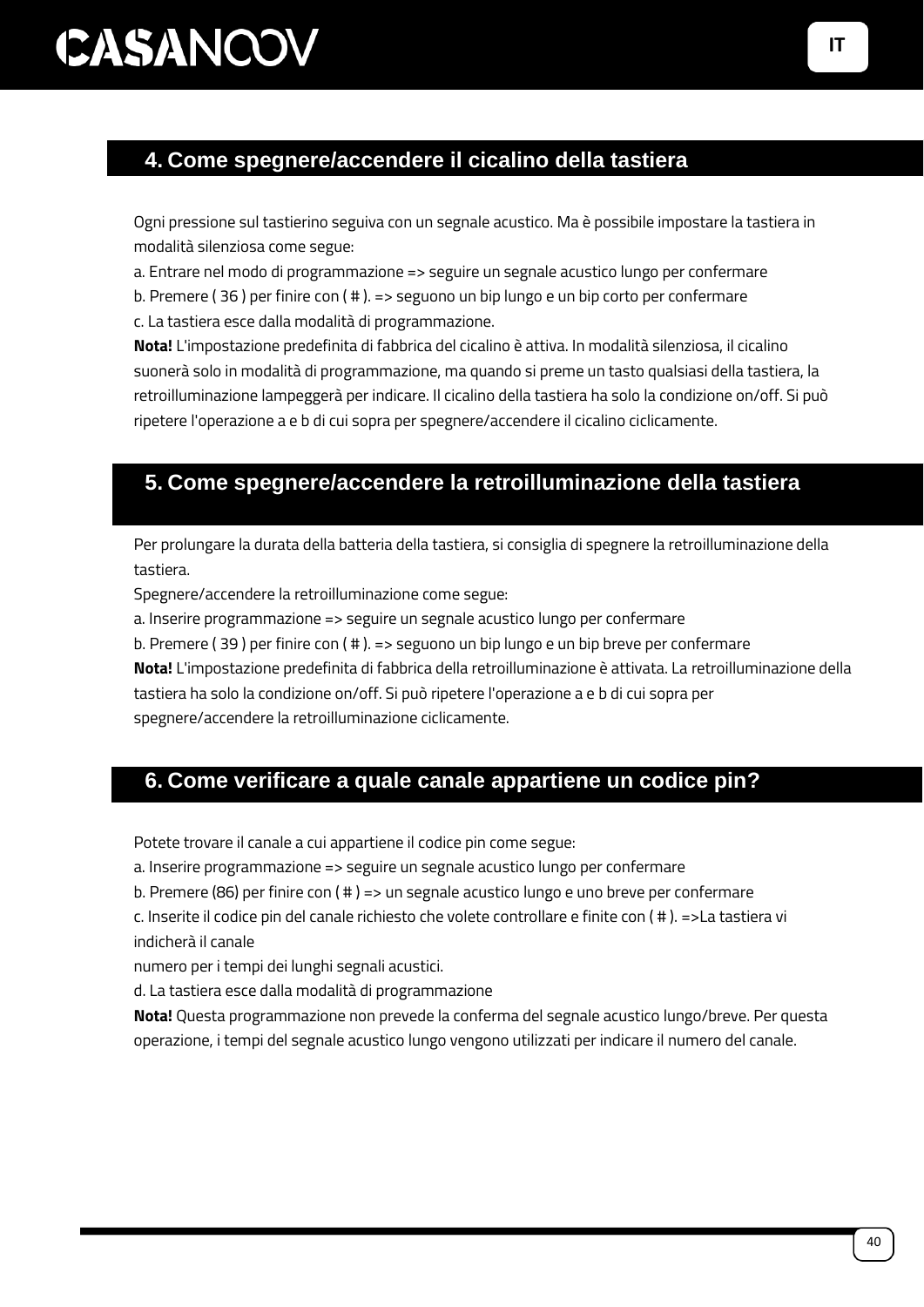### **7. Test della batteria**

Il livello di tensione della batteria può essere testato nel modo seguente

a. Inserire programmazione => seguire un segnale acustico lungo per confermare

b. Premere(89) per finire con (#). => La batteria è OK, quindi avrebbe un lungo segnale acustico per indicare.

=> La batteria è scarica, quindi avrebbe un breve segnale acustico e l'indicatore LED rosso lampeggia per indicare

c. La tastiera esce dalla modalità di programmazione

**Nota!** Questa programmazione è senza conferma sonora lunga/corta. Per questa operazione, il segnale acustico lungo viene utilizzato per indicare che la batteria è ok e il segnale acustico breve per indicare che la batteria è scarica.

#### 8. **8. Cancellare il codice pin dell'utente**

Se si dimenticano i codici pin multipli programmati in precedenza. Si può entrare in modalità di programmazione e cancellare tutti i codici pin degli utenti per la sicurezza. Passi:

a. Inserire programmazione => seguire un segnale acustico lungo per confermare

b. Premere(00) per finire con (# ) => un segnale acustico lungo e uno breve per confermare

c. Ora il codice pin degli utenti per ogni canale è impostato in fabbrica, gli altri codici pin programmati vengono cancellati.

d. La tastiera esce dalla modalità di programmazione

#### **9. Segnale di apprendimento dal trasmettitore**

L'utente può entrare direttamente nella modalità di apprendimento per apprendere il segnale dai trasmettitori come segue:

a. Inserire programmazione => seguire un segnale acustico lungo per confermare

b. Premere ( 59 ) per finire con ( # ), entrare in modalità di apprendimento => un breve segnale acustico per confermare

c. Inserire 2 cifre del numero del canale che si desidera apprendere il segnale dal trasmettitore. (Esempio come 01

è per il 1° canale), finiscono con ( # ). =>dopo un lungo segnale acustico, si accende la spia LED verde.

d. Ora la tastiera è pronta ad apprendere il segnale dal trasmettitore. Dovete premere il trasmettitore per programmare il segnale alla tastiera entro 10 secondi, poi l'indicatore LED verde si spegnerà con un lungo segnale acustico per terminare il processo.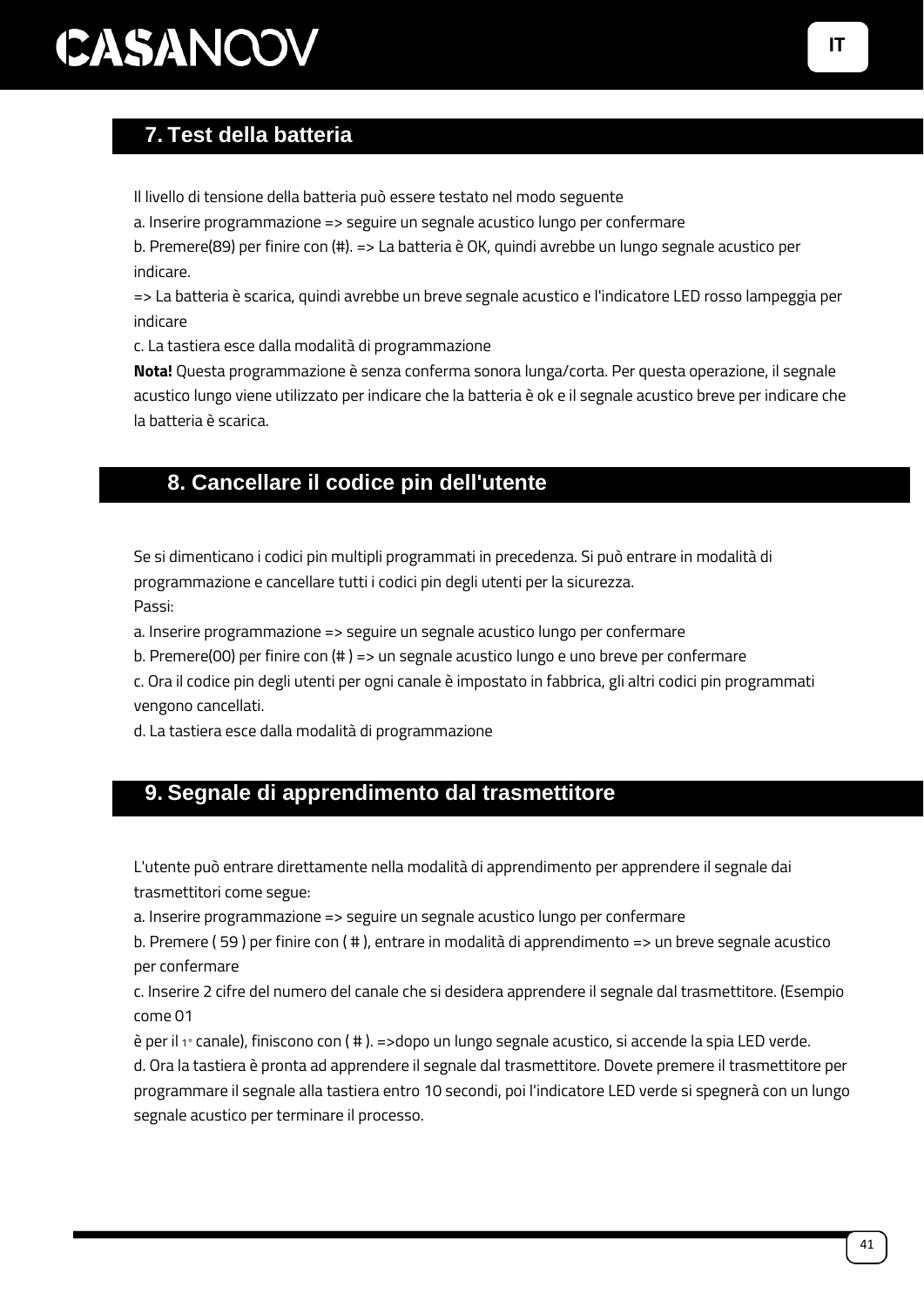### 10.**10. Trasmissione continua di 10s**

Per una facile programmazione della tastiera senza fili al ricevitore o alla scheda di controllo, si può fare in modo di trasmettere il codice in modo continuo per 10s di uno qualsiasi dei 2 canali di entrambi i canali come segue:

a. Inserire programmazione => seguire un segnale acustico lungo per confermare

b. Premere(55) per finire con (# ) => un breve segnale acustico per confermare

c. Digitare 2 cifre del numero del canale che si vuole trasmettere e finire con (# ). (Esempio "01#" serve per trasmettere il codice del 1° canale)

d. La tastiera esce dalla modalità di programmazione.

#### 11.**11. Codice pin strapazzato**

Nel caso in cui siate accompagnati dalla persona che potrebbe vedere il codice pin mentre lo digitate, potete strapazzare il codice pin mentre lo digitate. Per evitare che i visitatori vedano il vostro codice pin. Per digitare un codice pin criptato, è sufficiente premere qualsiasi cifra (0-9) nella tastiera (tranne i tasti "\*" e "# ") tutte le volte che si desidera, dopo aver finito le cifre criptate come si desidera, quindi premere il codice pin corretto a 4 cifre e finire con ( # ) . La tastiera ignorerà automaticamente tutte le cifre criptate non valide digitate e trasmetterà il canale corretto dopo aver premuto il tasto ( # ).

#### **12. Serratura di sicurezza**

La tastiera consente tre tentativi di codici pin interi sbagliati. Dopo il terzo tentativo di inserimento di codici pin interi sbagliati, la tastiera viene bloccata per 2 minuti con 3 bip e la spia LED rossa si accende. 2 minuti dopo, la tastiera emette un segnale acustico e la spia LED rossa si spegne per indicare che la tastiera utente è sbloccata.

### 12.**13. Reimpostazione della tastiera (è necessario smontare il sito keypad**)**)**

Quando gli utenti dimenticano il codice pin dell'installatore, è possibile resettare la tastiera all'impostazione predefinita di fabbrica come segue:

- a. Svegliare la tastiera
- b. Smontare la tastiera
- c. Premere il pulsante di reset sulla scheda per 5 secondi
- d. Tutti i led sulla tastiera si accendono per indicare che il processo è terminato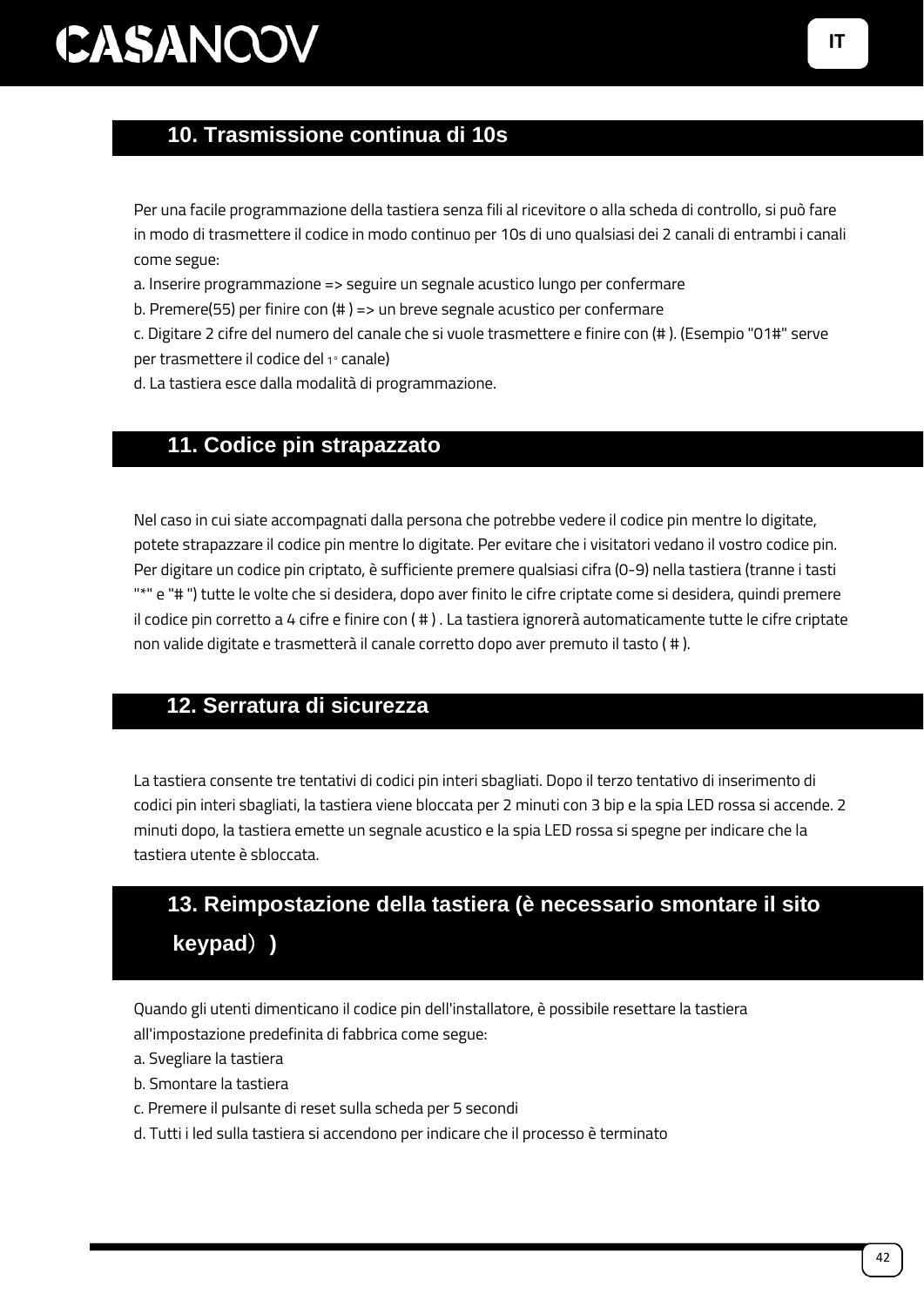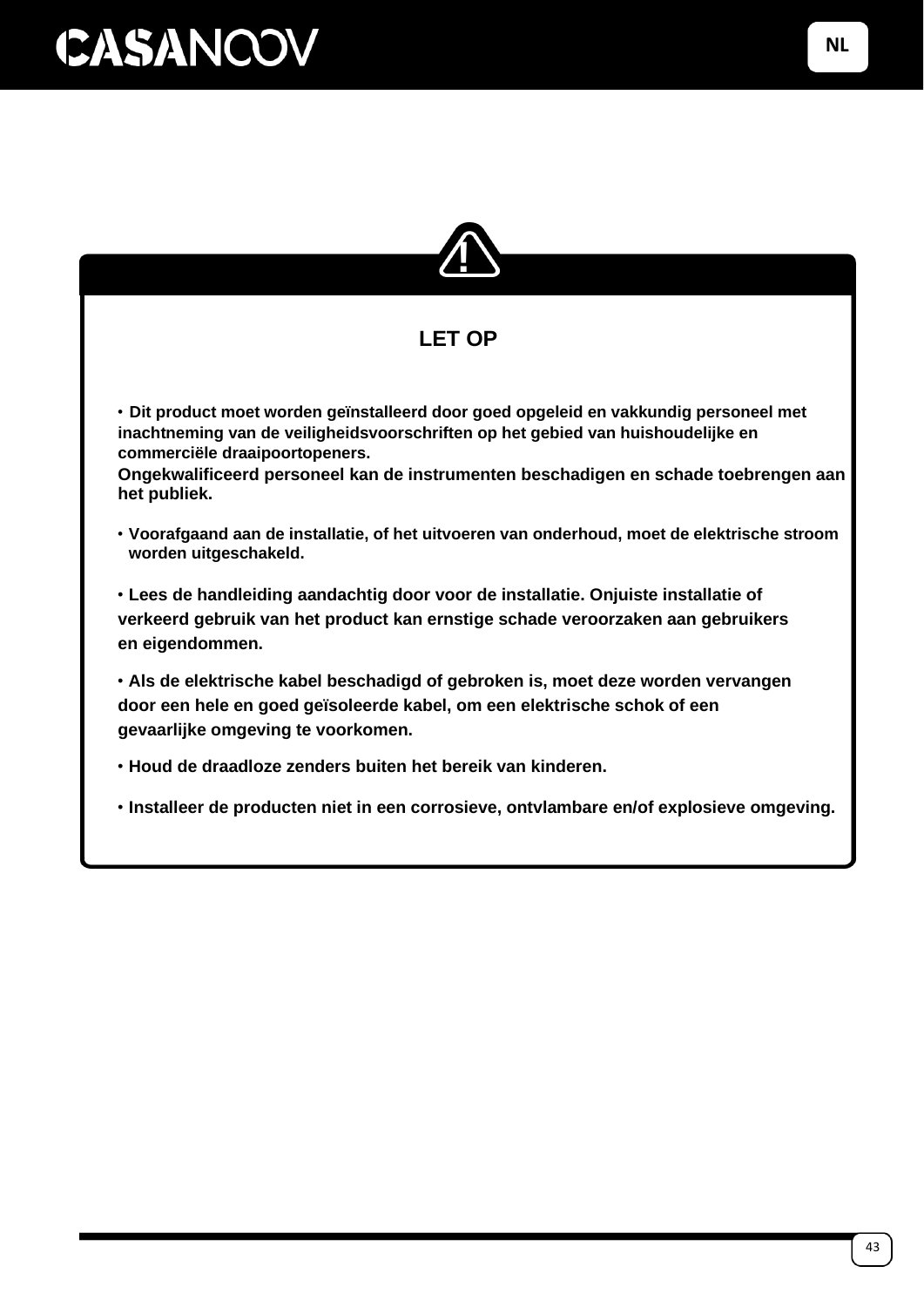### **Technische specificaties**

Stroomvoorziening : DC 6V - 4pcs AAA 1.5v droge batterij

Stand-by stroom: 18uA (slaapstand), 6mA (werkmodus).

Werkende stroom: 28mA (werkende modus).

3 LED-indicatorlampje : Rood, Groen, Blauw.

2 kanalen RF 433MHZ verzendend

Weerbestendig

- Raak het toetsenbord aan: 1-9, \*, 0, #.
- **Batterij-indicatie: Als de batterij bijna leeg is, zou het toetsenbord een pieptoon hebben na elke signaaloverdracht.**
- Anti-vandalisme alarm. Wanneer het toetsenbord illegaal wordt gedemonteerd, zal de zoemer "piepen" om te waarschuwen.
- 4-cijferige pincode van de installateur en 4-cijferige pincode-instelling van de gebruiker.
- RF-leercode functie: kan veelgebruikte vaste code leren, HCS301 rolling code.
- Verzamelpincode.
- Toetsenbordzoemer aan/uit.
- Toetsenbord achtergrondverlichting aan/0ff.
- Toetsenbordvergrendeling.
- Standaard fabrieksinstelling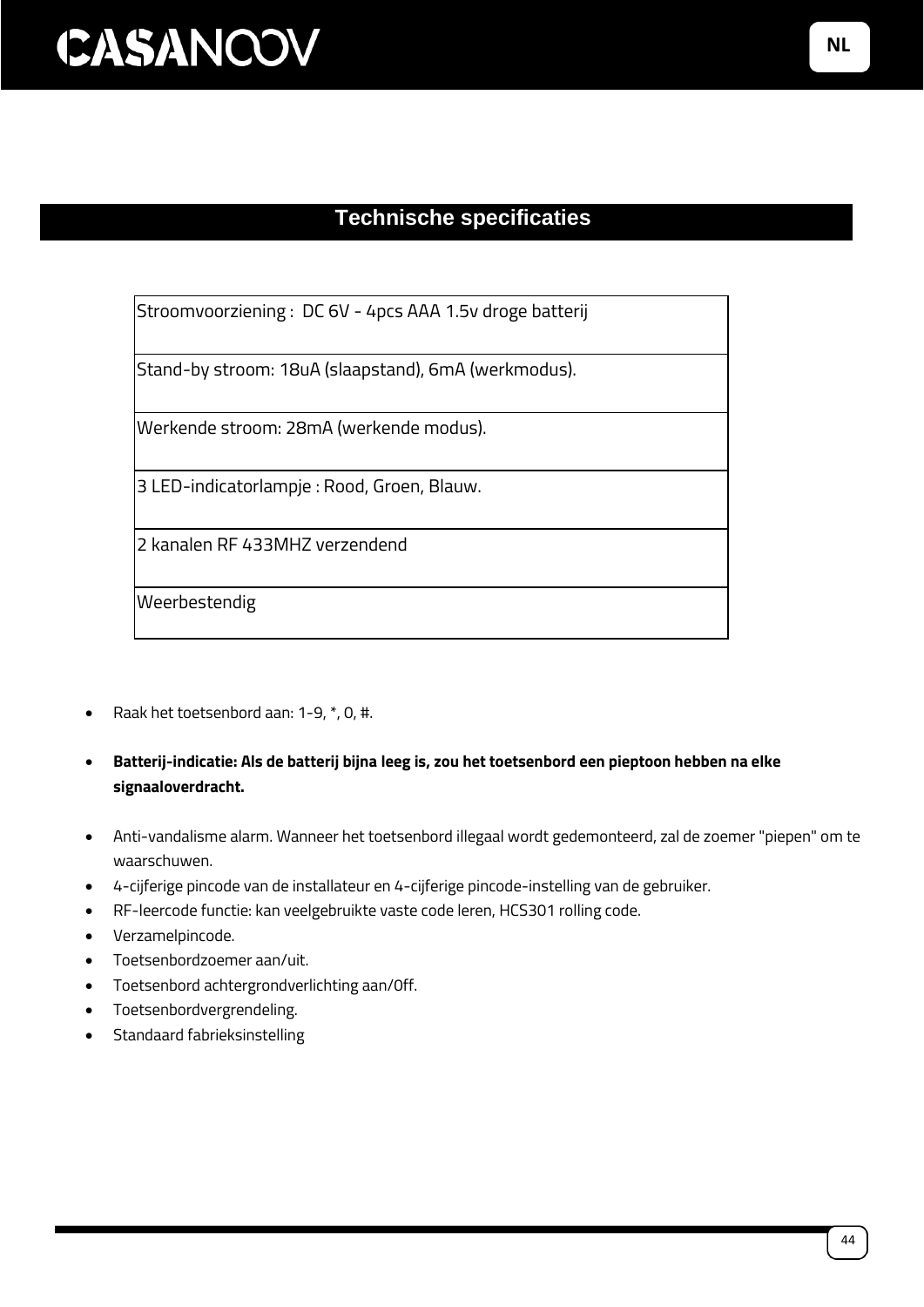### **Verrichtingsinstructie**

-- Wanneer het toetsenbord in de programmeermodus komt, als het toetsenbord niet binnen 6 seconden de verdere opdracht krijgt, zal het toetsenbord de programmeermodus automatisch verlaten.

-- Wanneer u het toetsenbord tijdens het programmeren verkeerd bedient, kunt u de

programmeermodus weer activeren nadat het toetsenbord de programmeermodus automatisch heeft verlaten.

-- Wanneer het commando "\*"of "#" wordt ontvangen, zou het toetsenbord het commando ontvangen en dan beoordelen of het commando correct is of niet. Als het een onjuiste opdracht is, zou het toetsenbord de programmeermodus verlaten; of het is een correcte opdracht, dan zou het toetsenbord verder werken.

-- Bij het programmeren, als de gebruiker de pincode van de gebruiker meer dan 4 cijfers intoetst, zou het toetsenbord het herkennen als een onjuiste bediening en vervolgens de programmeermodus verlaten.

-- Als de intervaltijd tussen de invoer van elk cijfer meer dan 6 seconden bedraagt, zou het toetsenbord in de werkmodus het vorige cijfer negeren.

--Als het toetsenbord geen code leert, zou de rode LED-indicator 5 keer knipperen.

**\*\*\*Als er geen bediening is in de jaren '20, zou het toetsenbord in de stand-by-modus gaan. Als de gebruiker het toetsenbord moet bedienen wanneer het in de stand-bymodus staat, moet hij op een willekeurige knop van het toetsenbord drukken om terug te keren naar de werkmodus.**

#### **1. Invoeren van de programmeermodus**

Om in de programmeermodus te komen, toetst u de pincode van de 4-cijferige installateur in en eindigt u met de "\*"-toets.

**Let op!** De standaard pincode van de installateur is 0 0 0 0 0

0+0+0+0+\* => er volgt een lange pieptoon ter bevestiging.

Opmerking: De blauwe LED brandt bij het invoeren van de programmering en gaat uit bij het verlaten van de programmering.

### **2. Hoe de pincode van de installateur te wijzigen (4 cijfers)**

Om veiligheidsredenen kunt u de pincode van de installateur veranderen in een eigen code, dus niemand anders dan u kunt het toetsenbord alleen in de toekomst wijzigen en programmeren. Om de pincode van de nieuwe installateur als volgt te wijzigen:

a. Voer de programmering in => een lange pieptoon volgt om te bevestigen

b. Druk op ( 69 ) + ( # ) voor het wijzigen van de code van de nieuwe installateur => een korte pieptoon volgt om te bevestigen

c. Voer de nieuwe pincode van de 4 cijfers van de installateur in en eindig met de (#) toets => een lange pieptoon en een korte pieptoon volgen om te bevestigen.

d. Toetsenbord verlaat de programmeermodus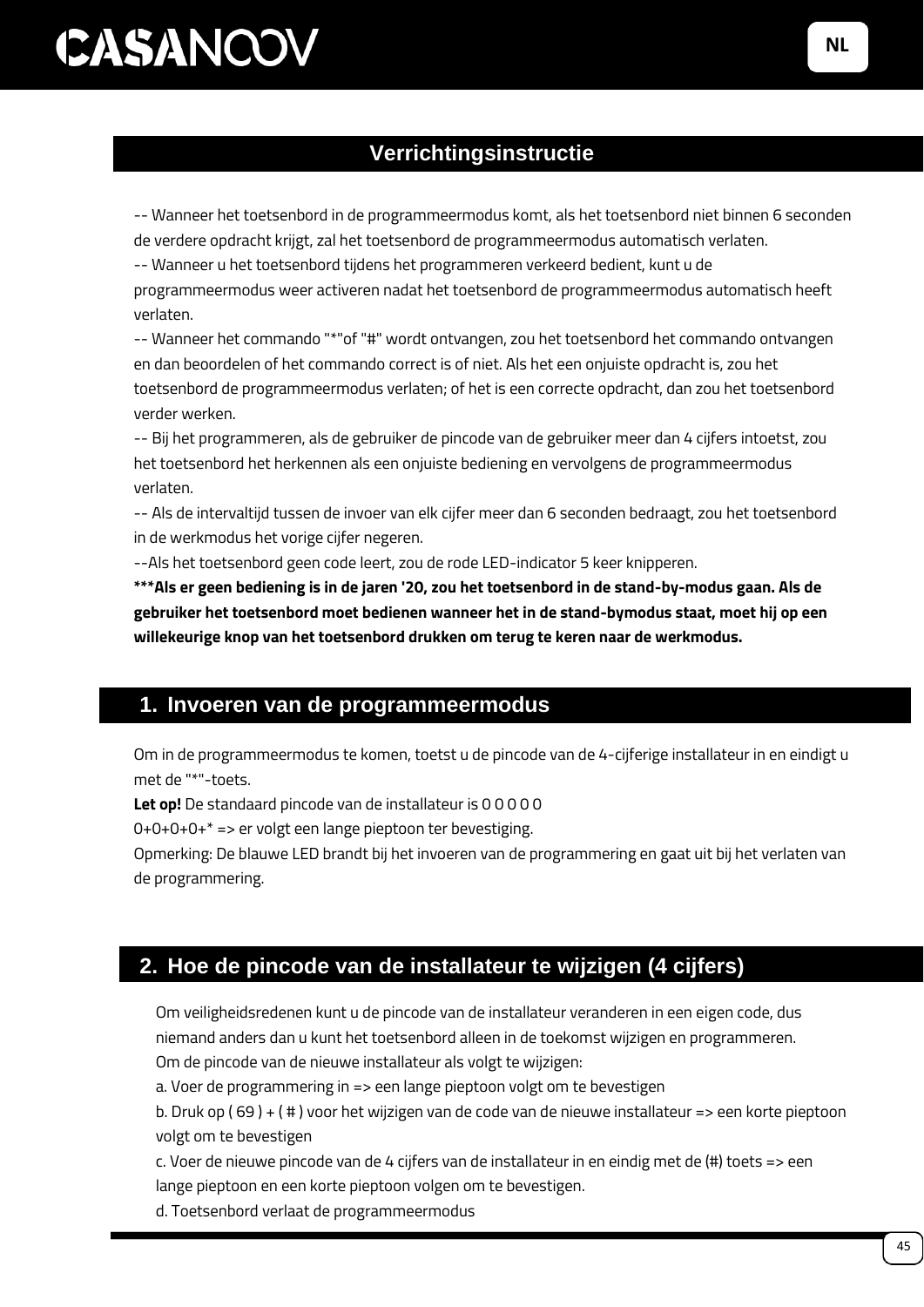### **3. Hoe programmeer je de pincode van elk kanaal (4 cijfers)?**

Toetsenbord heeft 2 kanalen, elk kanaal kan verschillende ontvangers onafhankelijk van elkaar bedienen

U kunt elk kanaal kiezen en programmeren op een andere pincode als volgt:

- p. Voer de programmering in => een lange pieptoon volgen om te bevestigen.
- q. Toets het nummer van het 2-cijferige kanaal in dat u wilt programmeren (01 voor 1ste kanaal; 02 voor 2de kanaal),

eindigen met (#)-toets =>de tijden van de pieptoon om aan te geven welk kanaal nu wordt geprogrammeerd.

- r. (1 pieptoon voor 1ste kanaal; 2 pieptonen voor 2de kanaal)
- s. Toets de nieuwe 4-cijferige pincode in die u voor dit kanaal kiest, eindig met de (#) toets. => een lange pieptoon en een korte pieptoon volgen om te bevestigen.
- t. Toetsenbord verlaat de programmeermodus.

Voorbeeld voor het programmeren van de pincode van het 1e kanaal in 2020

- → Invoeren van de programmering: 0+0+0+0+<sup>\*</sup> => een lange pieptoon volgen om te bevestigen
- $\rightarrow$  Kies het nummer van het kanaal: 0+1+# => een korte pieptoon ter bevestiging.
- ➔ Voer de nieuwe pincode in: 2+0+2+0+# => een lange pieptoon en een korte pieptoon volgen om te bevestigen.

#### **Let op!**

(1) 1e kanaal kan worden geprogrammeerd met 8 groepen pincode, 2e kanaal kan worden geprogrammeerd met 3 groepen pincode.

Als de pincode die u nu programmeert al bestaat, zou de rode LED-indicator 5 keer knipperen en vervolgens de programmeermodus verlaten.

(2) Na het invoeren van de pincode programmering, als de pincode volledig geprogrammeerd is, zou de rode LED-indicator 5 keer knipperen om aan te geven dat nu de pincode volledig geprogrammeerd is, als de gebruiker de nieuwe pincode nu nog binnen 6 seconden intoetst, zal de vorige geprogrammeerde pincode worden gewist, deze nieuwe pincode zal de 1e pincode van dit kanaal zijn. Standaard pincode voor het 1e kanaal: 1111

Standaard pincode voor het 2e kanaal: 2222

#### **4. Uitschakelen/aanzetten van de toetsenbordbuzzer**

Elke druk op het toetsenbord volgt met een pieptoon. Maar u kunt het toetsenbord als volgt in de stille modus zetten: ...

a. Ga naar de programmeermodus => een lange pieptoon ter bevestiging.

b. Druk op ( 36 ) eindigend met ( # ). => een lange pieptoon en een korte pieptoon volgen om te bevestigen

c. Het toetsenbord verlaat de programmeermodus.

**Let op!** De fabrieksinstelling van de zoemer is aan. In de stille modus zal de zoemer alleen in de programmeermodus klinken, maar wanneer u op een willekeurige knop op het toetsenbord drukt, zal de achtergrondverlichting knipperen om aan te geven. De zoemer van het toetsenbord heeft alleen aan/uit-conditie. U kunt de bovenstaande a- en b-bewerking herhalen om de zoemer cyclisch uit/in te schakelen.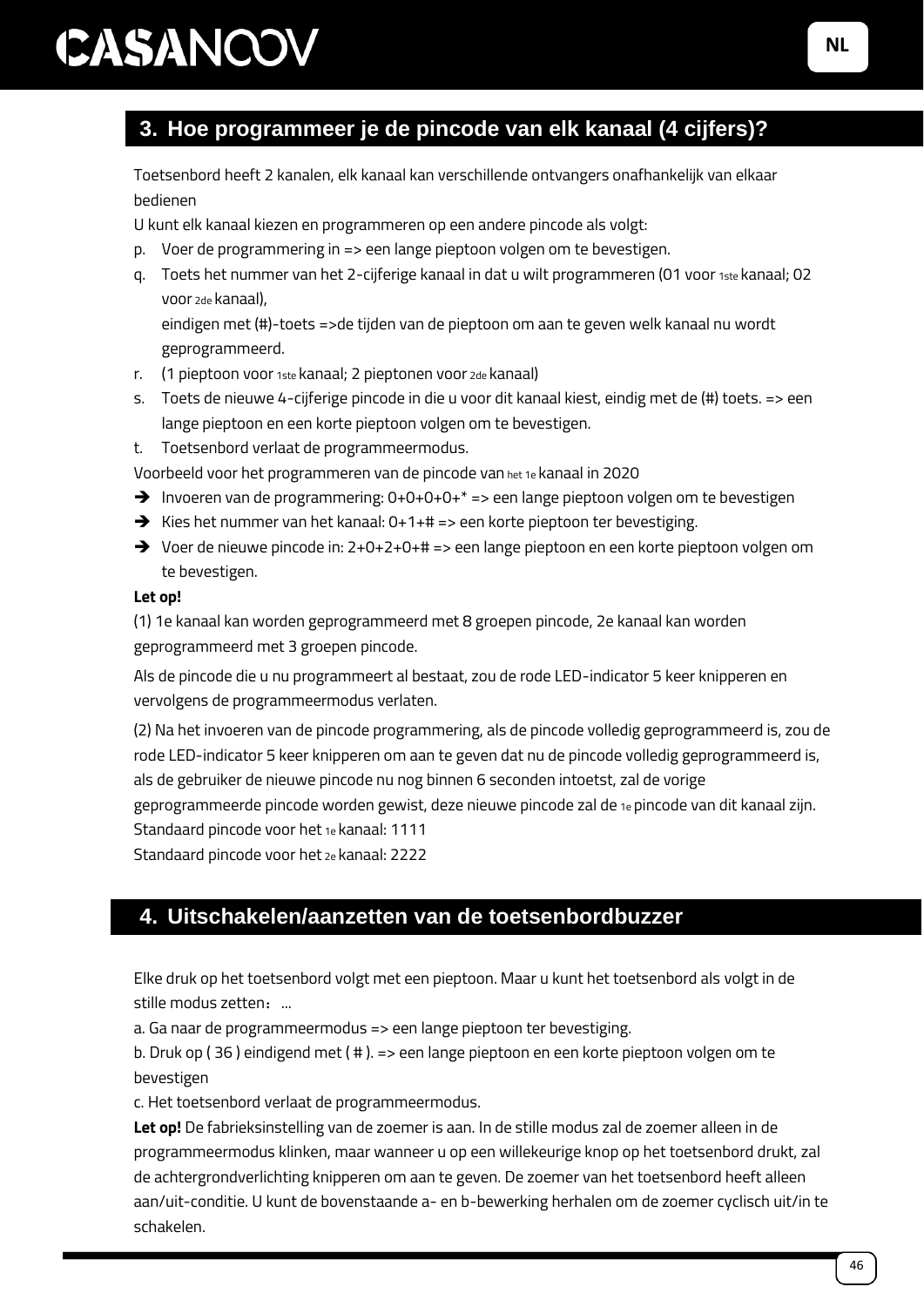#### **5. Hoe de achtergrondverlichting van het toetsenbord uit/aan te zetten**

Om de levensduur van de batterij in het toetsenbord te verlengen, wordt geadviseerd de

achtergrondverlichting van het toetsenbord uit te schakelen.

Zet de achtergrondverlichting uit/aan als volgt:

a. Voer de programmering in => een lange pieptoon volgt om te bevestigen

b. Druk op ( 39 ) eindigend met ( # ). => een lange pieptoon en een korte pieptoon volgen om te bevestigen

**Let op!** Standaard is de achtergrondverlichting ingeschakeld. De achtergrondverlichting van het toetsenbord heeft alleen een aan/uit-conditie. U kunt de bovenstaande a- en b-b-bewerking herhalen om de achtergrondverlichting cyclisch uit/in te schakelen.

### **6. Hoe kan men nagaan tot welk kanaal een pincode behoort ?**

U kunt als volgt vinden tot welk kanaal de pincode behoort:

a. Voer de programmering in => een lange pieptoon volgt om te bevestigen

b. Druk op (86) eindigend met ( # ) => een lange pieptoon en een korte pieptoon volgen om te bevestigen

c. Voer de pincode van het gewenste kanaal in waarmee u wilt controleren ( # ). =>Keypad geeft aan dat u de kanaals

nummer door de tijden van de lange pieptoon.

d. Toetsenbord verlaat de programmeermodus

**Let op!** Deze programmering is zonder lange/korte pieptoon geluidsbevestiging. Voor deze handeling worden de tijden van de lange pieptoon gebruikt om het nummer van het kanaal aan te geven.

### **7. Batterijtest**

Het spanningsniveau van de batterij kan als volgt worden getest:

a. Voer de programmering in => een lange pieptoon volgt om te bevestigen

b. Druk op(89) eindigend met (#). => Batterij is OK, dan zou een lange pieptoon moeten worden gegeven. => Batterij is bijna leeg, dan zou er een korte pieptoon zijn en de rode LED-indicator knippert om aan te geven

c. Toetsenbord verlaat de programmeermodus

**Let op!** Deze programmering is zonder lange/korte geluidsbevestiging. Voor deze handeling wordt de lange pieptoon gebruikt om aan te geven dat de batterij in orde is en de korte pieptoon om aan te geven dat de batterij bijna leeg is.

**NL**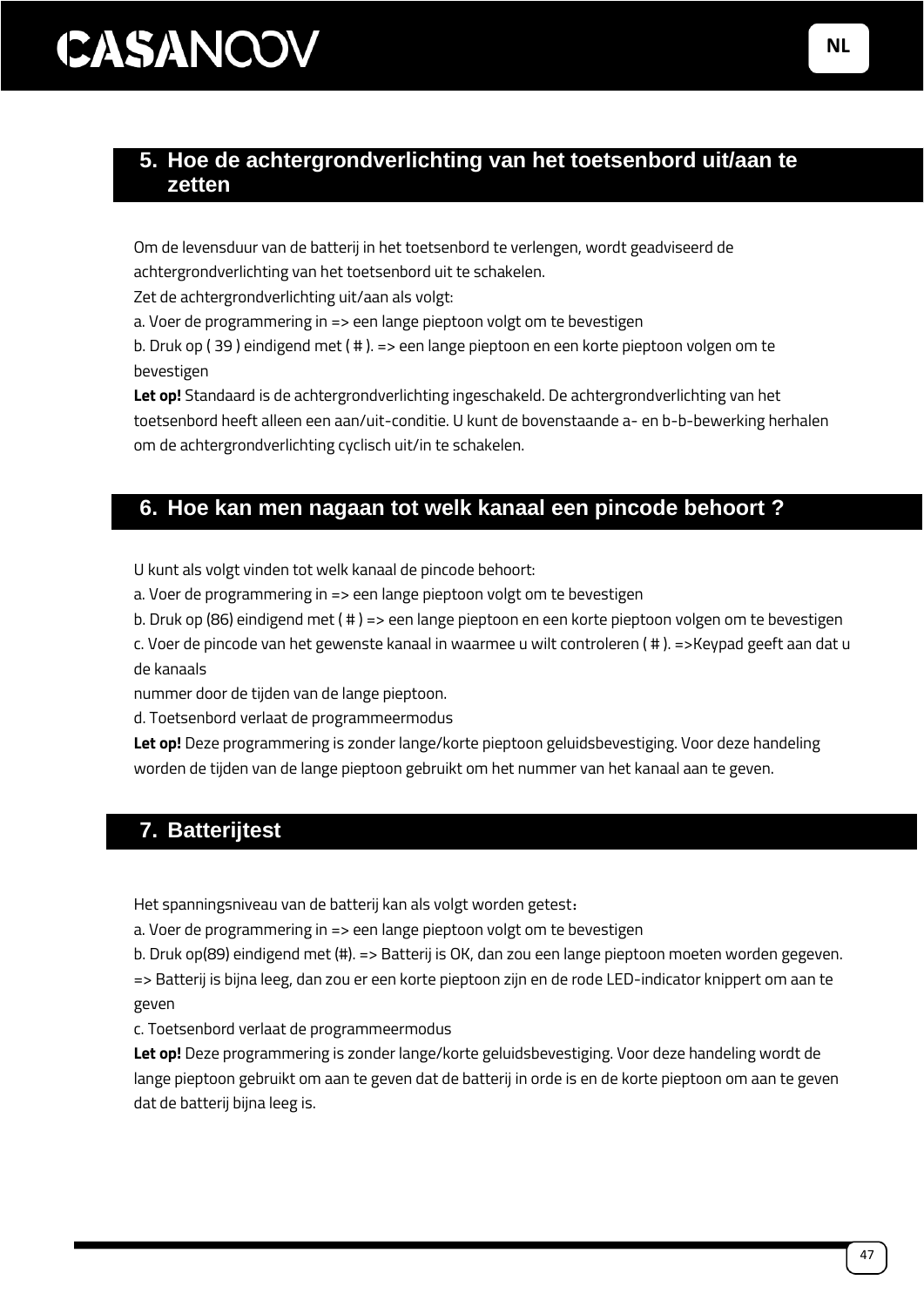### **8. Verwijder de pincode van de gebruiker**

Als u de meerdere pincodes vergeet die eerder zijn geprogrammeerd. U kunt in de programmeermodus gaan en alle pincodes van de gebruikers voor de veiligheid verwijderen. Stappen:

a. Voer de programmering in => een lange pieptoon volgt om te bevestigen

b. Druk op(00) eindigend met (# ) => een lange pieptoon en een korte pieptoon volgen om te bevestigen

c. Nu is de pincode van de gebruiker voor elk kanaal standaard ingesteld, andere geprogrammeerde pincodes worden gewist.

d. Toetsenbord verlaat de programmeermodus

#### **9. Leren van signaal van zender**

De gebruiker kan direct naar de leermodus gaan om het signaal van de zenders als volgt te leren:

a. Voer de programmering in => een lange pieptoon volgt om te bevestigen

b. Druk op ( 59 ) eindigend met ( # ), ga naar de leermodus => een korte pieptoon volgt om te bevestigen c. Voer 2 cijfers van het nummer van het kanaal in, die u van de zender wilt leren. (Voorbeeld als 01 is voor het 1e kanaal), eindigen met ( # ). =>na een lange pieptoon brandt de groene LED-indicator. d. Nu is het toetsenbord klaar om het signaal van de zender te leren. U moet binnen 10 seconden op de zender drukken om het signaal te programmeren naar het toetsenbord, daarna gaat de groene LEDindicator uit met een lange pieptoon om het proces af te sluiten.

#### **10. Voortdurend zenden van 10s**

Voor het eenvoudig programmeren van het draadloze toetsenbord naar de ontvanger of het bedieningspaneel, kunt u de code continu voor 10s van een van beide 2 kanalen laten doorsturen, zoals hieronder beschreven:

a. Voer de programmering in => een lange pieptoon volgt om te bevestigen

b. Druk op(55) eindigend met (# ) => een korte pieptoon volgt om te bevestigen

c. Toets 2 cijfers in van het kanaalnummer dat u wilt laten uitzenden en eindig met (# ). (Voorbeeld "01#" is voor het uitzenden van de code van het 1e kanaal)

d. Toetsenbord verlaat de programmeermodus.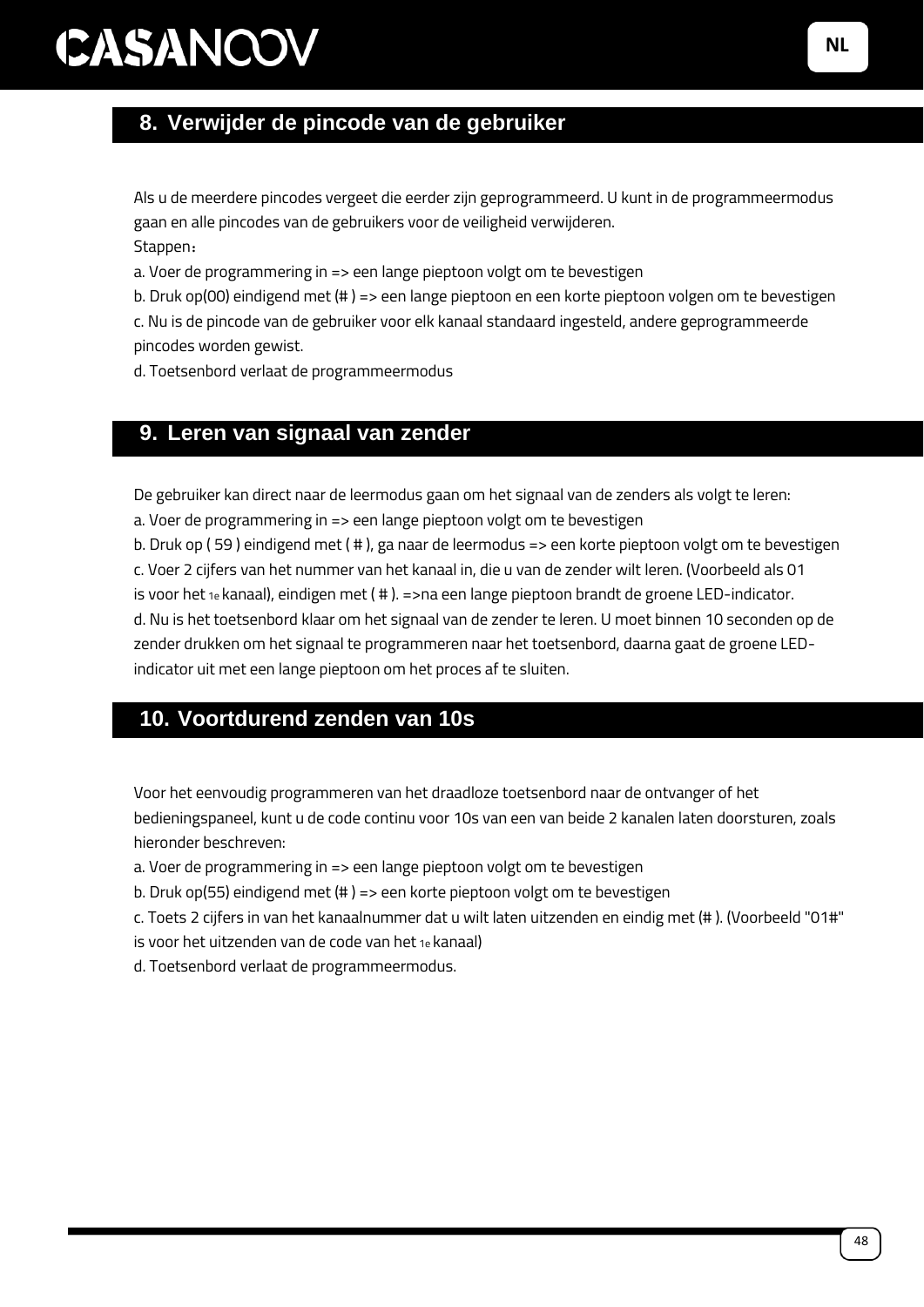### **11. Verzamelpincode**

In het geval dat u vergezeld wordt door de persoon die de pincode zou kunnen zien terwijl u deze intoetst, kunt u uw pincode door elkaar gooien terwijl u deze intoetst. Zo voorkomt u dat de bezoekers uw pincode zien.

Om een gecodeerde pincode in te toetsen, kunt u eenvoudigweg alle cijfers (0-9) in het toetsenbord indrukken (behalve de "\*" en "#" toetsen) zo vaak als u wilt, nadat u de gecodeerde cijfers naar wens hebt ingevoerd, druk dan op de juiste 4-cijferige pincode en eindig met ( # ) . Het toetsenbord zou automatisch alle ongeldige gecodeerde cijfers die u hebt ingetoetst negeren en het juiste kanaal verzenden nadat de ( # ) toets is ingedrukt.

### **12. Veiligheidsslot**

Met het toetsenbord kunnen drie pogingen tot verkeerde volledige pincodes worden gedaan. Na de derde keer dat de hele pincode verkeerd is ingetoetst, wordt het toetsenbord gedurende 2 minuten vergrendeld met 3 piepjes en gaat het rode LED-lampje branden. 2 minuten later klinkt er een pieptoon en gaat het rode LED-lampje uit om aan te geven dat het toetsenbord van de gebruiker is ontgrendeld.

### **13. Toetsenbord resetten (vereist om het toetsenbord te**

Wanneer gebruikers de pincode van het installatieprogramma vergeten, kunt u het toetsenbord als volgt terugzetten op de standaard fabrieksinstelling:

- a. Maak het toetsenbord wakker
- b. Demonteer het toetsenbord

**demonteren)** 

- c. Druk de resetknop op de printplaat gedurende 5 seconden in.
- d. Alle led's op het toetsenbord gaan aan om aan te geven dat het proces voltooid is.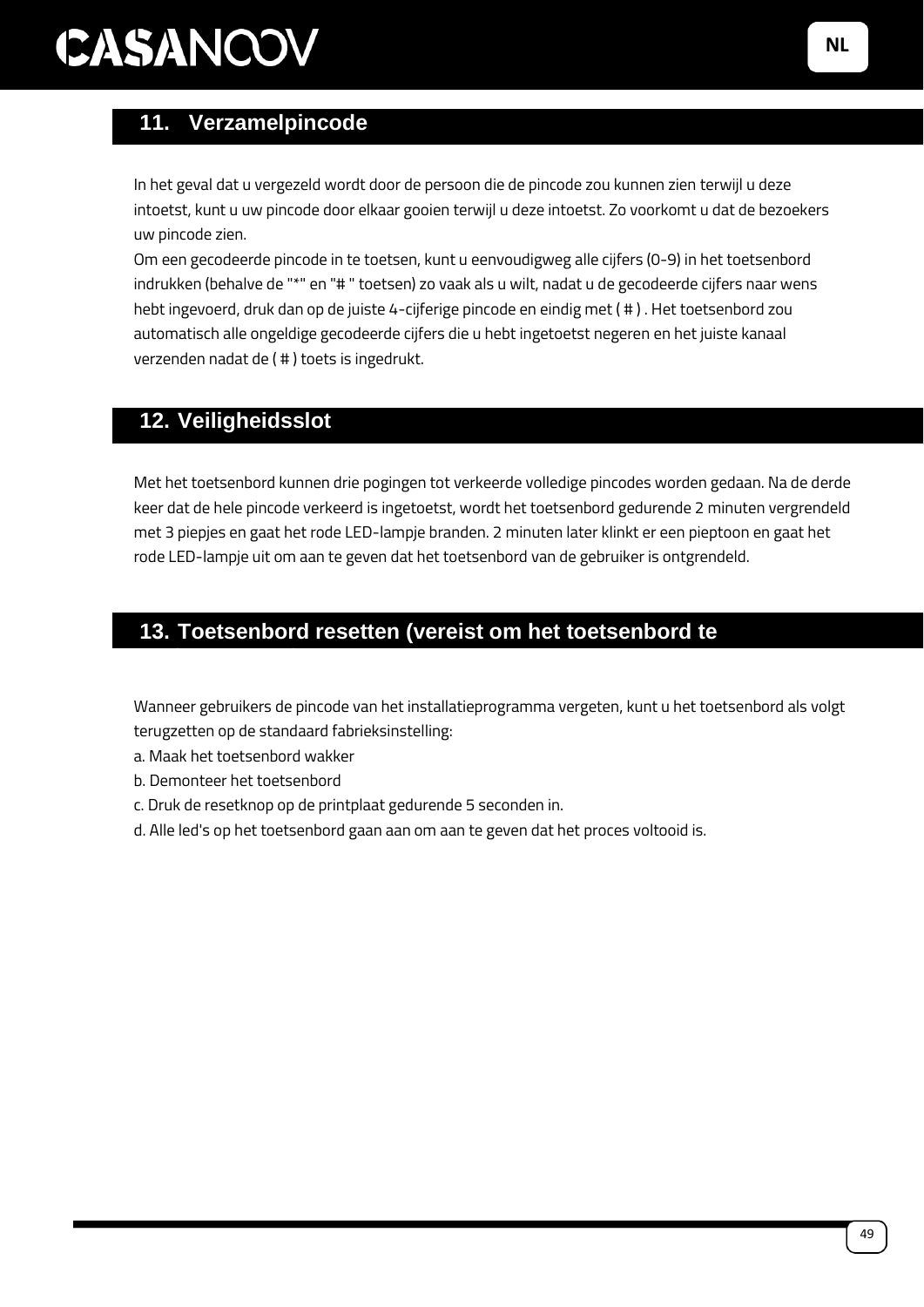

#### **UWAGA:**

• **Ten produkt musi być zainstalowany przez dobrze wyszkolony, wykwalifikowany personel zgodnie z przepisami bezpieczeństwa w zakresie urządzeń do otwierania bram skrzydłowych w budynkach mieszkalnych i komercyjnych. Niewykwalifikowany personel może uszkodzić instrumenty i spowodować szkody dla społeczeństwa.**

• **Zasilanie elektryczne musi być odłączone przed instalacją lub wykonaniem jakiejkolwiek konserwacji.**

• **Przed instalacją należy dokładnie przeczytać instrukcję. Nieprawidłowa instalacja lub niewłaściwe użytkowanie produktu może spowodować poważne szkody dla użytkowników i mienia.**

• **Jeśli przewód elektryczny jest uszkodzony lub złamany, należy go wymienić na cały i odpowiednio zaizolowany, aby uniknąć porażenia prądem lub niebezpiecznego środowiska.**

- **Trzymaj nadajniki bezprzewodowe poza zasięgiem dzieci.**
- **Nie należy instalować produktów w środowisku korozyjnym, łatwopalnym i/lub wybuchowym.**

**PL**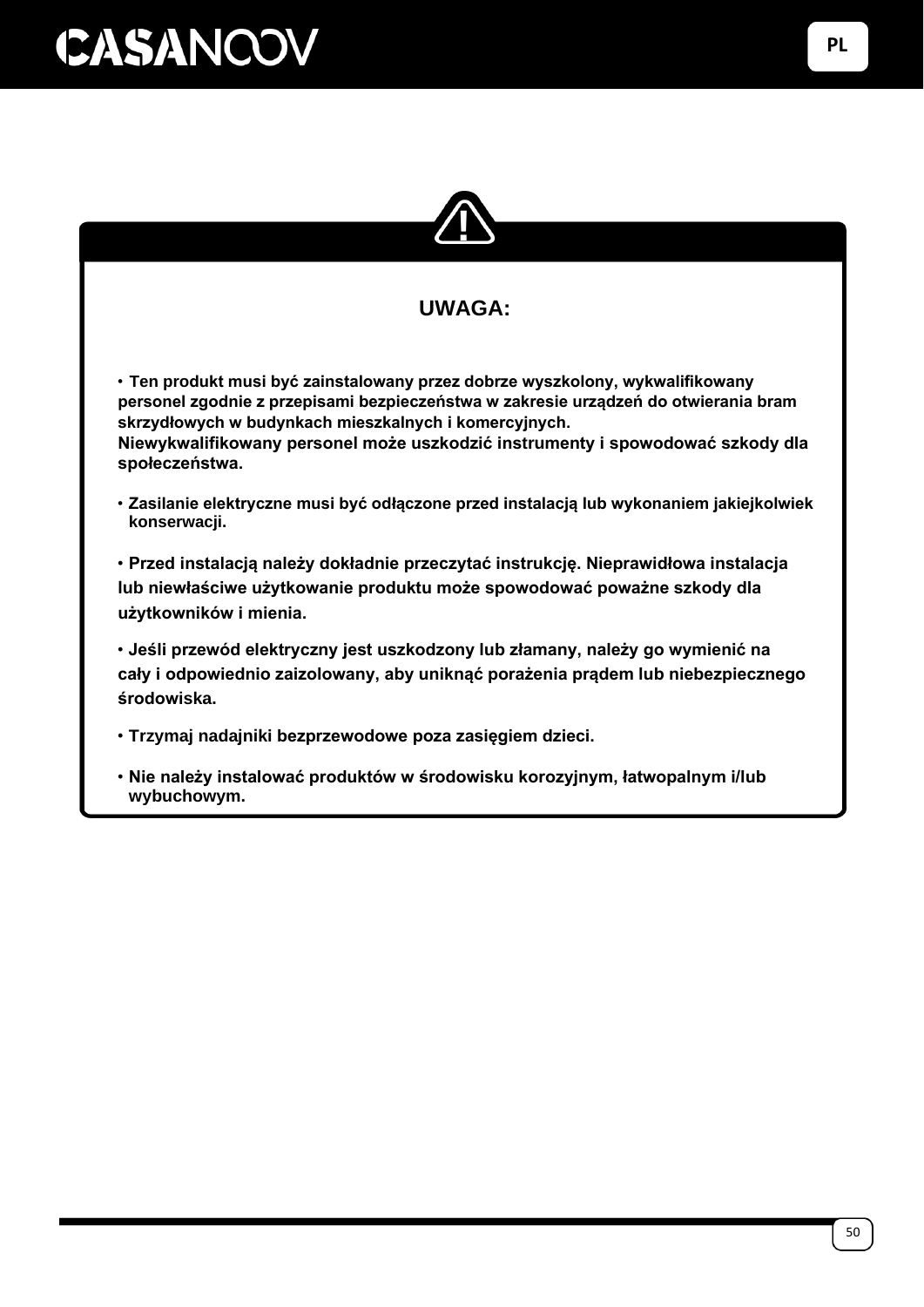### **Specyfikacje techniczne**

Zasilanie elektryczne : DC 6V - 4szt. AAA 1,5v suchy akumulator

Prąd w trybie czuwania: 18uA (tryb uśpienia), 6mA (tryb pracy).

Prąd roboczy: 28mA (tryb pracy).

3 diody LED Lampka sygnalizacyjna: czerwona, zielona, niebieska.

2 kanały RF 433MHZ nadawanie

Odporność na warunki atmosferyczne

- Klawiatura dotykowa: 1-9, \*, 0, #.
- **Wskazanie niskiego poziomu baterii: Jeśli bateria jest słaba, po każdej transmisji sygnału klawiatura będzie miała sygnalizację dźwiękową.**
- Alarm antywandalowy. Gdy klawiatura zostanie nielegalnie rozmontowana, brzęczyk wyda "sygnał dźwiękowy", aby zaalarmować.
- 4 cyfry kodu PIN instalatora i 4 cyfry ustawienia kodu PIN użytkownika.
- Funkcja kodu uczącego RF: może nauczyć się powszechnie używanego kodu stałego, kod kroczący HCS301.
- Zakodowany kod PIN.
- Brzęczyk z klawiatury włączony/wyłączony.
- Kontrolka klawiatury włączona/0ff.
- Blokada bezpieczeństwa na klawiaturze.
- Domyślne ustawienie fabryczne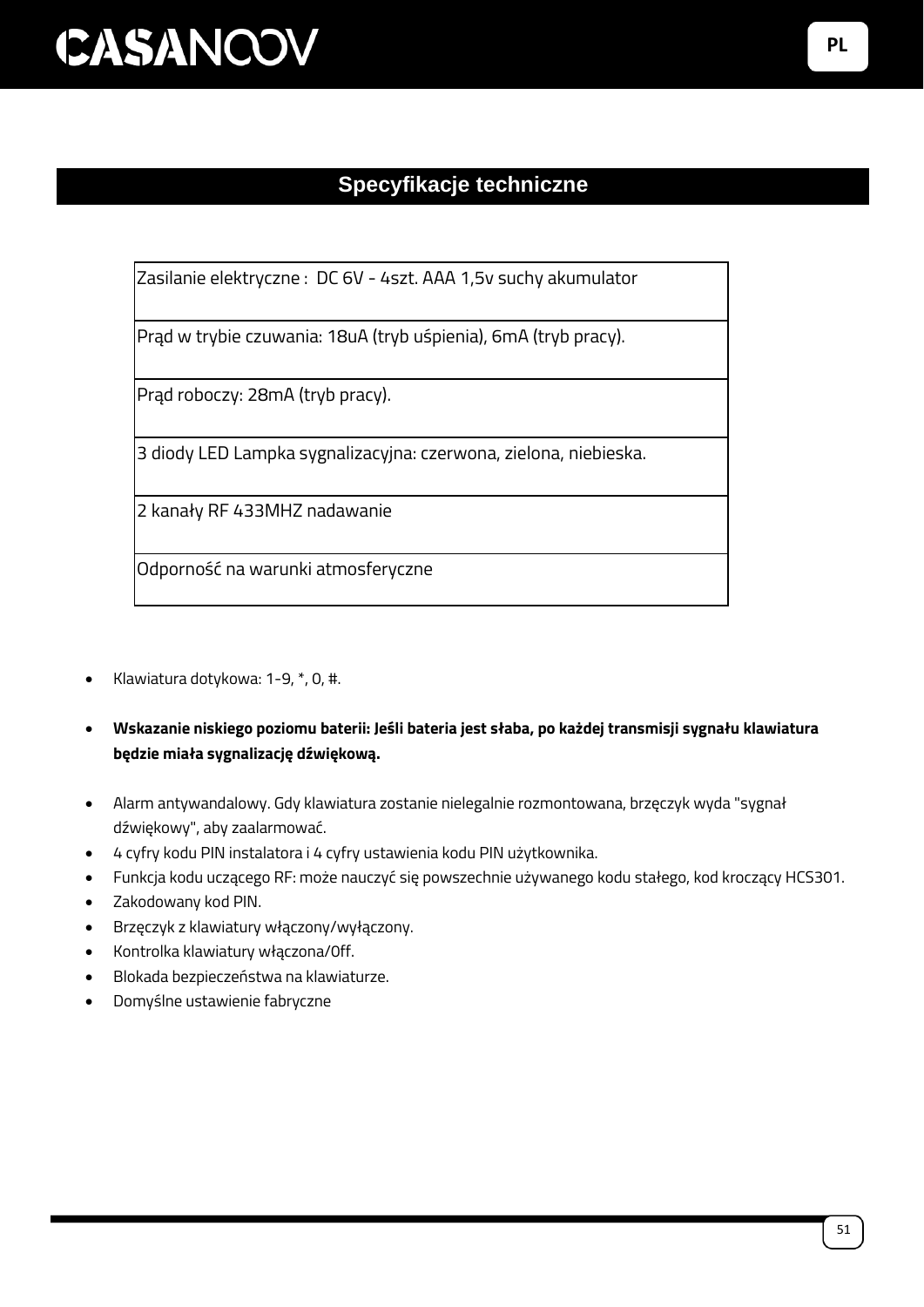### **Instrukcja obsługi**

-- Kiedy manipulator wejdzie w tryb programowania, jeśli w ciągu 6s nie otrzyma kolejnego polecenia, automatycznie wyjdzie z trybu programowania.

-- W przypadku nieprawidłowej obsługi manipulatora podczas programowania, można ponownie wejść w tryb programowania po automatycznym wyjściu manipulatora z trybu programowania.

-- Po otrzymaniu polecenia "\*"lub "#", klawiatura otrzyma polecenie, a następnie oceni, czy polecenie jest prawidłowe, czy nie. Jeśli jest to niepoprawna komenda, klawiatura wyjdzie z trybu programowania; lub jest to poprawna komenda, klawiatura będzie działać dalej.

-- Podczas programowania, jeśli klucz użytkownika w kodzie PIN użytkownika będzie miał więcej niż 4 cyfry, klawiatura rozpozna, że jest to niepoprawna operacja, a następnie wyjdzie z trybu programowania. -- Kiedy manipulator jest w trybie roboczym, jeżeli odstęp czasu pomiędzy wpisaniem każdej cyfry jest większy niż 6s, manipulator zignoruje poprzednią cyfrę.

--Jeśli klawiatura nie nauczy się żadnego kodu, czerwona dioda LED będzie migać 5 razy.

**\*\*\*Jeśli w 20s nie będzie żadnej operacji, klawiatura przejdzie w tryb czuwania. Jeśli użytkownik potrzebuje obsługiwać klawiaturę w trybie czuwania, musi nacisnąć dowolny przycisk na klawiaturze, aby powrócić do trybu pracy.**

#### **1. Wejście w tryb programowania**

Aby wejść w tryb programowania, należy wpisać 4-cyfrowy kod PIN instalatora i zakończyć go kluczem  $0\!\neq\!0$ 

**Uwaga!** Domyślny kod PIN instalatora to 0 0 0 0 0.

0+0+0+0+\* => jeden długi sygnał dźwiękowy w celu potwierdzenia.

Uwaga: Niebieska dioda LED świeci się podczas wprowadzania programowania, a gaśnie po zakończeniu programowania.

### **2. Jak zmienić PIN instalatora code**(**4 cyfry**)

Ze względów bezpieczeństwa możesz zmienić kod PIN instalatora na swój własny, więc nikt inny jak tylko Ty możesz zmienić i zaprogramować klawiaturę tylko w przyszłości.

Aby zmienić kod PIN nowego instalatora w następujący sposób:

a. Wprowadź programowanie => jeden długi sygnał dźwiękowy, aby potwierdzić

b. Naciśnij klawisze ( 69 ) + ( # ), aby zmienić kod nowego instalatora => jeden krótki sygnał dźwiękowy, aby potwierdzić.

c. Wpisz nowy 4 cyfrowy kod PIN instalatora i zakończ (#) klucz => jeden długi i jeden krótki sygnał dźwiękowy, aby potwierdzić.

d. Klawiatura wychodzi z trybu programowania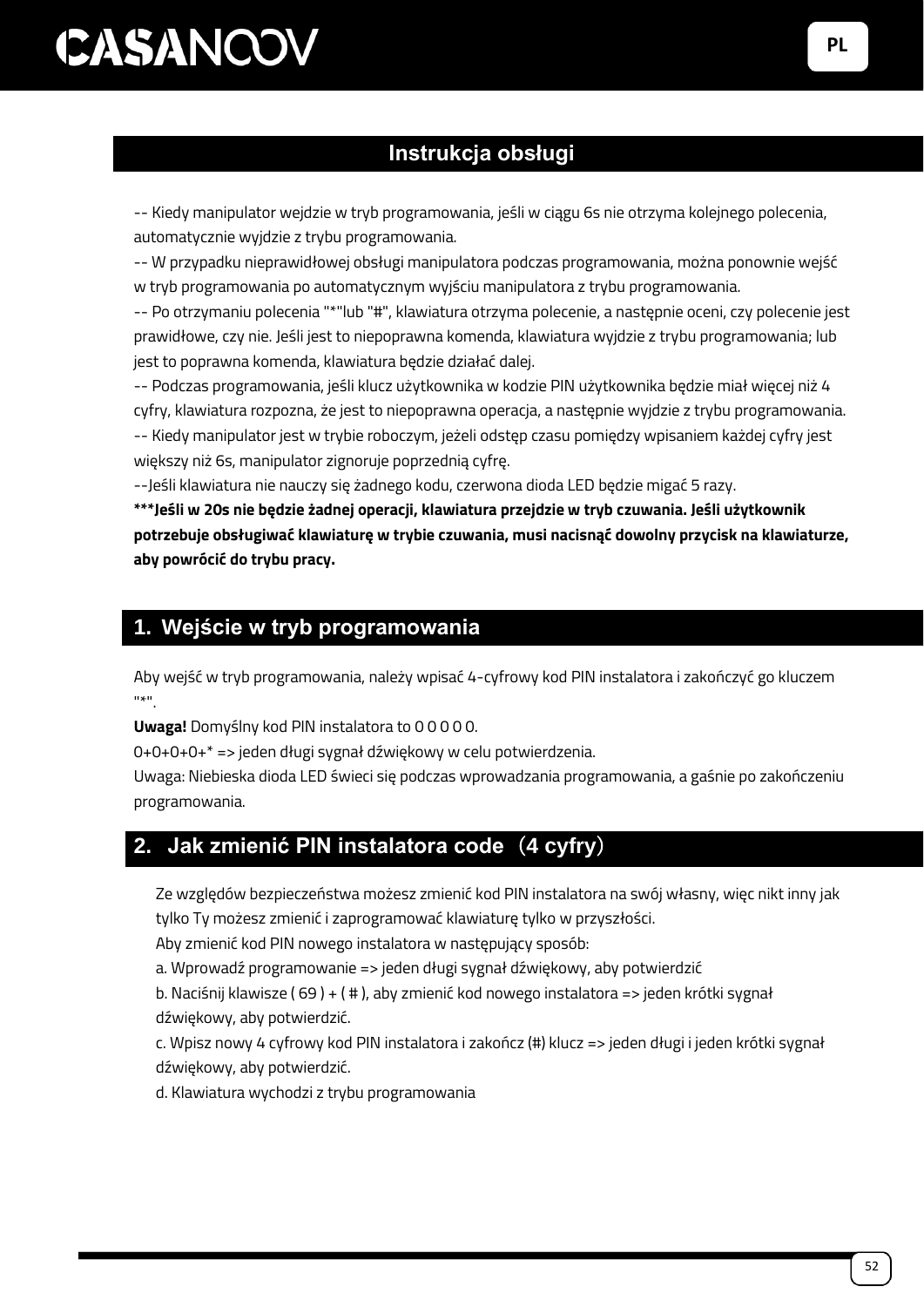### **3. Jak zaprogramować pin każdego kanału code**(**4 cyfr**)

Klawiatura ma 2 kanały, każdy kanał może sterować innym odbiornikiem niezależnie Możesz wybrać i zaprogramować każdy kanał na inny kod PIN w następujący sposób:

- u. Wprowadź programowanie => jeden długi sygnał dźwiękowy, aby potwierdzić.
- v. Wpisz 2-cyfrowy numer kanału, który chciałbyś otrzymać na program (01 dla 1. kanału; 02 dla 2. kanału),

kończy się with (#) key =>Czasy sygnału dźwiękowego, aby wskazać użytkownikowi, który kanał jest teraz programowany.

- w. (1 sygnał dźwiękowy dla 1. kanału; 2 sygnały dźwiękowe dla 2. kanału)
- x. Wpisz nowy 4 cyfrowy kod PIN, który wybierzesz dla tego kanału, kończąc na kluczu (#). => jeden długi i jeden krótki sygnał dźwiękowy, aby potwierdzić.
- y. Klawiatura wychodzi z trybu programowania.

Przykład programowania kodu PIN<sub>1</sub>. kanału do 2020 r.

- ➔ Wprowadzanie programowania: 0+0+0+0+\* => jeden długi sygnał dźwiękowy do potwierdzenia
- ➔ Wybierz numer kanału: 0+1+# => jeden krótki sygnał dźwiękowy, aby potwierdzić
- ➔ Klucz w nowym kodzie PIN: 2+0+2+0+# => jeden długi i jeden krótki sygnał dźwiękowy, aby potwierdzić.

#### **Uwaga!**

 $(1)$  1. kanał może być zaprogramowany z 8 grupami pinów code, 2nd. kanał może być zaprogramowany z 3 grupami pinów.

(2) Jeśli kod PIN, który teraz programujecie, już istnieje, czerwona dioda LED migałaby 5 razy, a następnie wychodziła z trybu programowania.

(3) Po wprowadzeniu programowania kodu PIN, jeśli kod PIN jest pełny programmed, the czerwona dioda LED będzie migać 5 razy, aby wskazać, że teraz kod PIN jest w pełni zaprogramowany, jeśli użytkownik nadal kluczowania nowego kodu PIN teraz w ciągu 6s, poprzedni zaprogramowany kod PIN zostanie usunięty, ten nowy kod PIN będzie 1-szy kod PIN tego kanału. Domyślny fabryczny kod PIN dla 1. kanału: 1111

Domyślny fabryczny kod PIN dla 2. kanału: 2222

### **4. Jak wyłączyć/włączyć brzęczyk na klawiaturze**

Każde naciśnięcie na klawiaturze będzie sygnalizowane sygnałem dźwiękowym. Ale można ustawić klawiaturę na tryb cichy jako follow:.

a. Wejdź w tryb programowania => jeden długi sygnał dźwiękowy, aby potwierdzić

b. Naciśnij przycisk ( 36 ) i zakończ znakiem ( # ). => jeden długi i jeden krótki sygnał dźwiękowy, aby potwierdzić.

c. Klawiatura wychodzi z trybu programowania.

**Uwaga!** Domyślne ustawienie fabryczne brzęczyka jest włączone. W trybie cichym, brzęczyk będzie wydawał dźwięk tylko w trybie programowania, ale po naciśnięciu dowolnego przycisku na klawiaturze, podświetlenie będzie migać, aby wskazać. Brzęczyk na klawiaturze ma tylko stan włączony/wyłączony. Powyższą operację a i b można powtórzyć w celu cyklicznego wyłączania/włączania brzęczyka.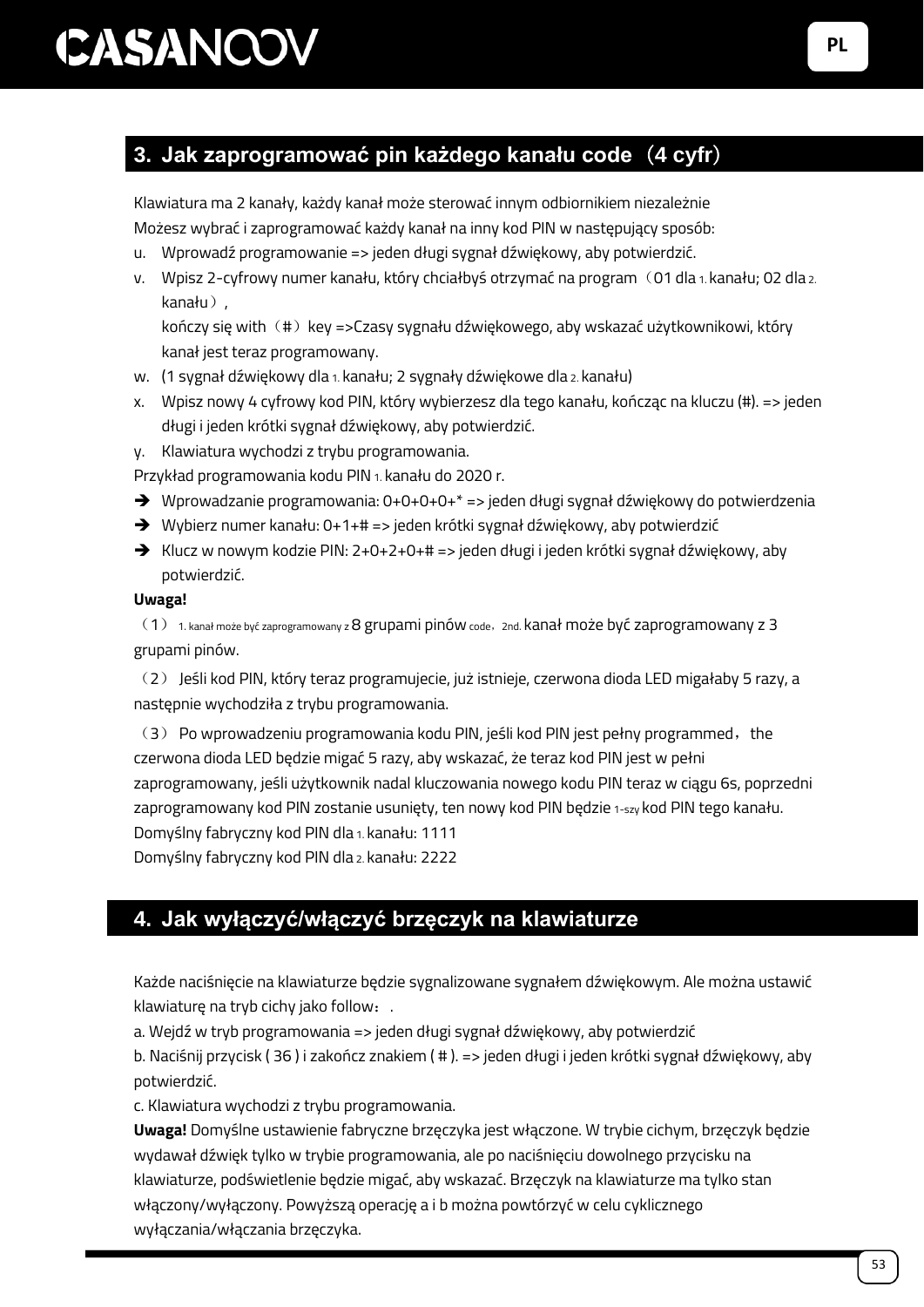### **5. Jak wyłączyć/włączyć podświetlenie klawiatury**

Aby przedłużyć żywotność baterii w klawiaturze, zaleca się wyłączenie podświetlenia klawiatury. Wyłączyć/włączyć podświetlenie w następujący sposób:

a. Wprowadź programowanie => jeden długi sygnał dźwiękowy, aby potwierdzić

b. Naciśnij klawisz ( 39 ) i zakończ znakiem ( # ). => jeden długi i jeden krótki sygnał dźwiękowy, aby potwierdzić.

**Uwaga!** Domyślne ustawienie fabryczne podświetlenia jest włączone. Podświetlenie klawiatury ma tylko stan włączony/wyłączony. Powyższą operację a i b można powtórzyć w celu cyklicznego wyłączania/włączania podświetlenia.

#### **6. Jak sprawdzić, do którego kanału należy kod PIN?**

Możesz znaleźć kanał, do którego należy kod PIN, jak poniżej:

a. Wprowadź programowanie => jeden długi sygnał dźwiękowy, aby potwierdzić

b. Naciśnij (86), a następnie ( # ) => jeden długi i jeden krótki sygnał dźwiękowy, aby potwierdzić.

c. Wpisz kod PIN żądanego kanału, który ma zostać sprawdzony, kończąc na ( # ). =>Keypad wskaże, że kanał jest

liczba według czasów długich sygnałów dźwiękowych.

d. Klawiatura wychodzi z trybu programowania

**Uwaga!** To programowanie nie wymaga potwierdzania długim/krótkim sygnałem dźwiękowym. Dla tej operacji, czasy długiego sygnału dźwiękowego są używane do wskazania numeru kanału.

### **7. Test akumulatora**

Poziom napięcia akumulatora można sprawdzić pod adresem follow:.

a. Wprowadź programowanie => jeden długi sygnał dźwiękowy, aby potwierdzić

b. Naciśnij(89) koniec z (#). => Bateria jest w porządku, wtedy będzie miał długi sygnał dźwiękowy do wskazania.

=> Bateria jest słabo naładowana, wtedy sygnał dźwiękowy będzie krótki, a czerwona dioda LED będzie migać, wskazując

c. Klawiatura wychodzi z trybu programowania

**Uwaga!** To programowanie jest bez potwierdzenia dźwiękiem długim/krótkim. Dla tej operacji długi sygnał dźwiękowy jest używany do sygnalizowania, że bateria jest w porządku, a krótki sygnał dźwiękowy do sygnalizowania, że bateria jest słaba.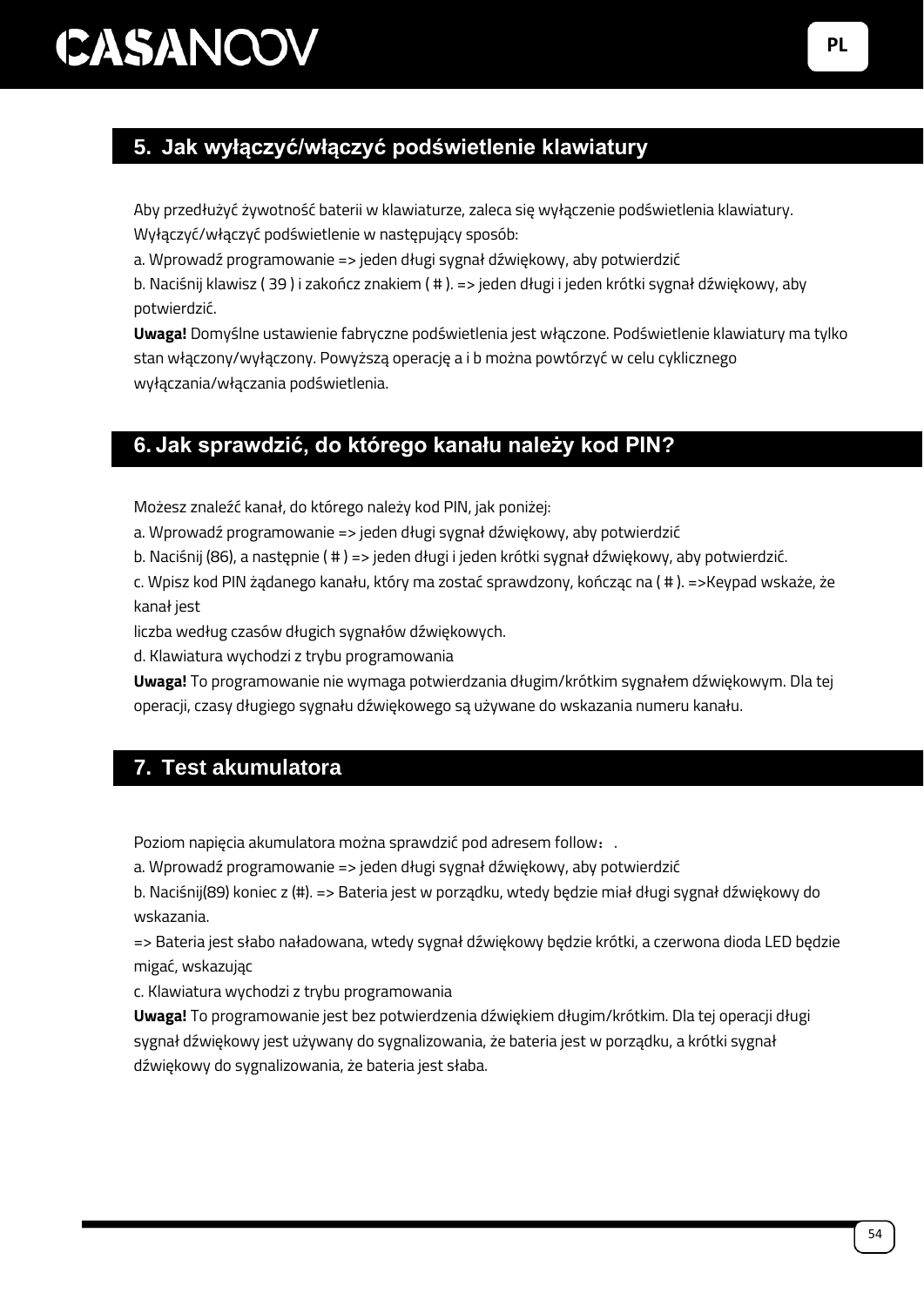### **8. Usuń kod PIN użytkownika**

Jeśli zapomnisz kilku zaprogramowanych wcześniej kodów pinów. Dla bezpieczeństwa można wejść w tryb programowania i usunąć wszystkie kody PIN użytkowników.

Steps:

a. Wprowadź programowanie => jeden długi sygnał dźwiękowy, aby potwierdzić

b. Naciśnij(00), a następnie (# ) => jeden długi i jeden krótki sygnał dźwiękowy, aby potwierdzić.

c. Teraz kod PIN użytkownika dla każdego kanału jest ustawiony fabrycznie, inne zaprogramowane kody PIN są usuwane.

d. Klawiatura wychodzi z trybu programowania

#### **9. Sygnał uczenia się z nadajnika**

Użytkownik może bezpośrednio wejść w tryb nauki, aby poznać sygnał z nadajników w następujący sposób:

a. Wprowadź programowanie => jeden długi sygnał dźwiękowy, aby potwierdzić

b. Naciśnij przycisk ( 59 ) zakończ znakiem ( # ), przejdź do trybu nauki => jeden krótki sygnał dźwiękowy, aby potwierdzić.

c. Wpisz 2 cyfry numeru kanału, który chciałbyś poznać z nadajnika. (Przykład jako 01

jest dla 1. kanału), kończy się na ( # ). => po jednym długim sygnale dźwiękowym, świeci się zielona dioda LED.

d. Teraz klawiatura jest gotowa do nauki sygnału z nadajnika. W ciągu 10 sekund należy nacisnąć nadajnik, aby zaprogramować sygnał do klawiatury, a następnie zielona dioda LED zgaśnie jednym długim sygnałem dźwiękowym, aby zakończyć proces.

### **10. Ciągłe nadawanie 10s**

Dla łatwego programowania bezprzewodowej klawiatury do odbiornika lub tablicy kontrolnej, można zrobić to, aby przesłać kod w sposób ciągły przez 10s z każdego z obu 2 kanałów, jak poniżej:

a. Wprowadź programowanie => jeden długi sygnał dźwiękowy, aby potwierdzić

b. Naciśnij(55), a następnie (# ) => jeden krótki sygnał dźwiękowy, aby potwierdzić.

c. Wpisz 2 cyfry numeru kanału, który ma być transmitowany i zakończ go (# ). (Przykład "01#" jest dla nadawania kodu 1. kanału)

d. Klawiatura wychodzi z trybu programowania.

**PL**